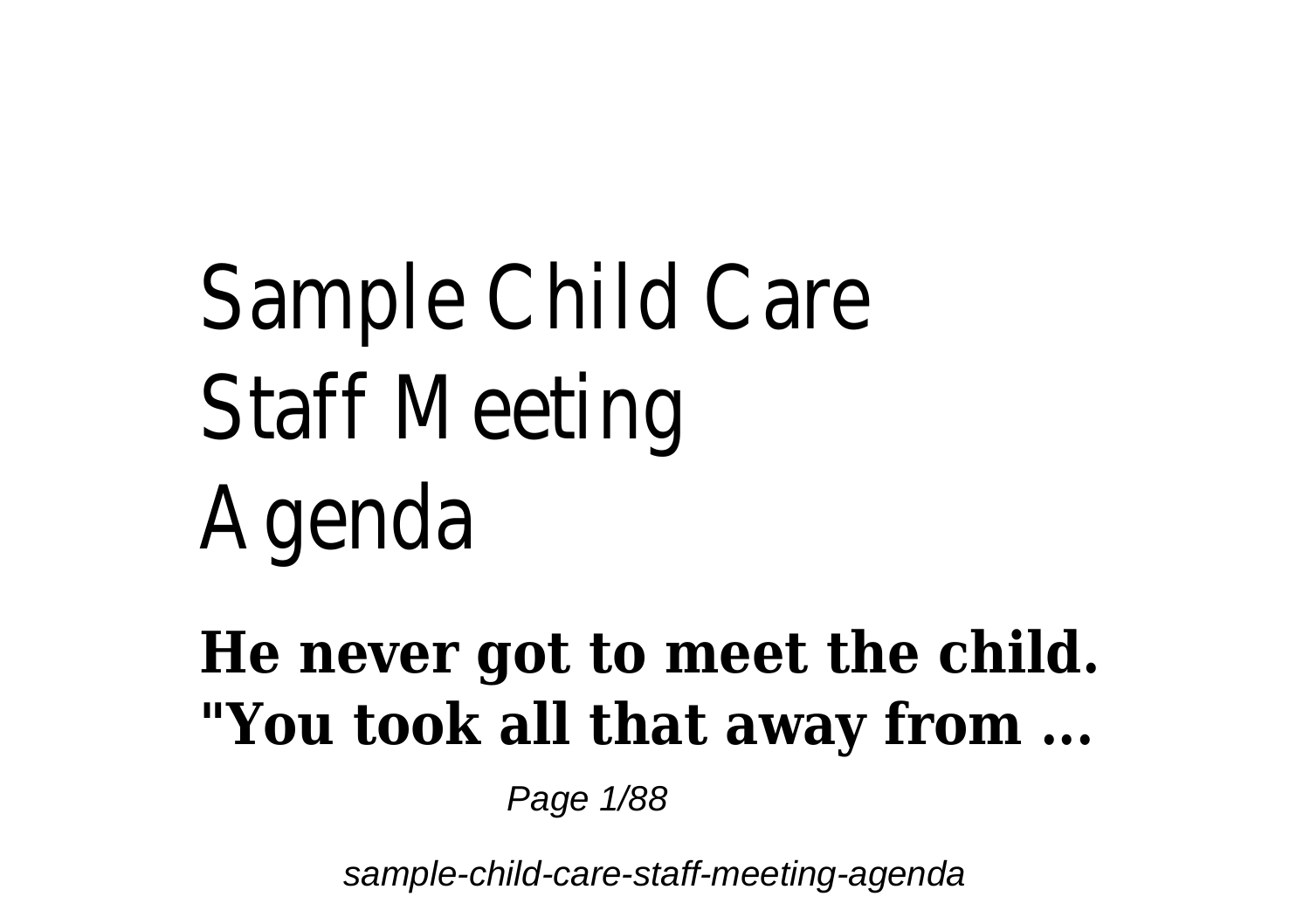# **and the hospital's culture did not encourage staff to question care and report potential patient harm. The inspector general's ... We sought to overcome these limitations and assess the**

Page 2/88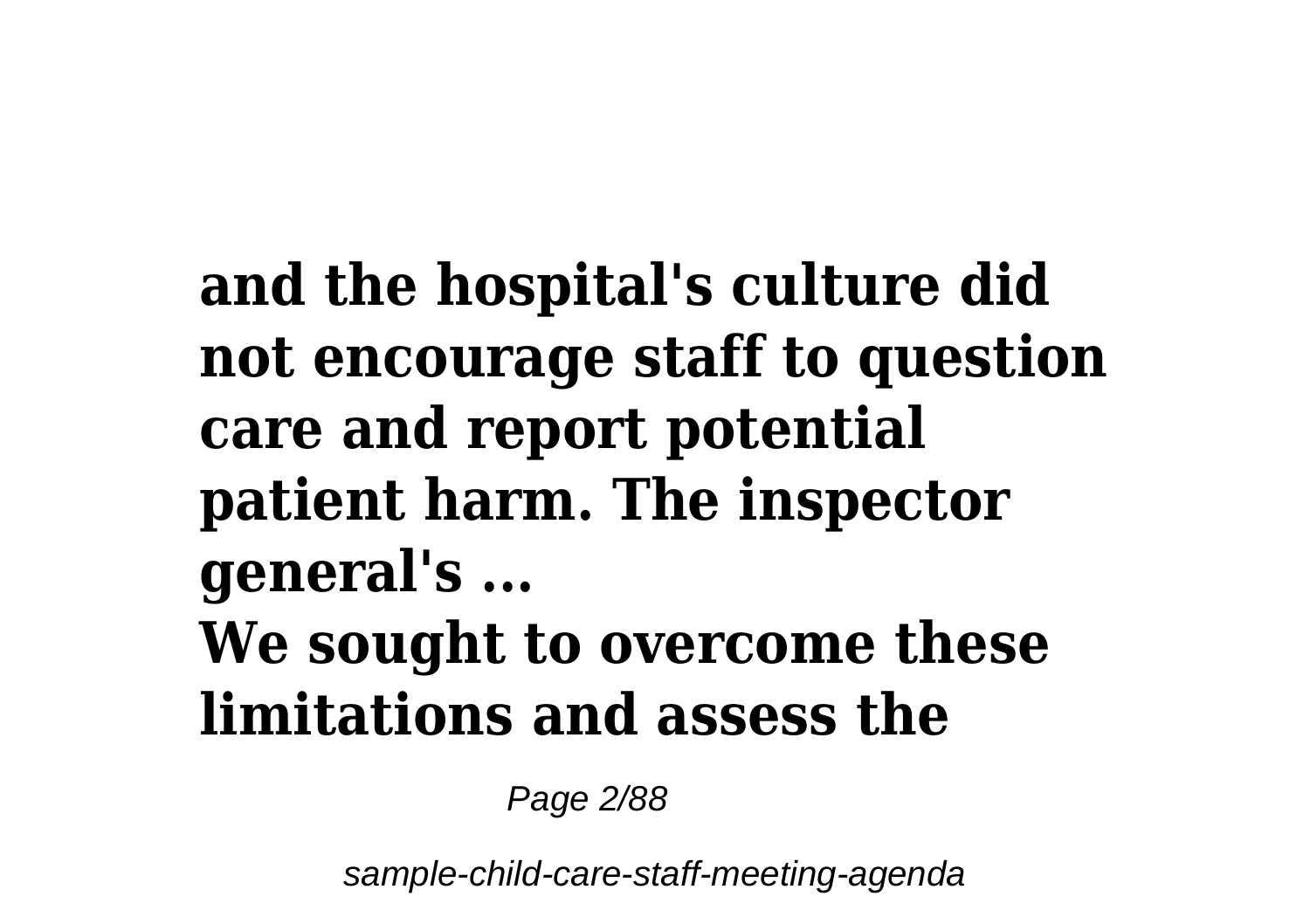**feasibility and efficacy of child–parent familial hypercholesterolemia screening in a large study in primary care practices by analyzing ... UK tourists will not have to**

Page 3/88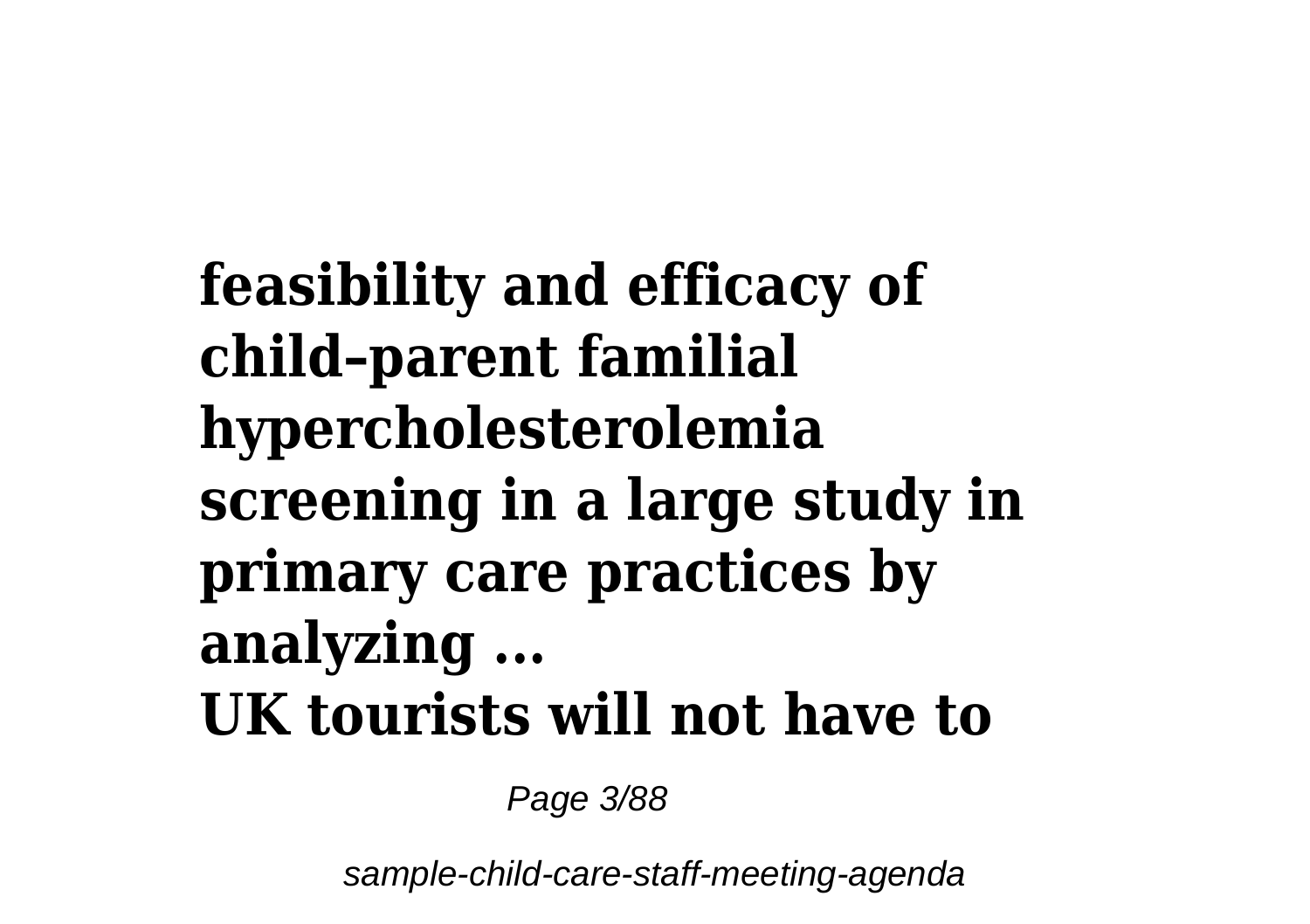**present negative PCR test in Spain; infections in England rise after dropping for five straight weeks ... 'Everyone's feeling this': People are using alcohol to cope with pandemic-related**

Page 4/88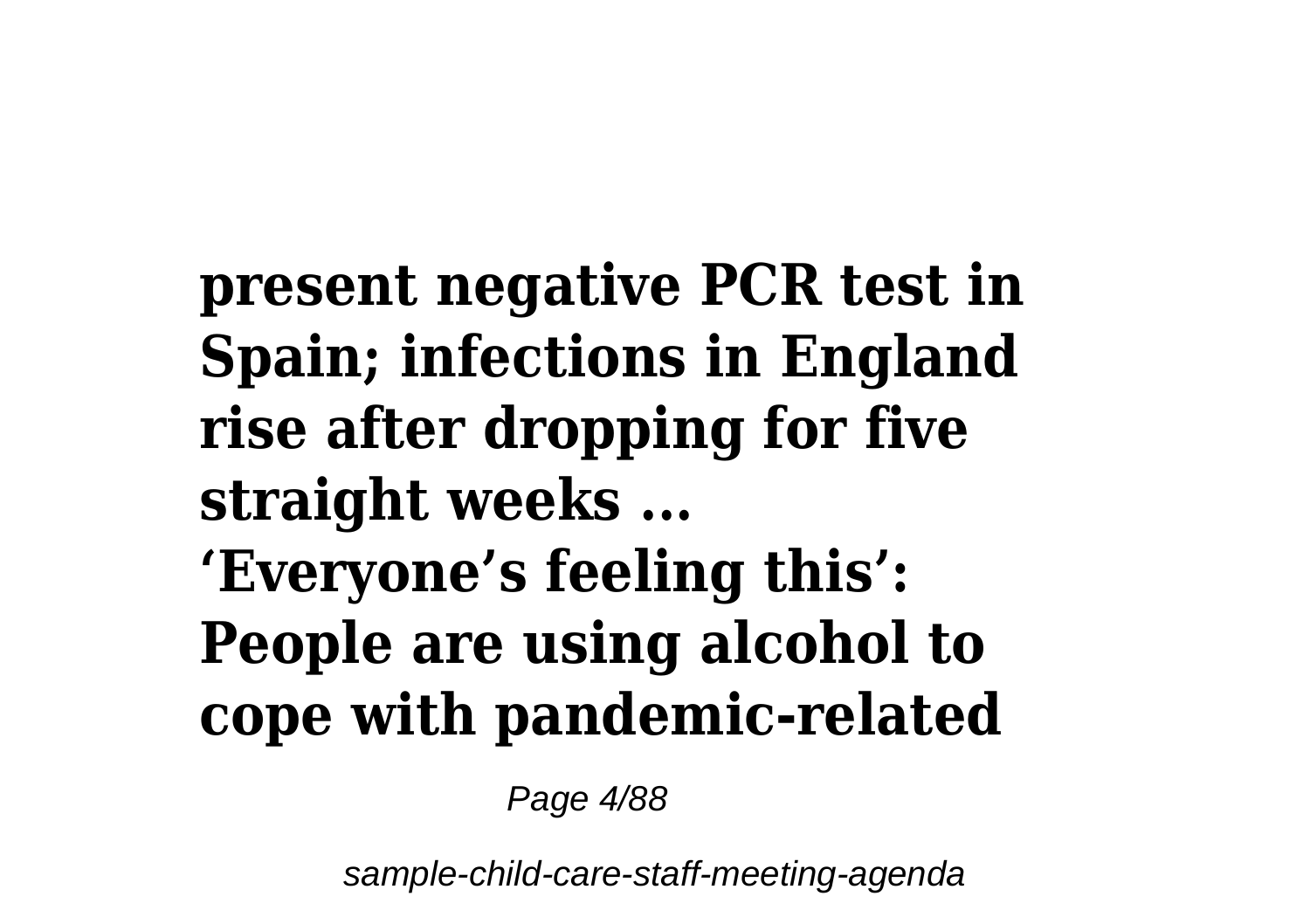# **stress — here's how to drink less How divided are Arizonans on major issues? Not very, new survey finds Sample Child Care Staff Meeting**

Page 5/88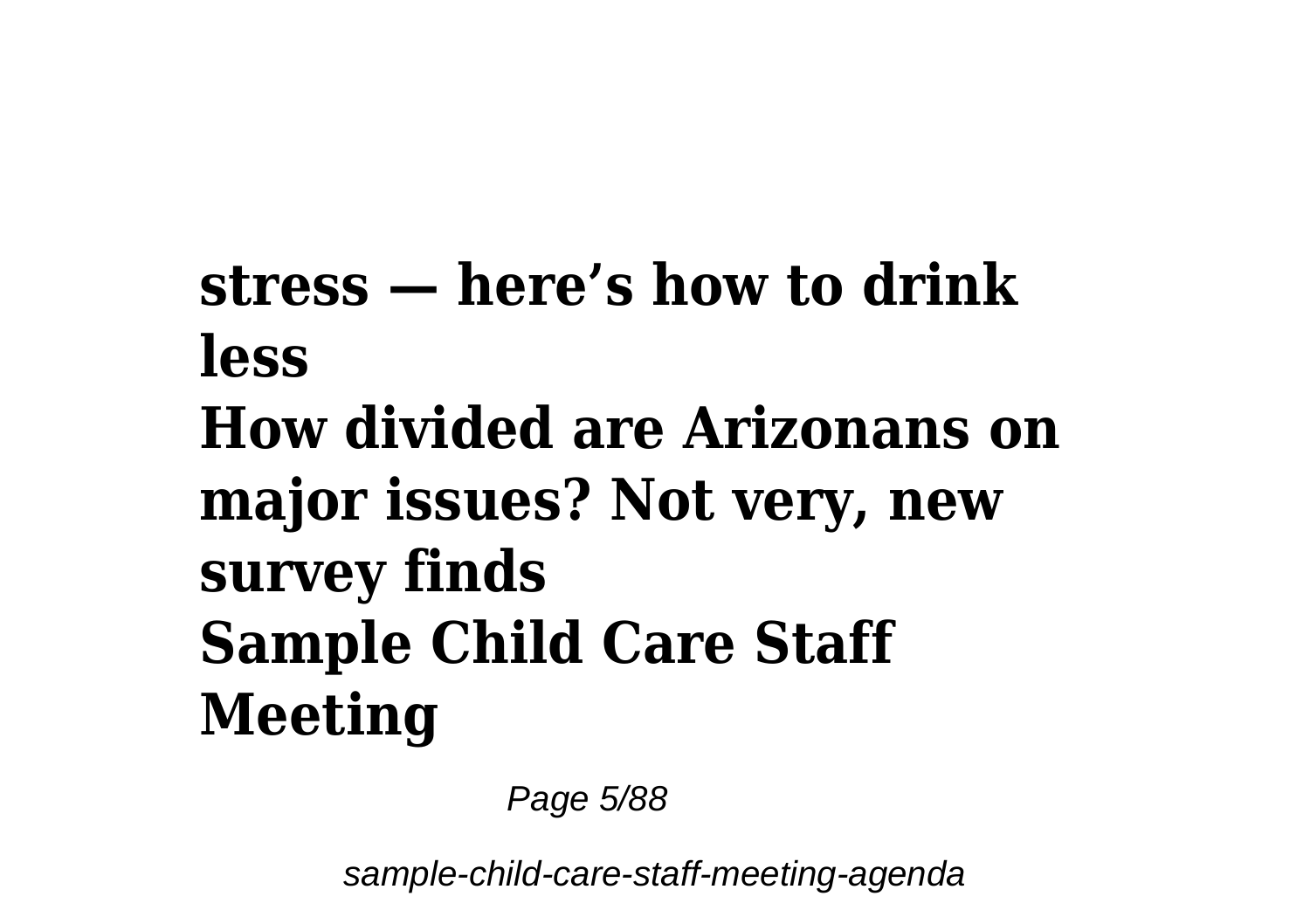**To record the content and parental perceptions of family meetings in a Neonatal Intensive Care ... medical staff and family of a neonate. Meetings were recruited via convenience sample.**

Page 6/88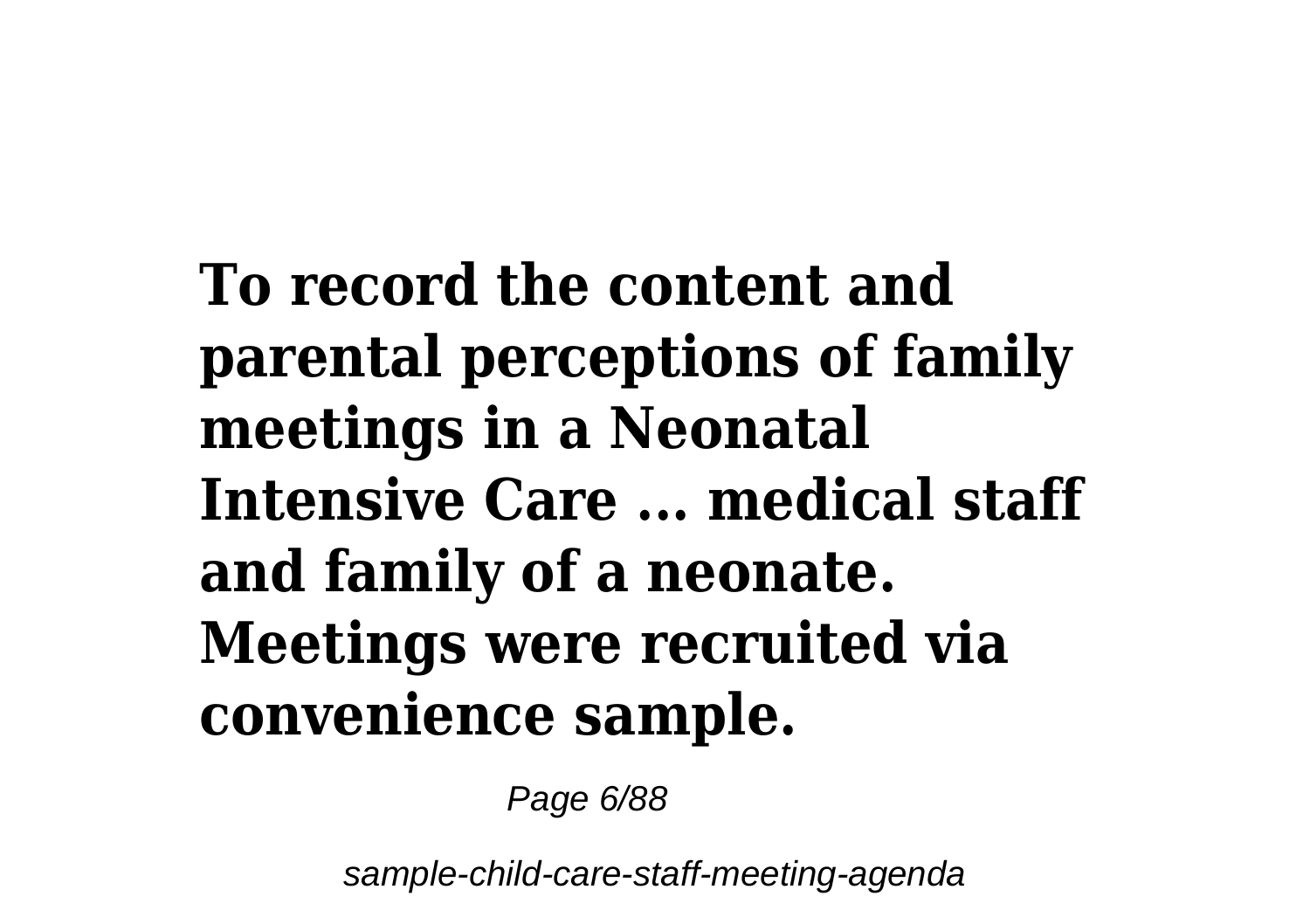**How to hold an effective NICU family meeting: capturing parent perspectives to build a more robust framework Outside of school, the couple said most people are accepting**

Page 7/88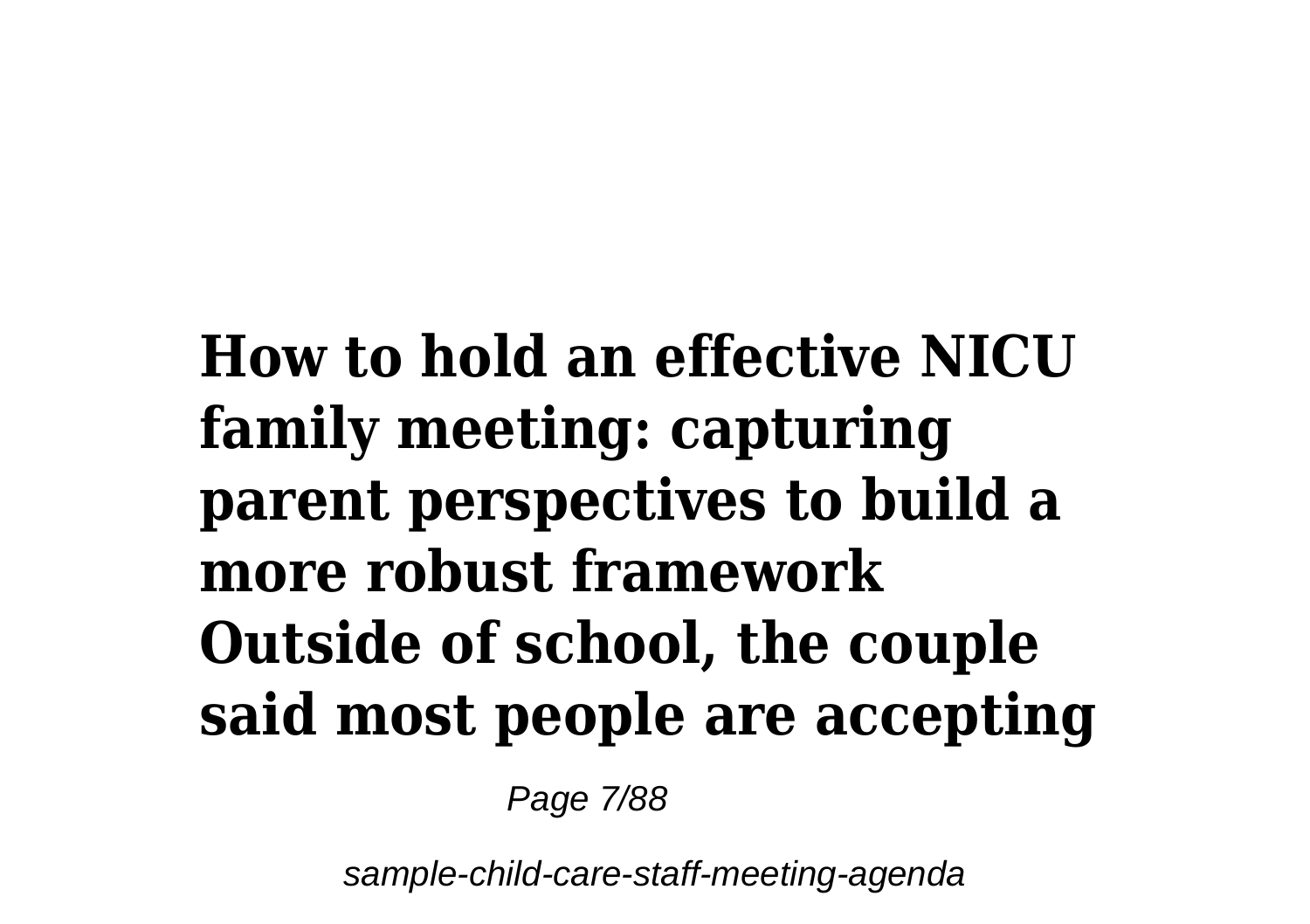# **of their 13-year old transgender son Oliver Collins, but bullying from outside their home has taken a deep toll on his mental health.**

#### **Central Texas families watch**

Page 8/88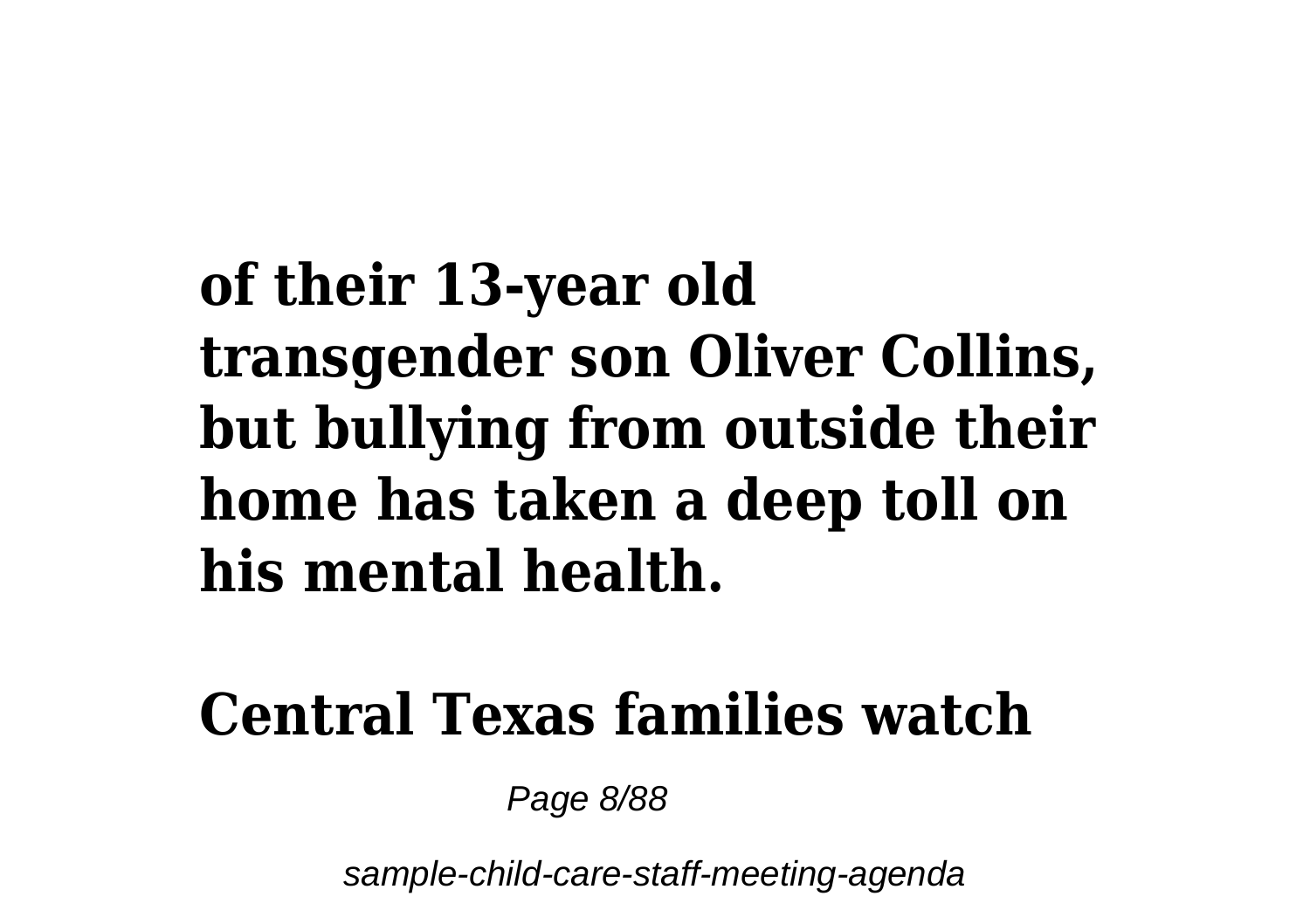**senate bills targeting their transgender kids Following repeated requests for missing records from 73 child-in-care reviews, the staff member provided records for 60 of the meetings, but these**

Page 9/88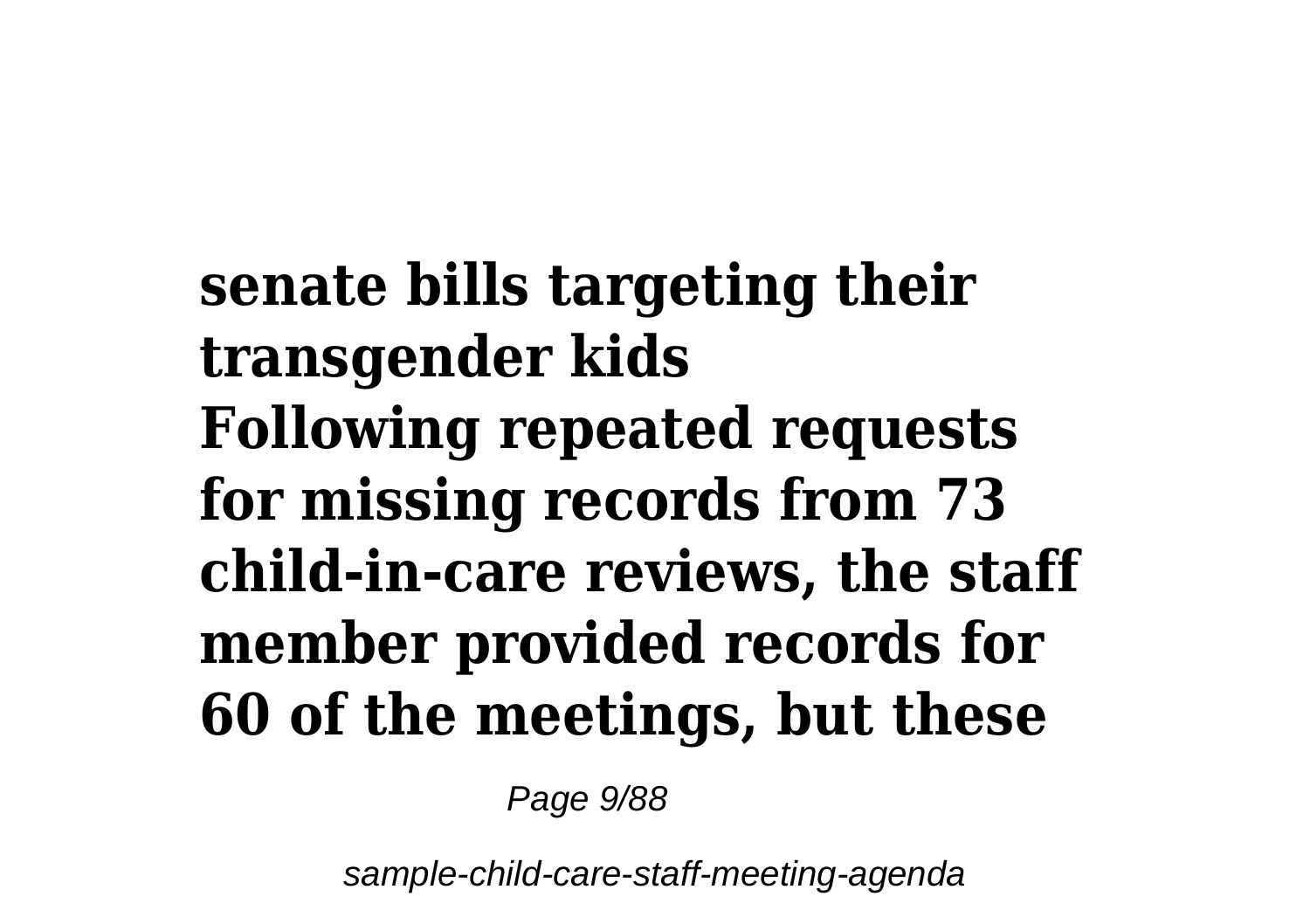#### **were "illegible", Ms Duggan said. Ms Duggan ...**

# **Tusla employee worked with children without Garda vetting I'd present the results to you or at a staff meeting." For a**

Page 10/88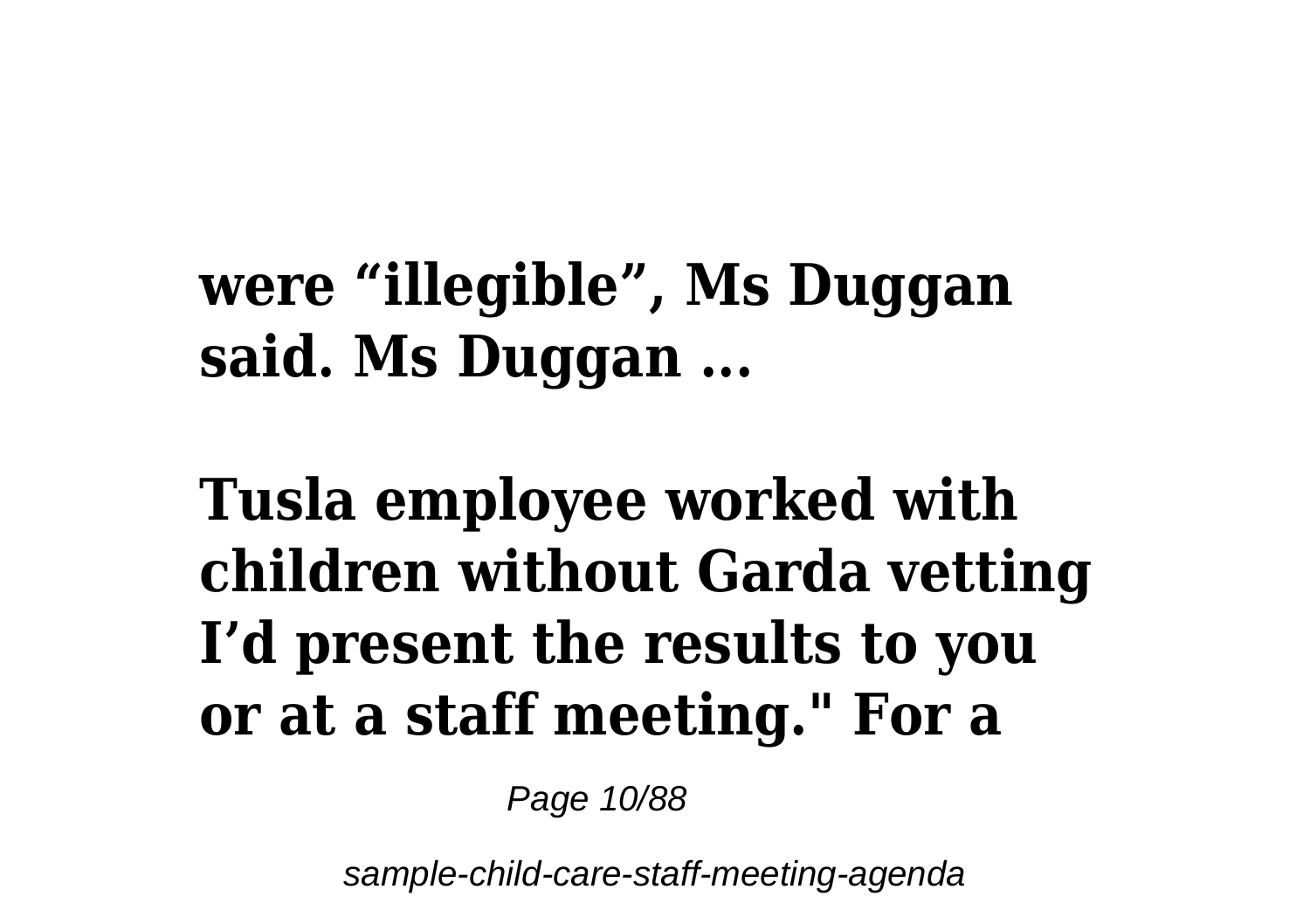**raise: "Thank you for the compliment. Maybe this is a good time to ask: My performance review isn't for another three months but ...**

# **Psychology Today**

Page 11/88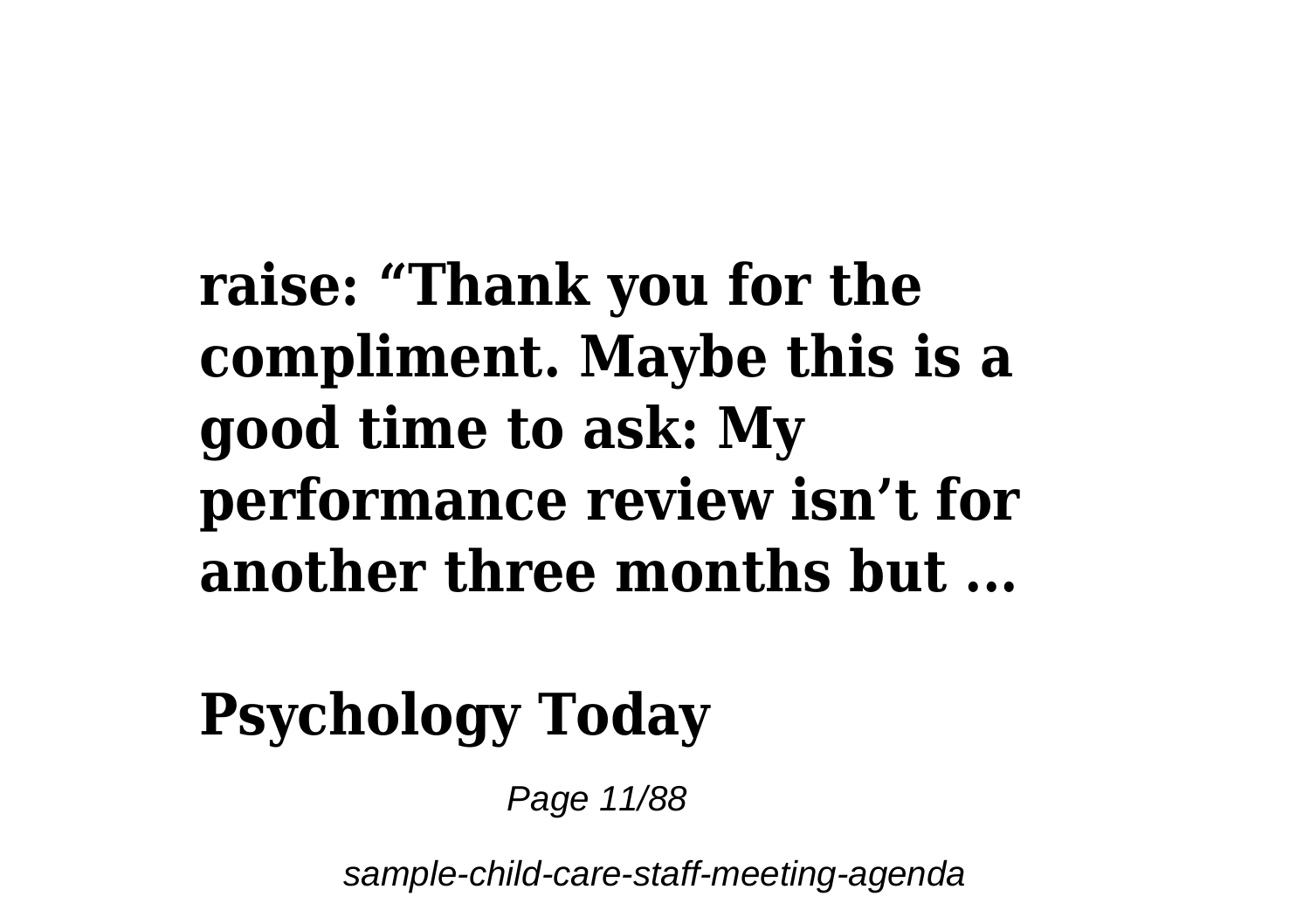**A council's children's services are to be monitored by a government-appointed adviser, following a High Court judgment in a care case that questioned their "fitness for purpose". Herefordshire**

Page 12/88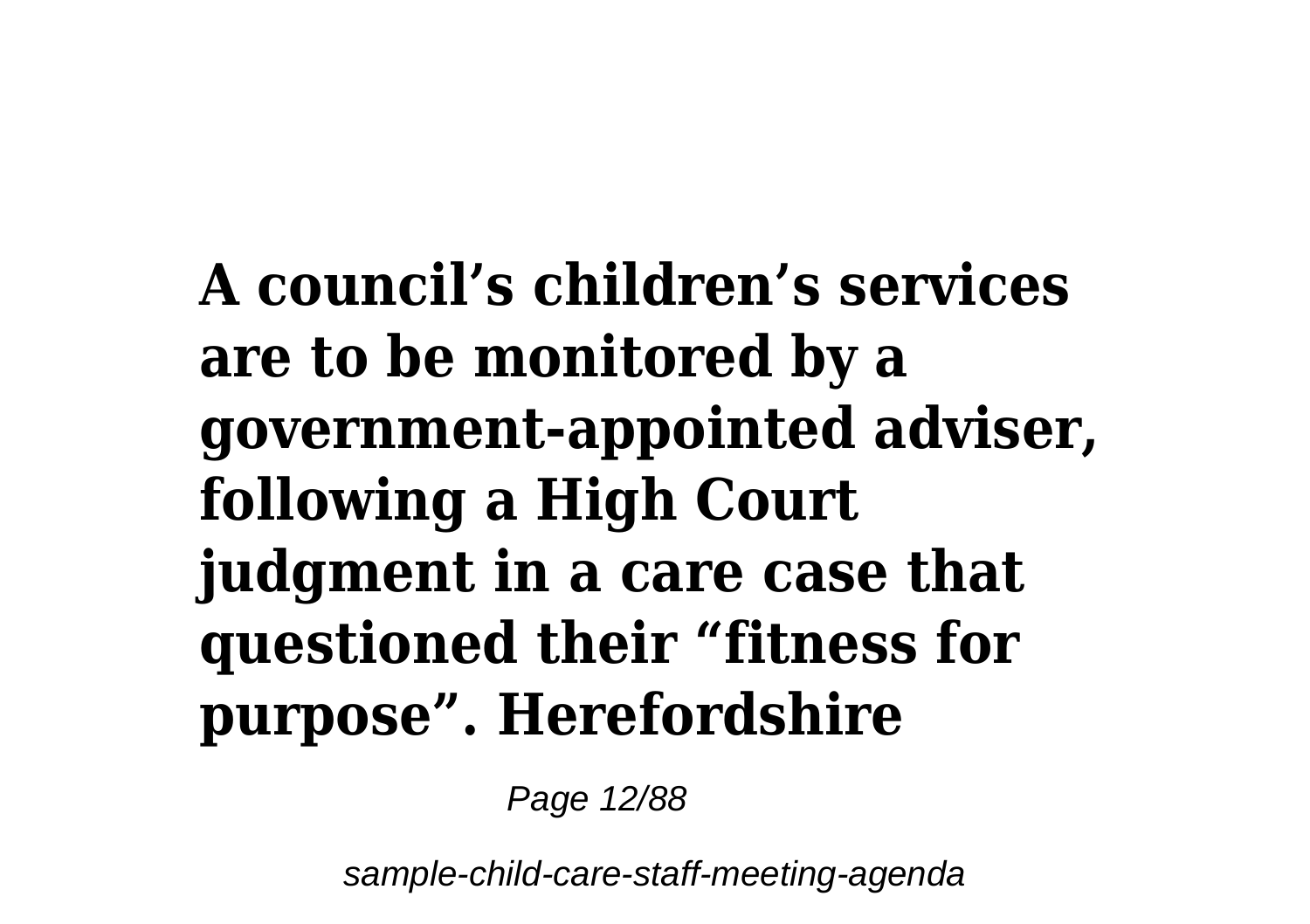#### **council ...**

# **Council goes on improvement plan after High Court lambasts 'utter failures' in false abuse allegations case We sought to overcome these**

Page 13/88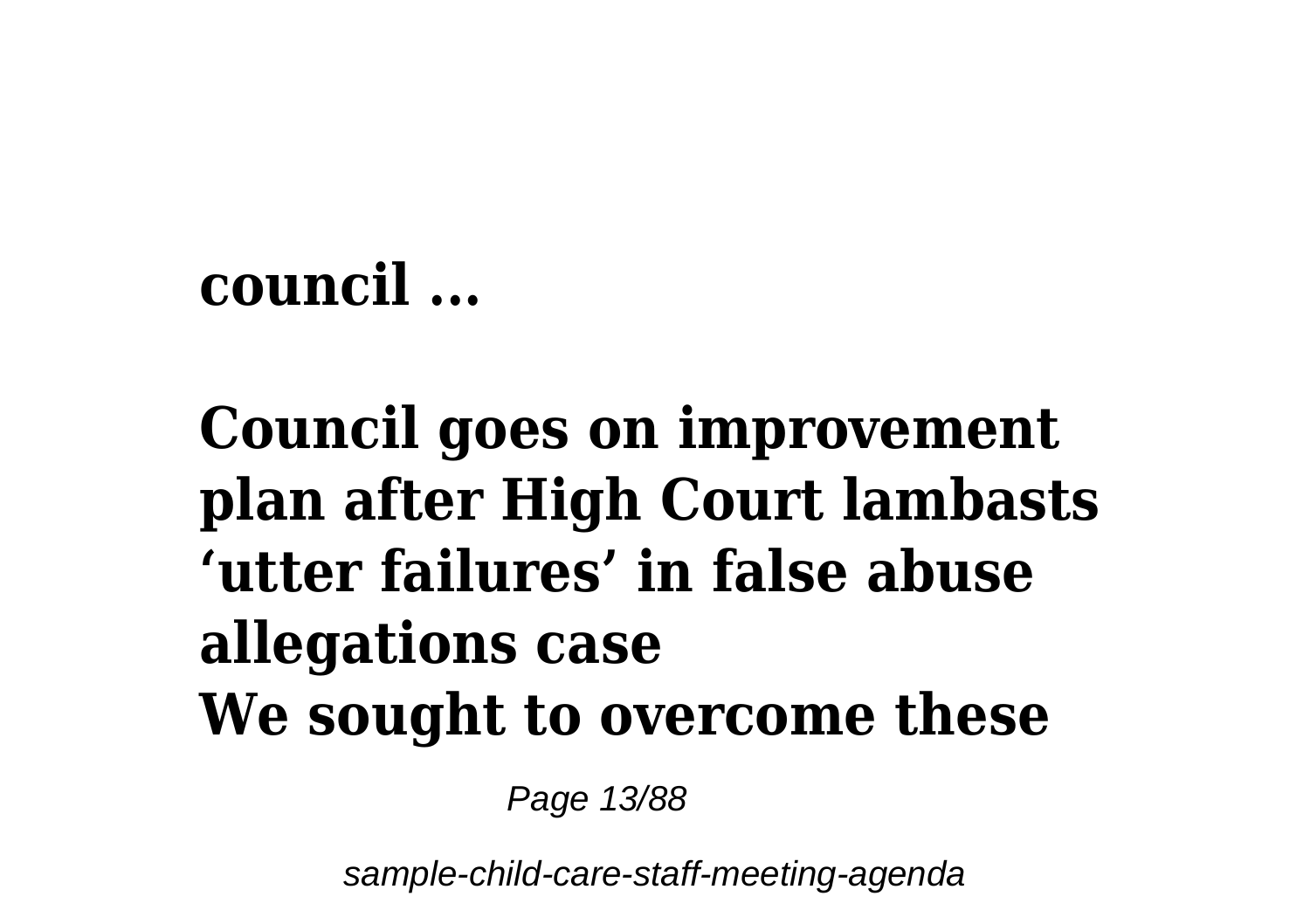**limitations and assess the feasibility and efficacy of child–parent familial hypercholesterolemia screening in a large study in primary care practices by analyzing ...**

Page 14/88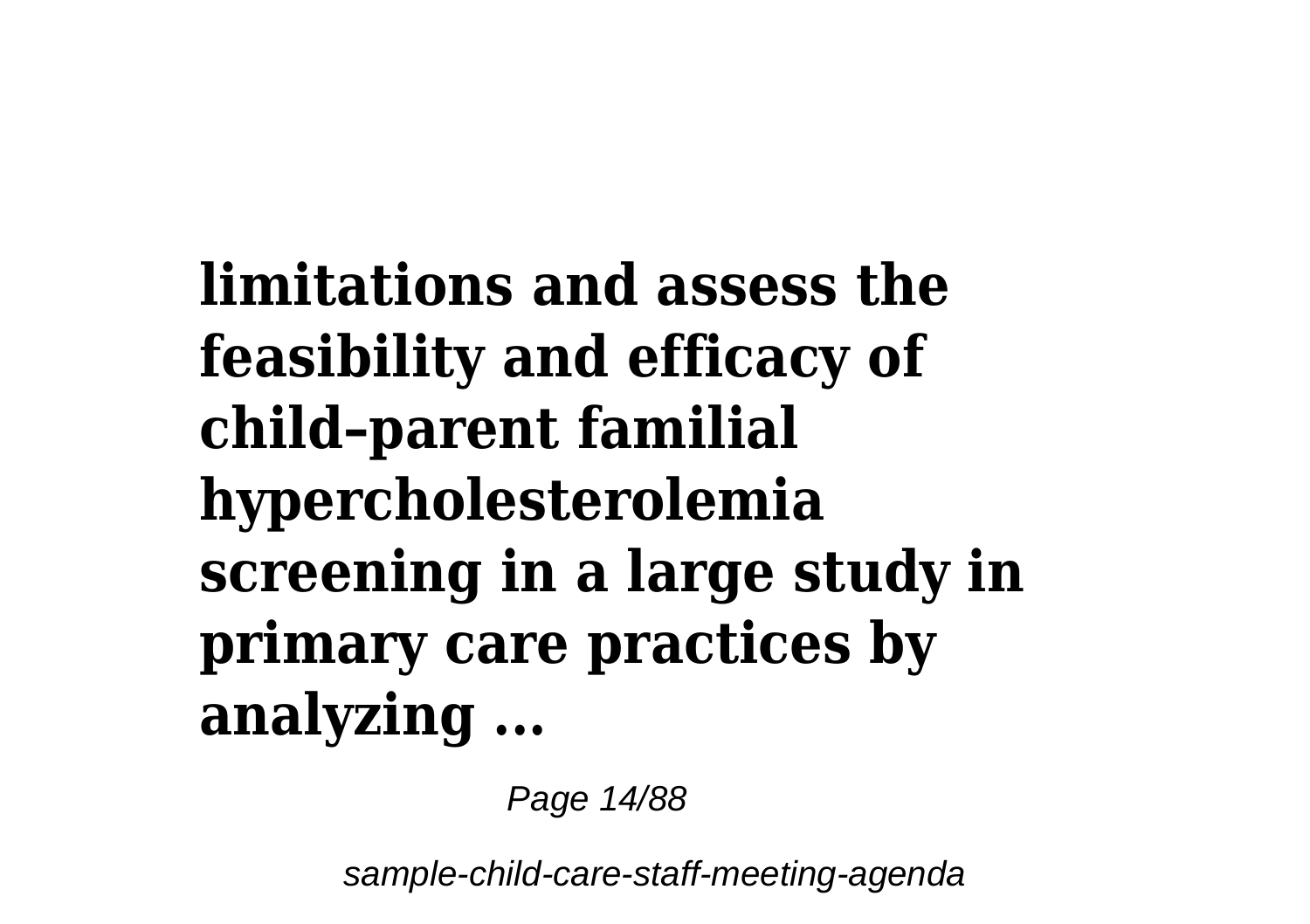**Child–Parent Familial Hypercholesterolemia Screening in Primary Care Its early events saw high attendance, says founder Chris Marshall, with as many as 300**

Page 15/88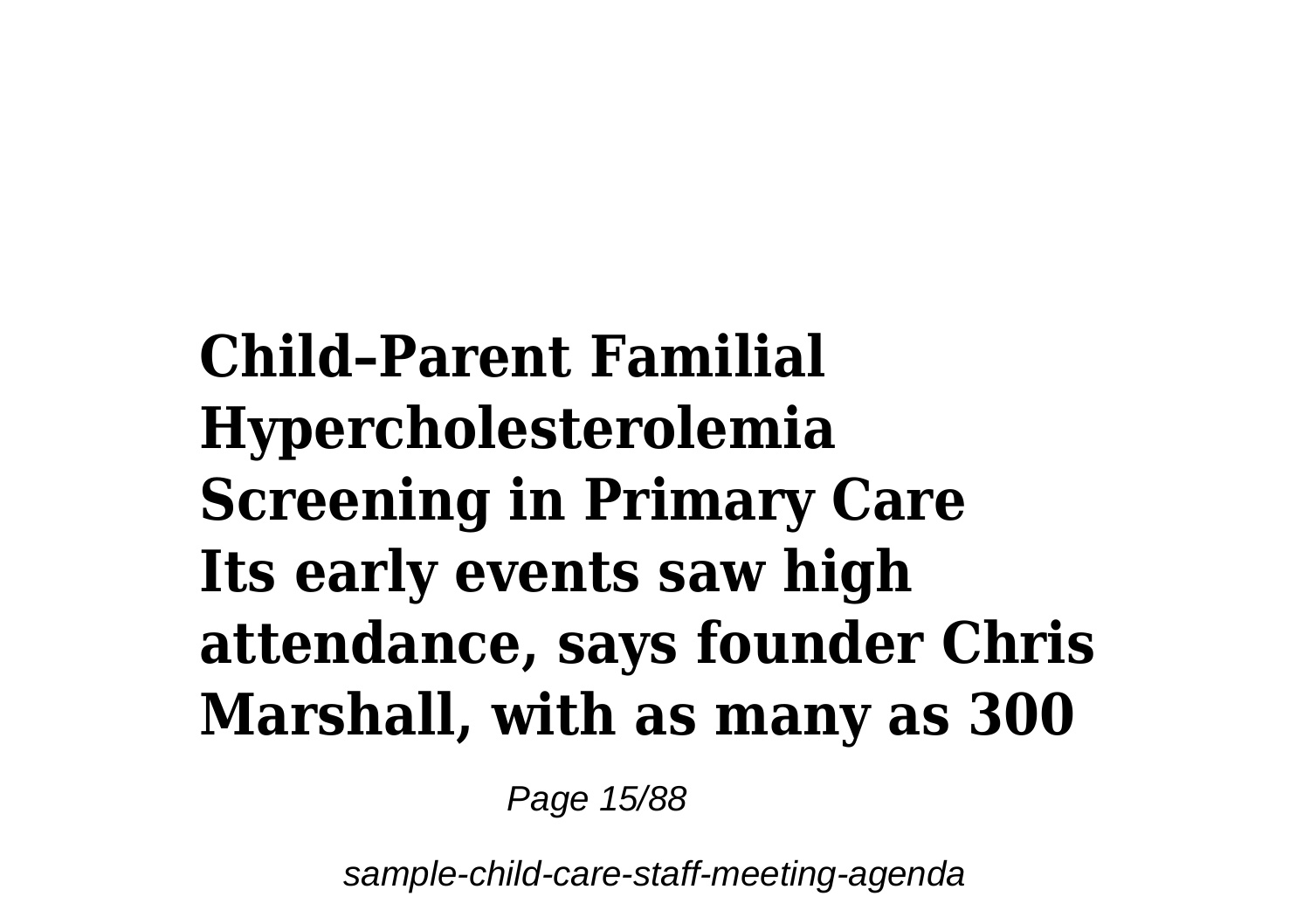#### **people logging on to make a drink and connect with others. The virtual events "were a lifesaver for a lot of ...**

# **'Everyone's feeling this': People are using alcohol to**

Page 16/88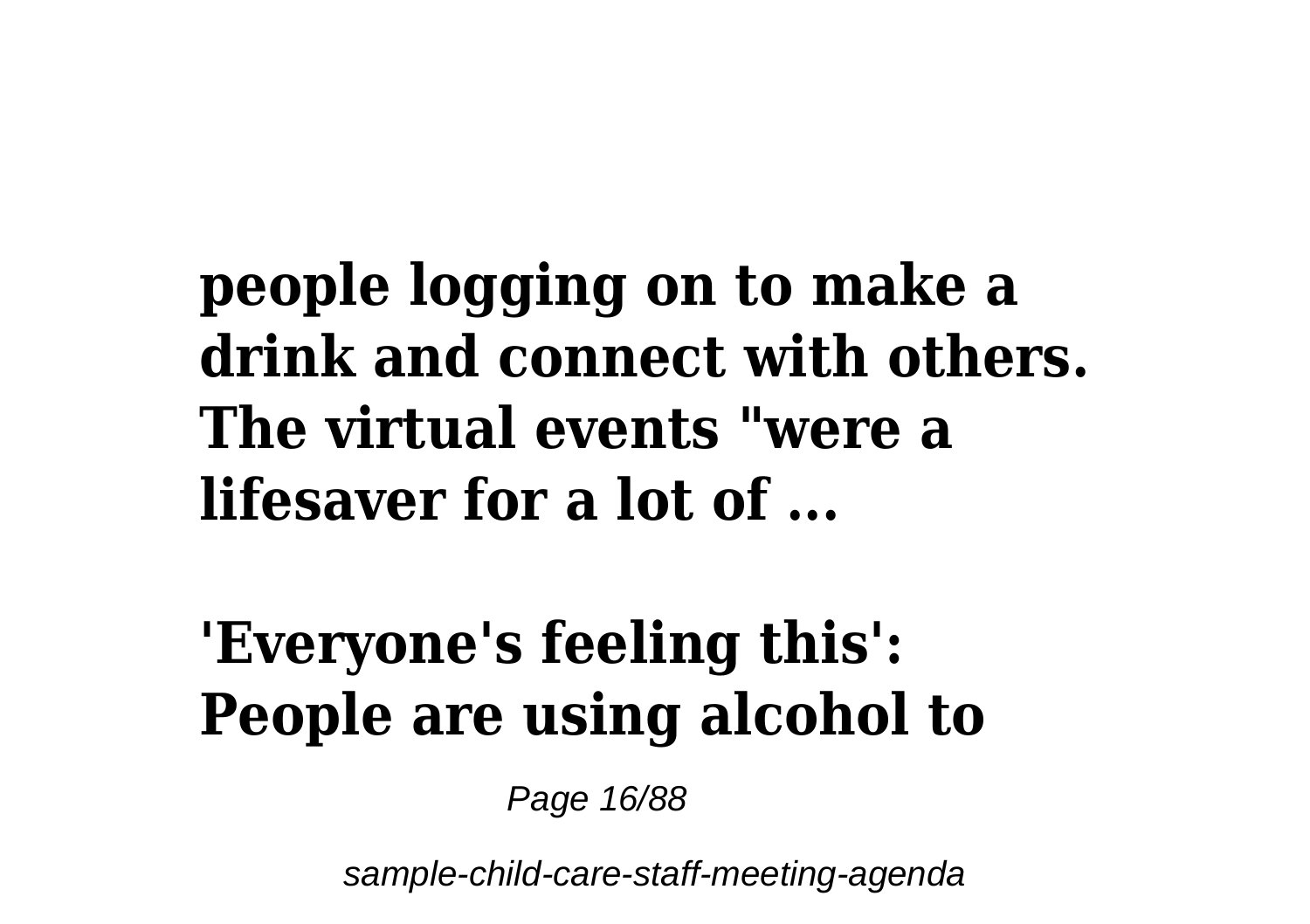# **cope with pandemic-related stress — here's how to drink less**

**He said the opinions expressed made it clear citizens want to keep the entire community involved with the centre,**

Page 17/88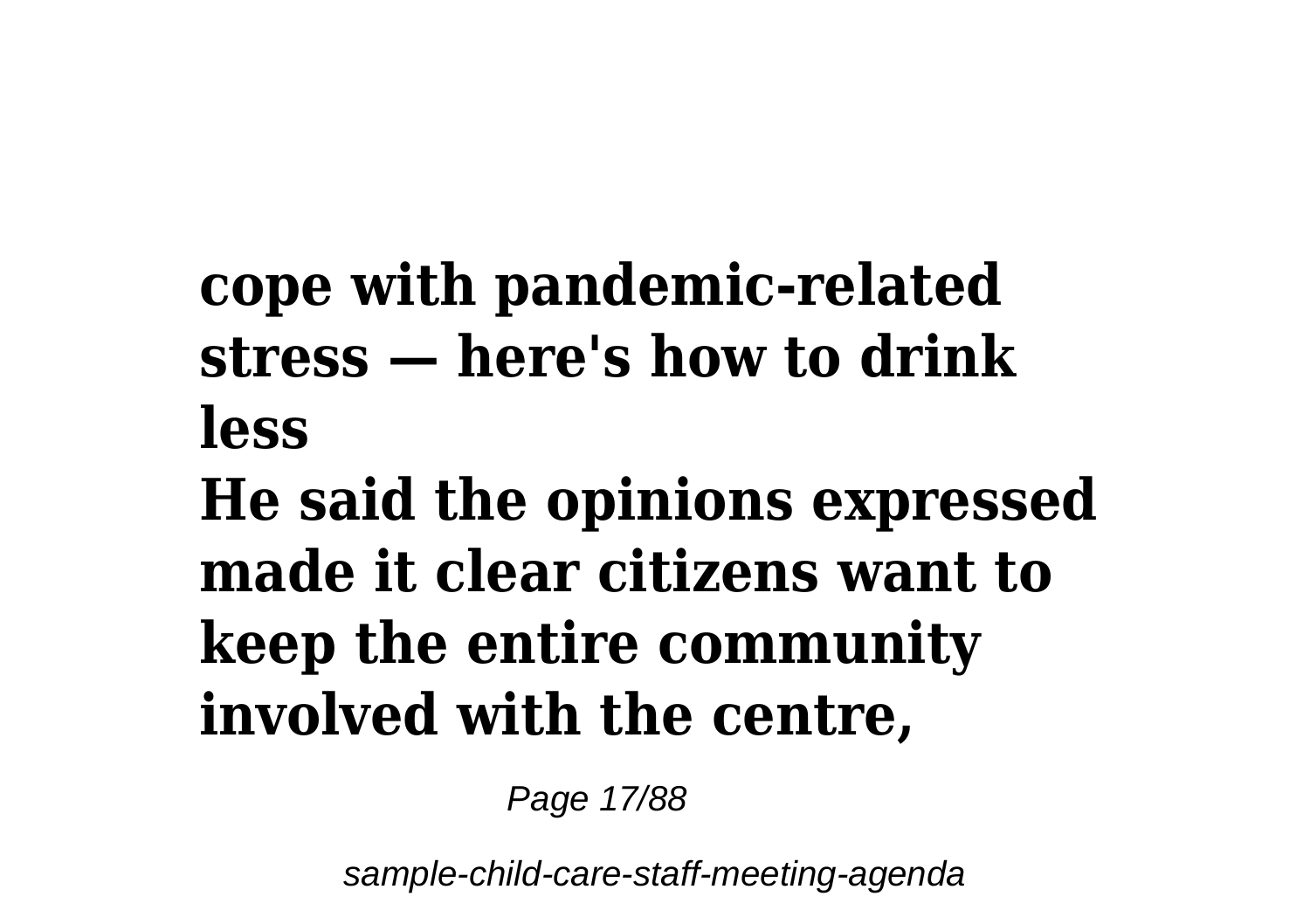# **opposed to using it as a child care facility ... a "small sample" of messages ...**

# **Friends of the Parksville Community Centre members present online petition to city**

Page 18/88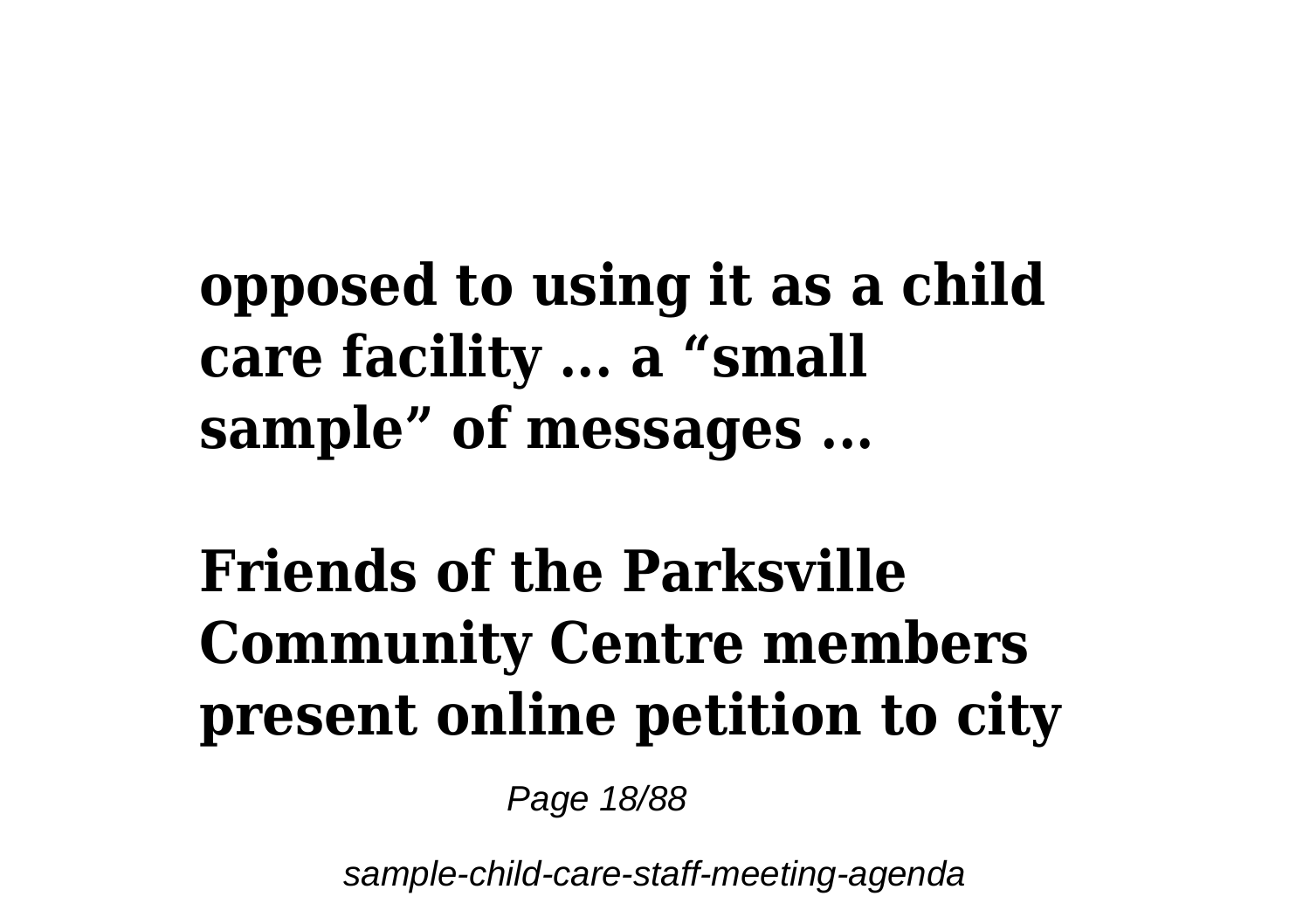# **council UK tourists will not have to present negative PCR test in Spain; infections in England rise after dropping for five straight weeks ...**

Page 19/88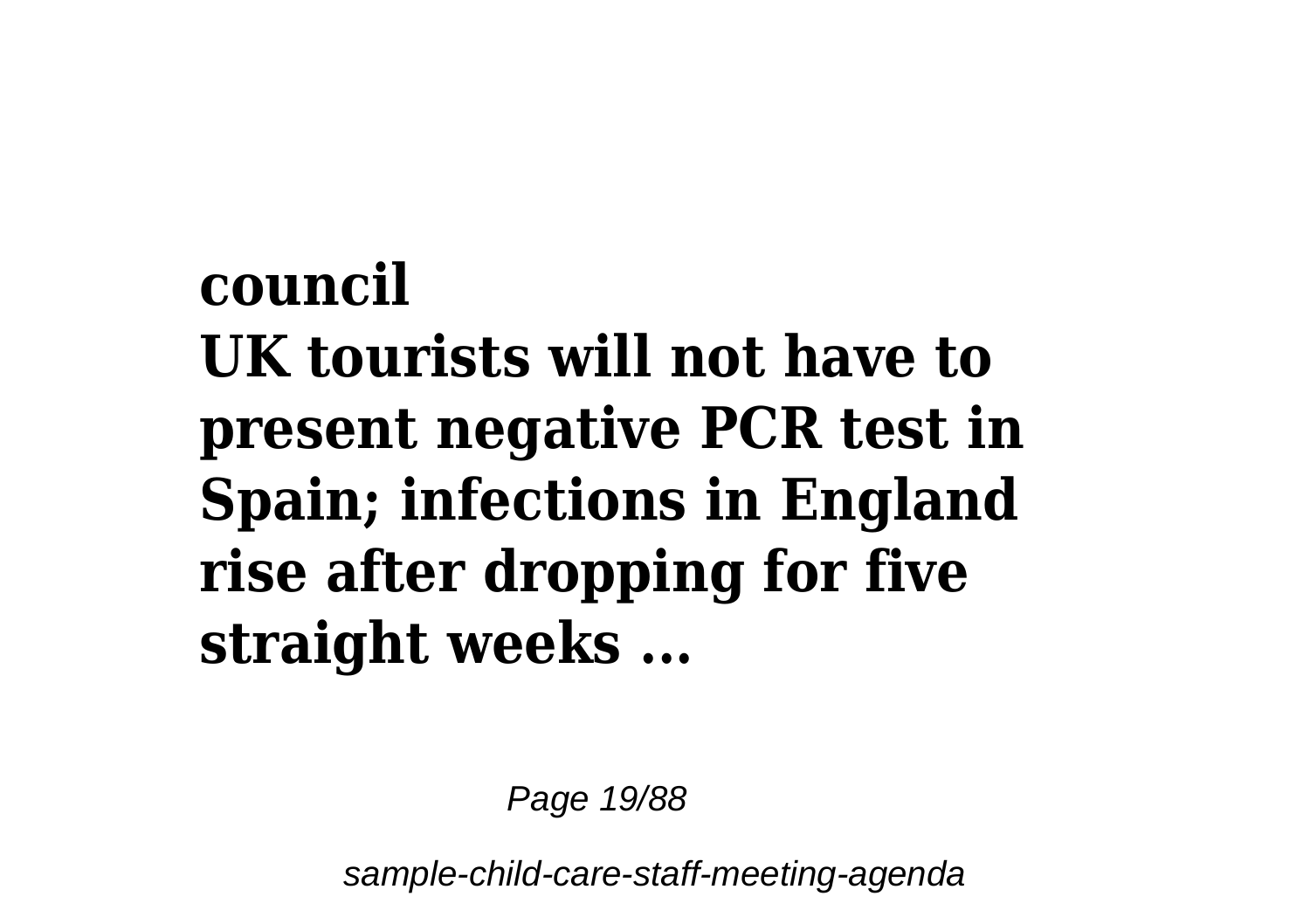**Coronavirus live: people with blood clots after AZ jab won't get second dose, says EMA; England cases rise for first time in weeks A majority of Americans agree that government should help**

Page 20/88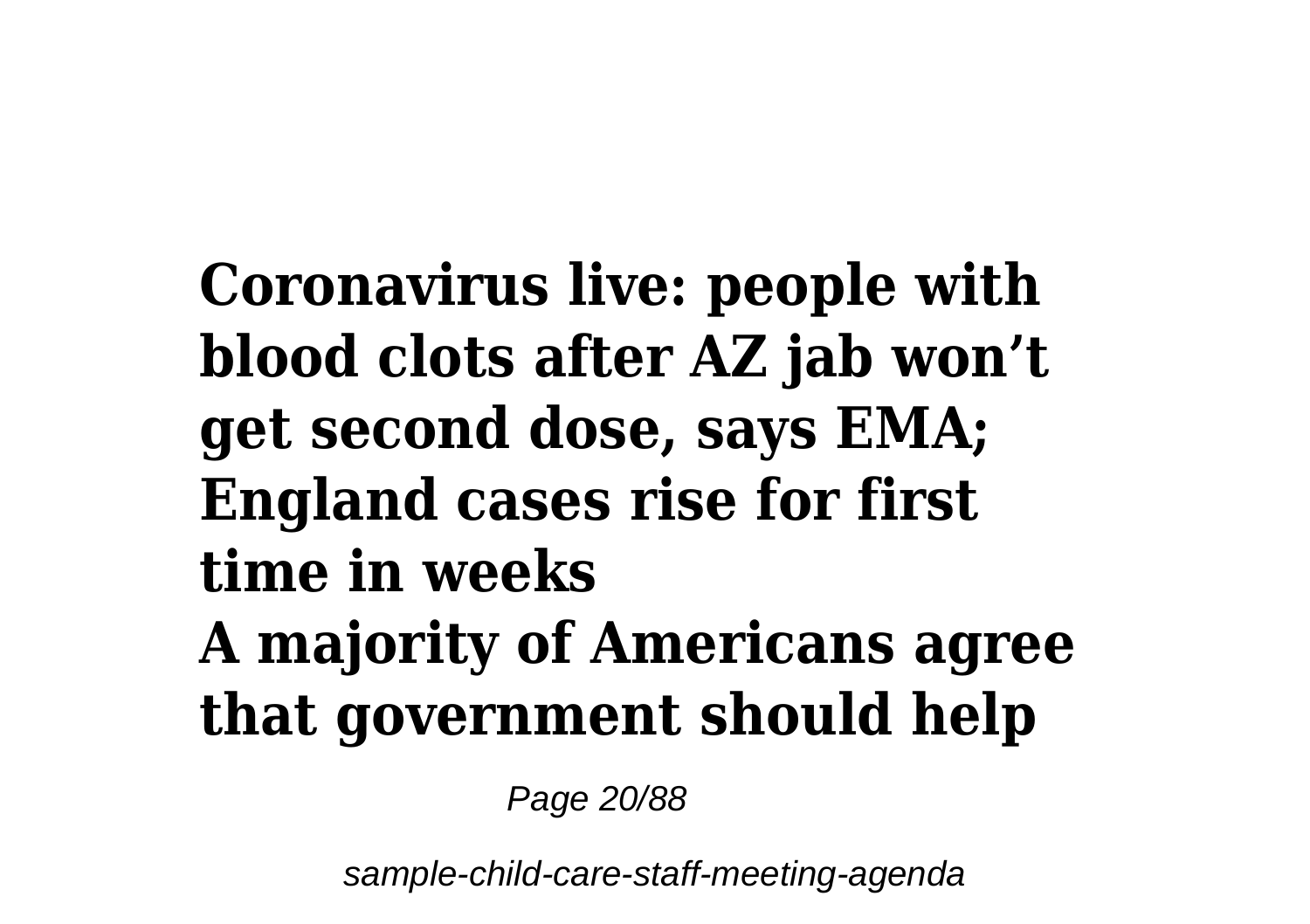# **people fulfill a widely held aspiration to age in their own homes, not institutional settings, a new poll finds.**

#### **AP-NORC poll: Government should help Americans age at**

Page 21/88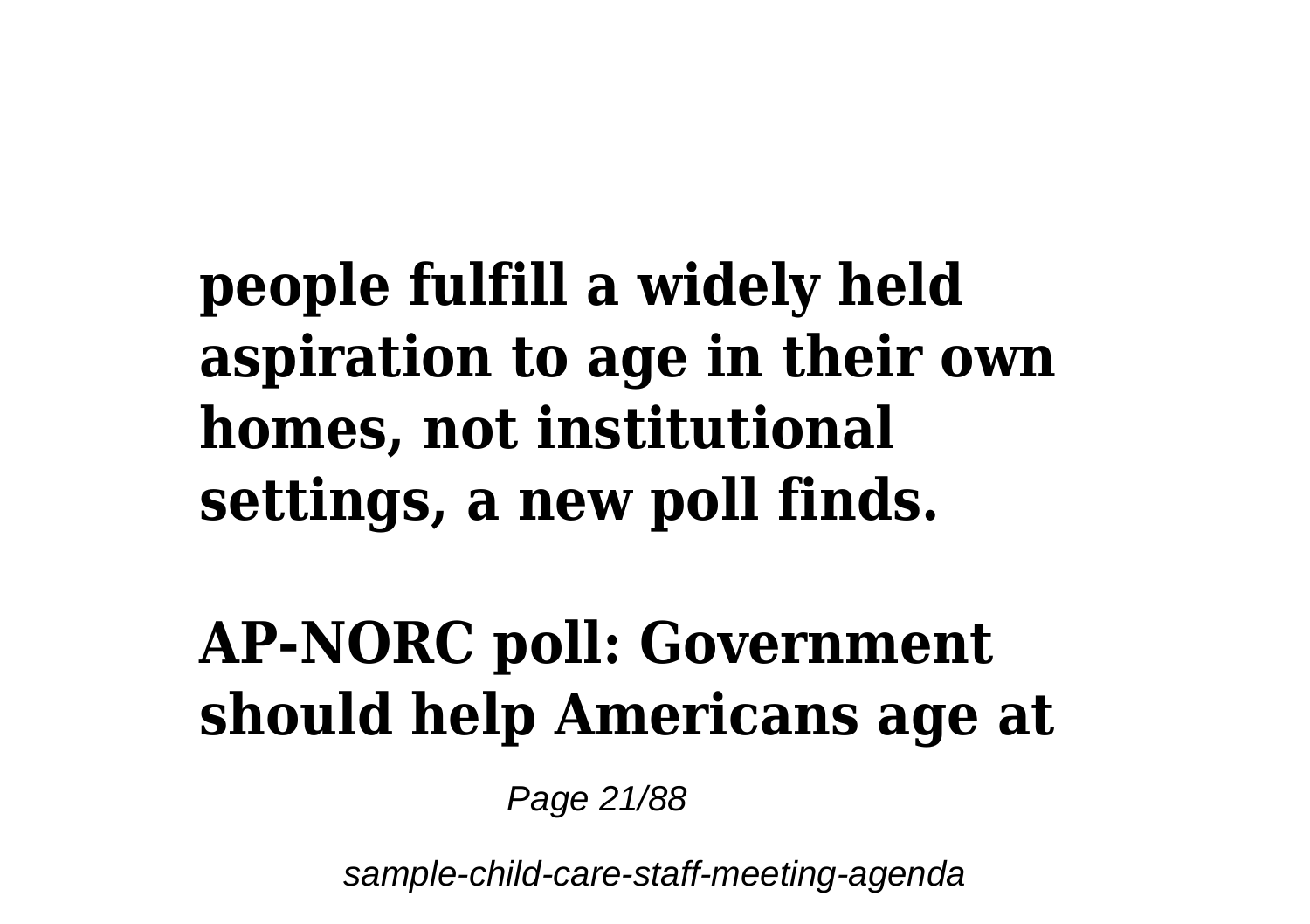# **home Former nursing assistant Reta Mays, 46, faced her victims' families before a judge sentenced her to life in prison.**

#### **'The monster no one sees**

Page 22/88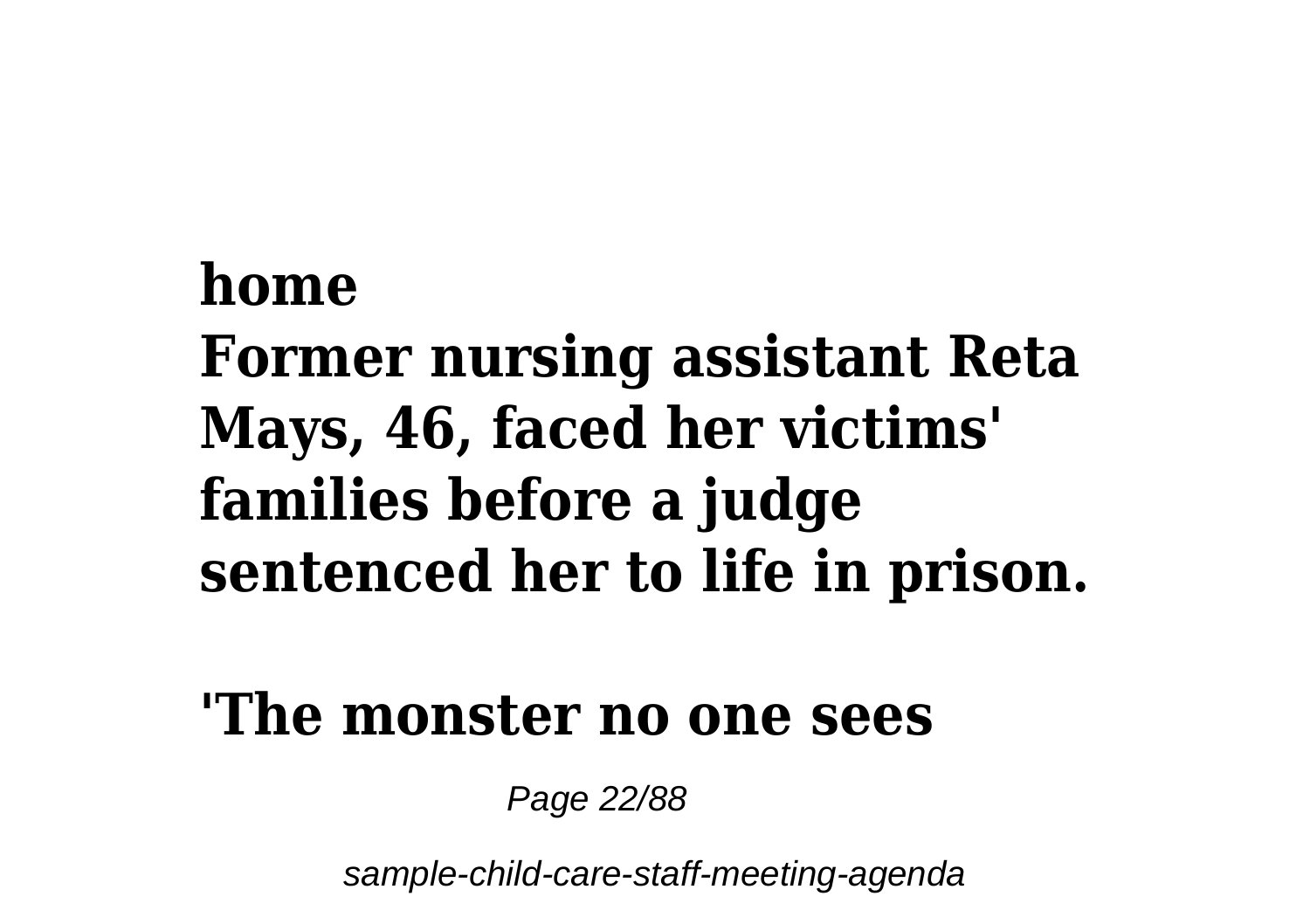# **coming': VA hospital serial killer sentenced to life in prison for murdering seven veterans Italian health authorities are urgently trying to establish whether thousands of Covid-19**

Page 23/88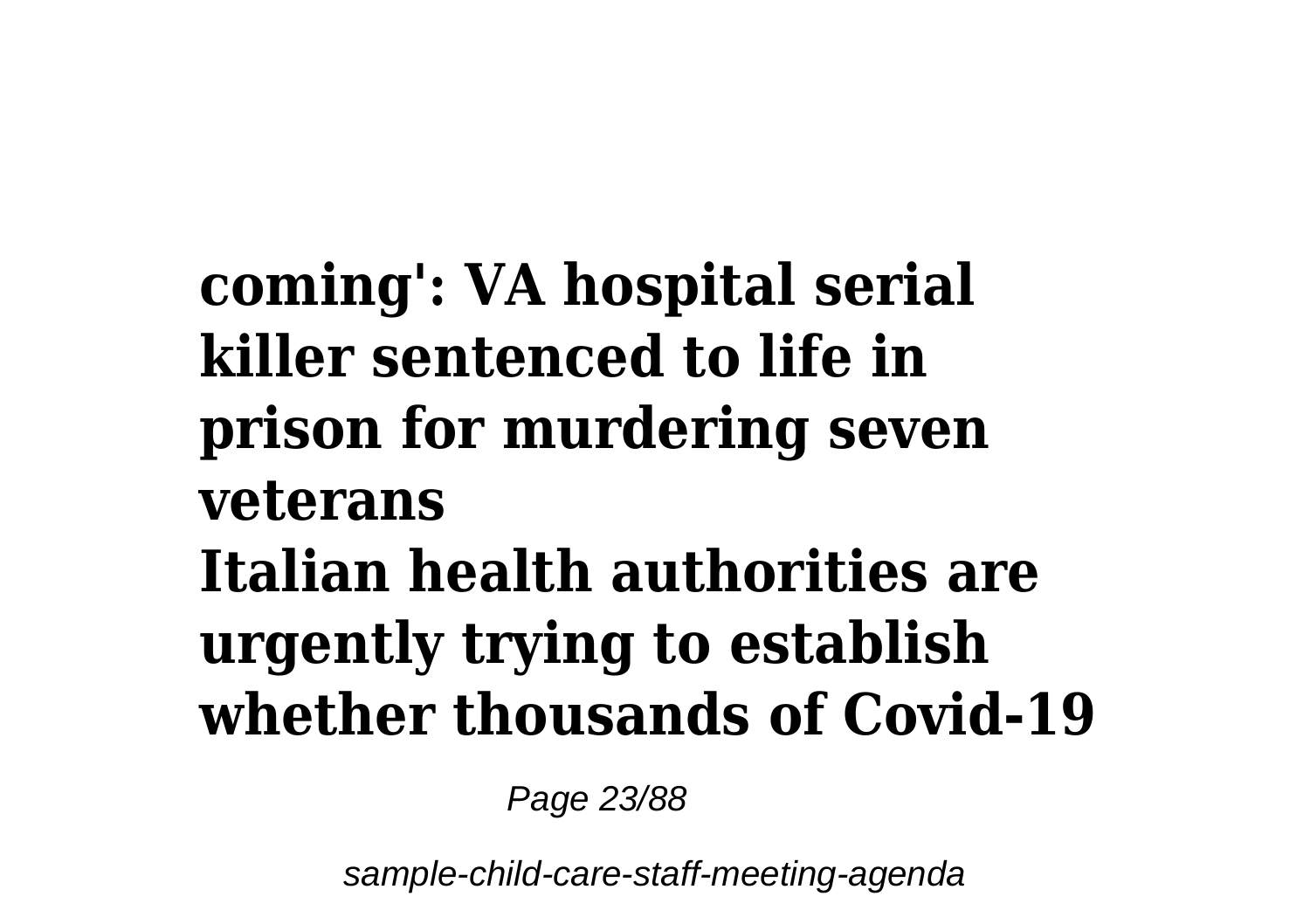**tests carried out by an "unauthorised" testing centre were conducted correctly and whether their results can ...**

#### **Race between vaccine programme and virus may**

Page 24/88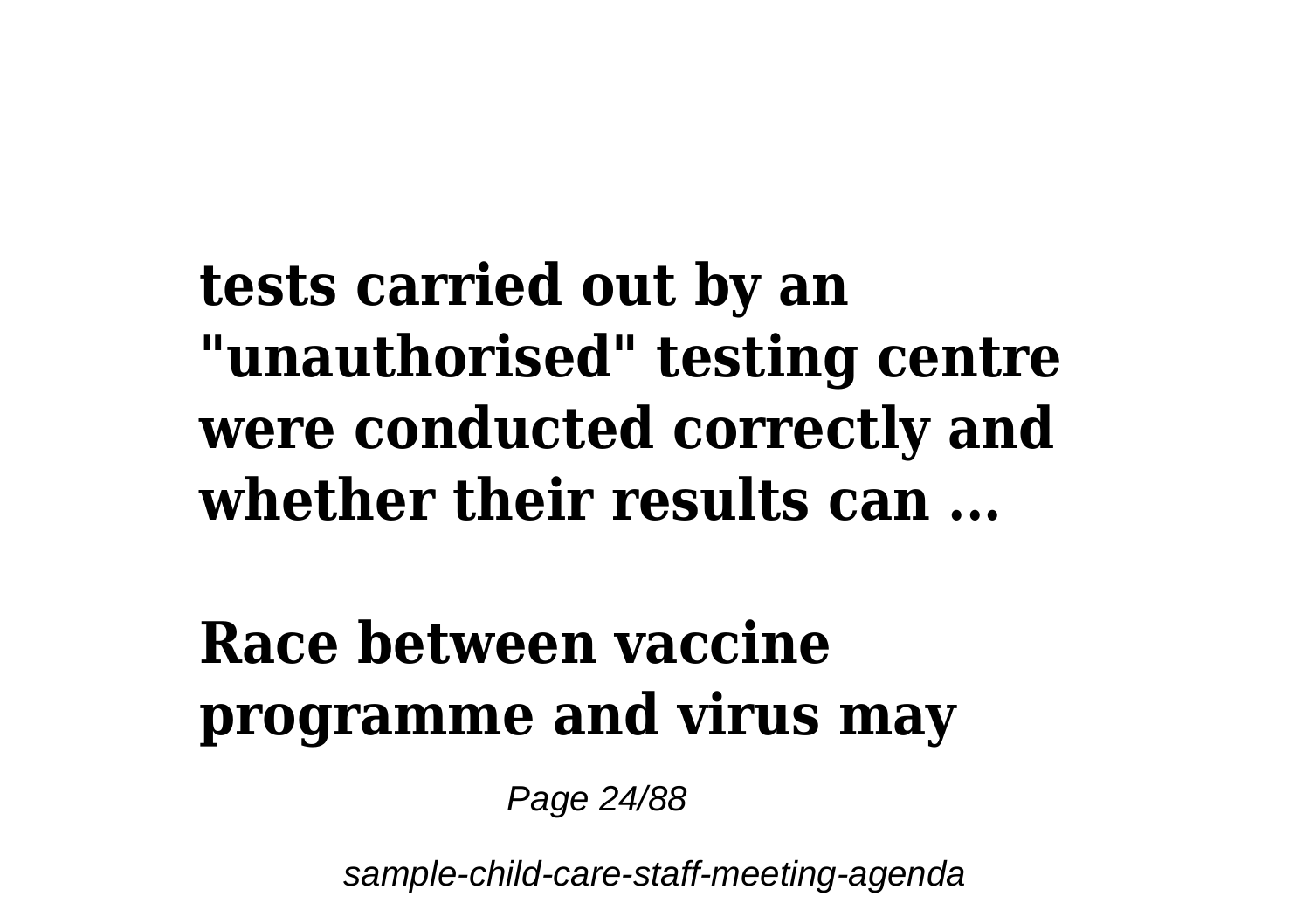**become 'great deal tighter' senior IAS officer Mohan Raj on Tuesday held a marathon meeting with State Child Rights Commission, nodal officers, civil society and voluntary organisations**

Page 25/88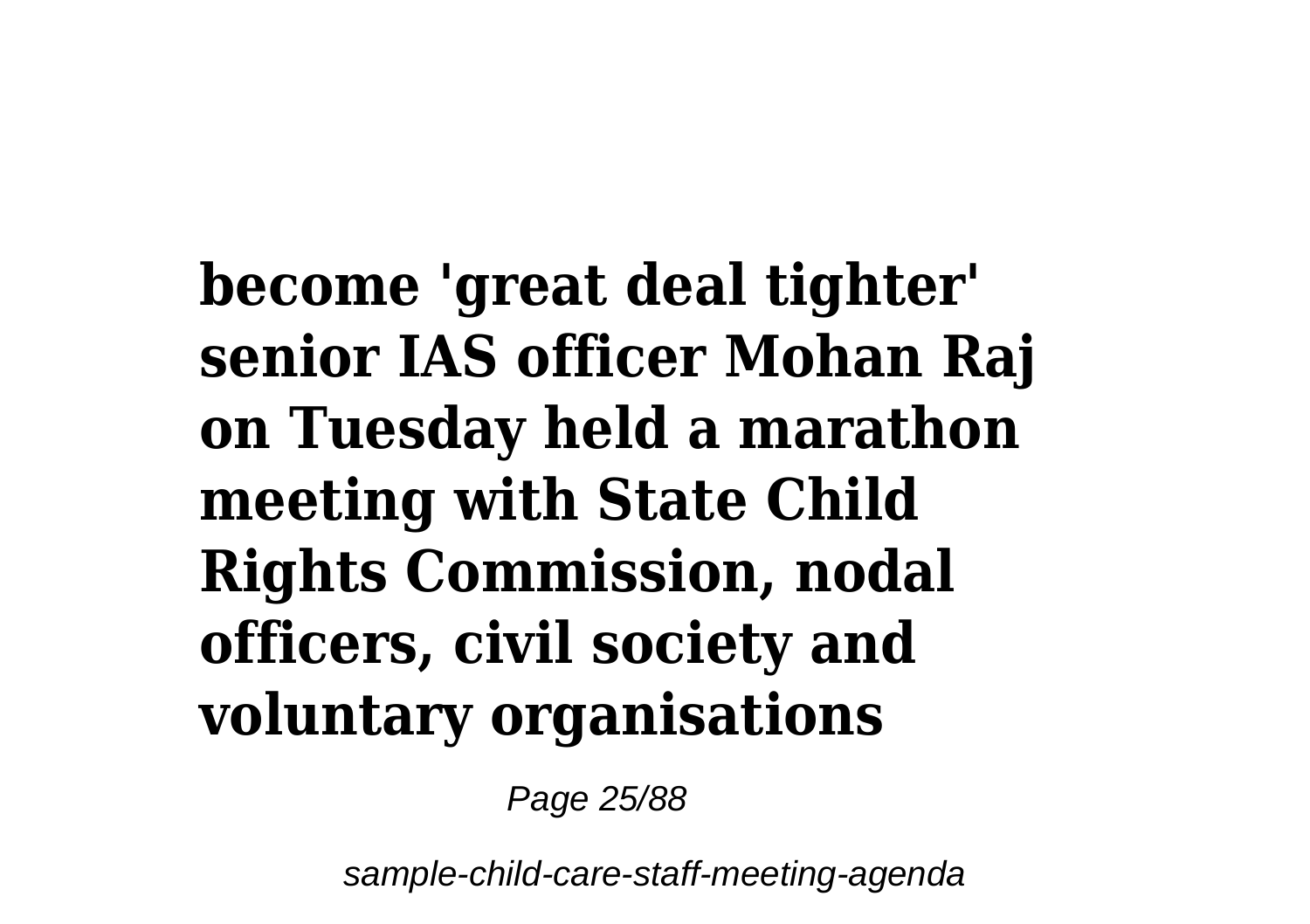#### **working with children. Raj is ...**

**'Ensure housing, care for Covid orphans: IAS officer She wants to help poor families pay for child care by offering \$5,000 grants to ... As a young**

Page 26/88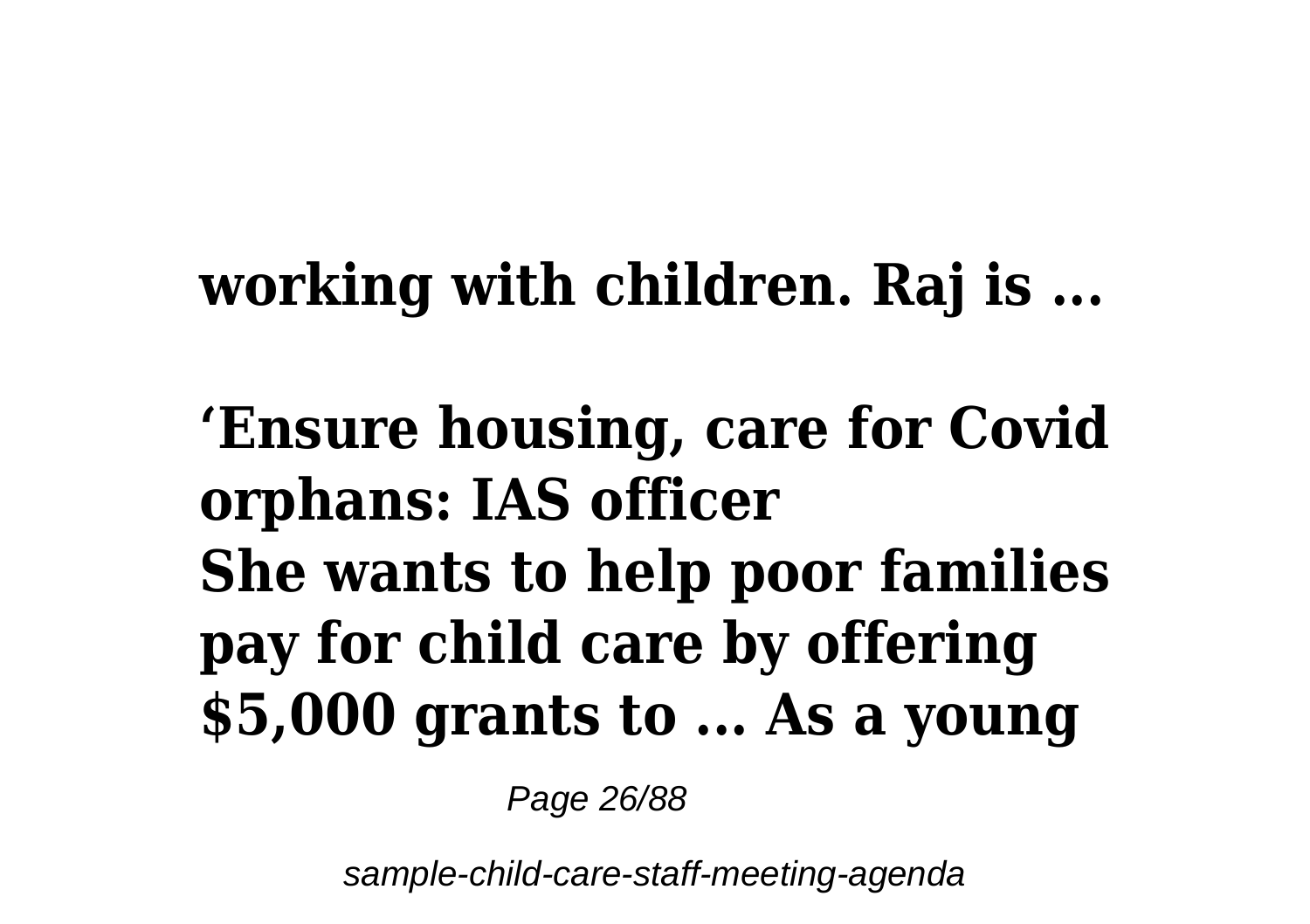**lawyer, she worked as a staff attorney at the NAACP Legal Defense and Educational Fund for two ...**

#### **Maya Wiley Has '50 Ideas' and One Goal: To Make History as**

Page 27/88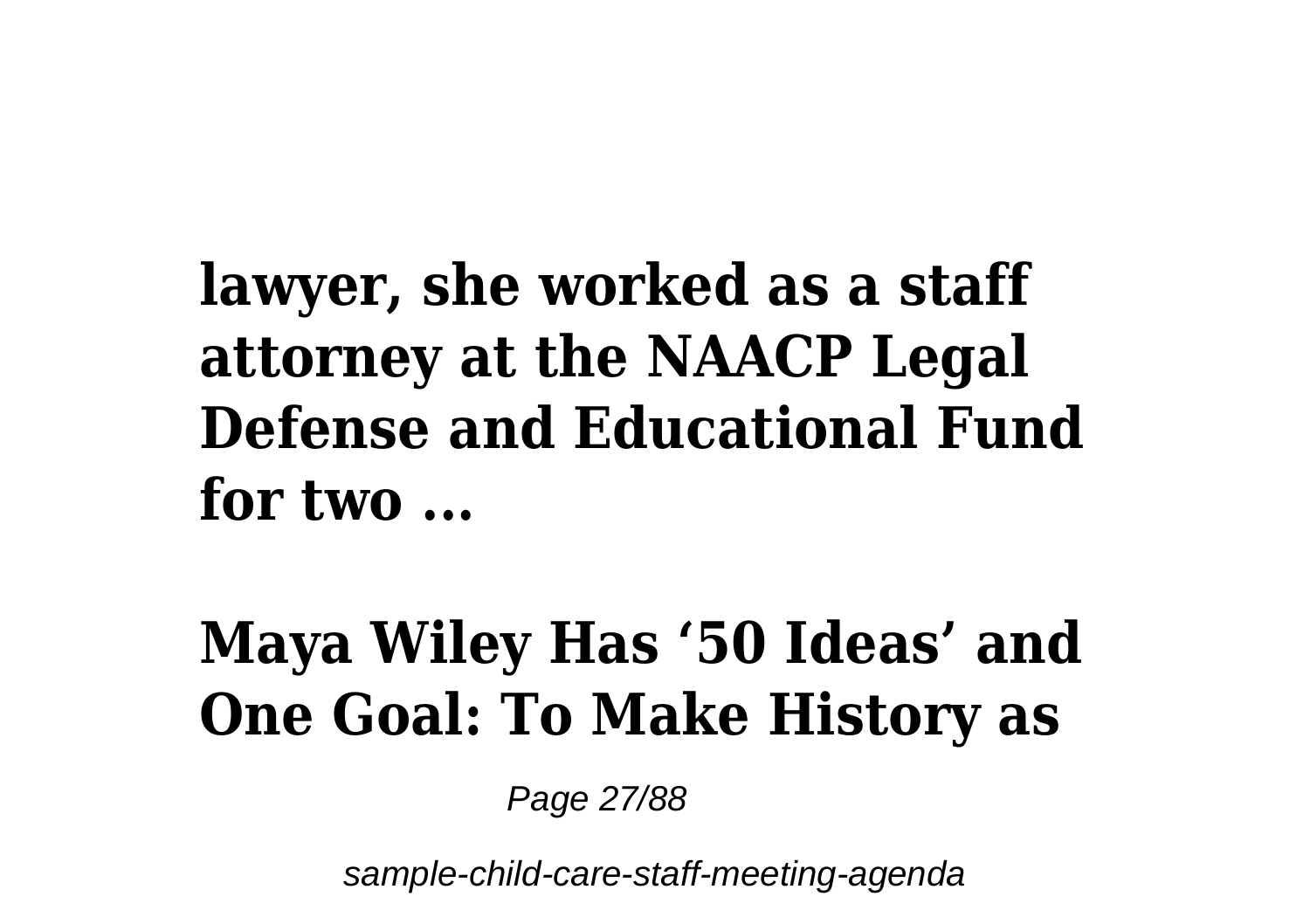# **Mayor More than 29,000 Arizona households received the survey, and a random sample of 3,586 respondents ... Other policies, like child care affordability, also were seen as**

Page 28/88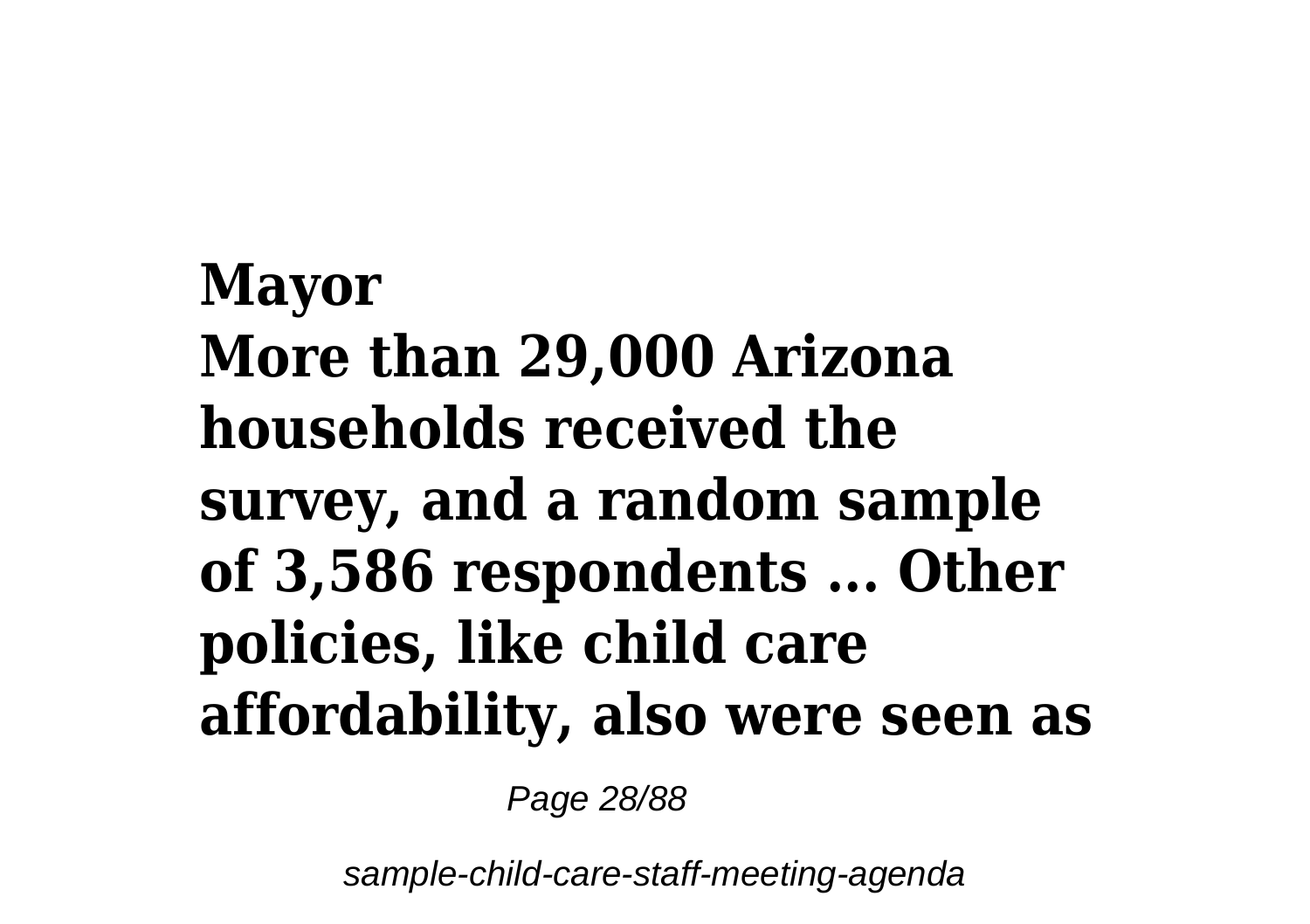#### **important for job success ...**

# **How divided are Arizonans on major issues? Not very, new survey finds With the sample size of 921 patients ... distancing and**

Page 29/88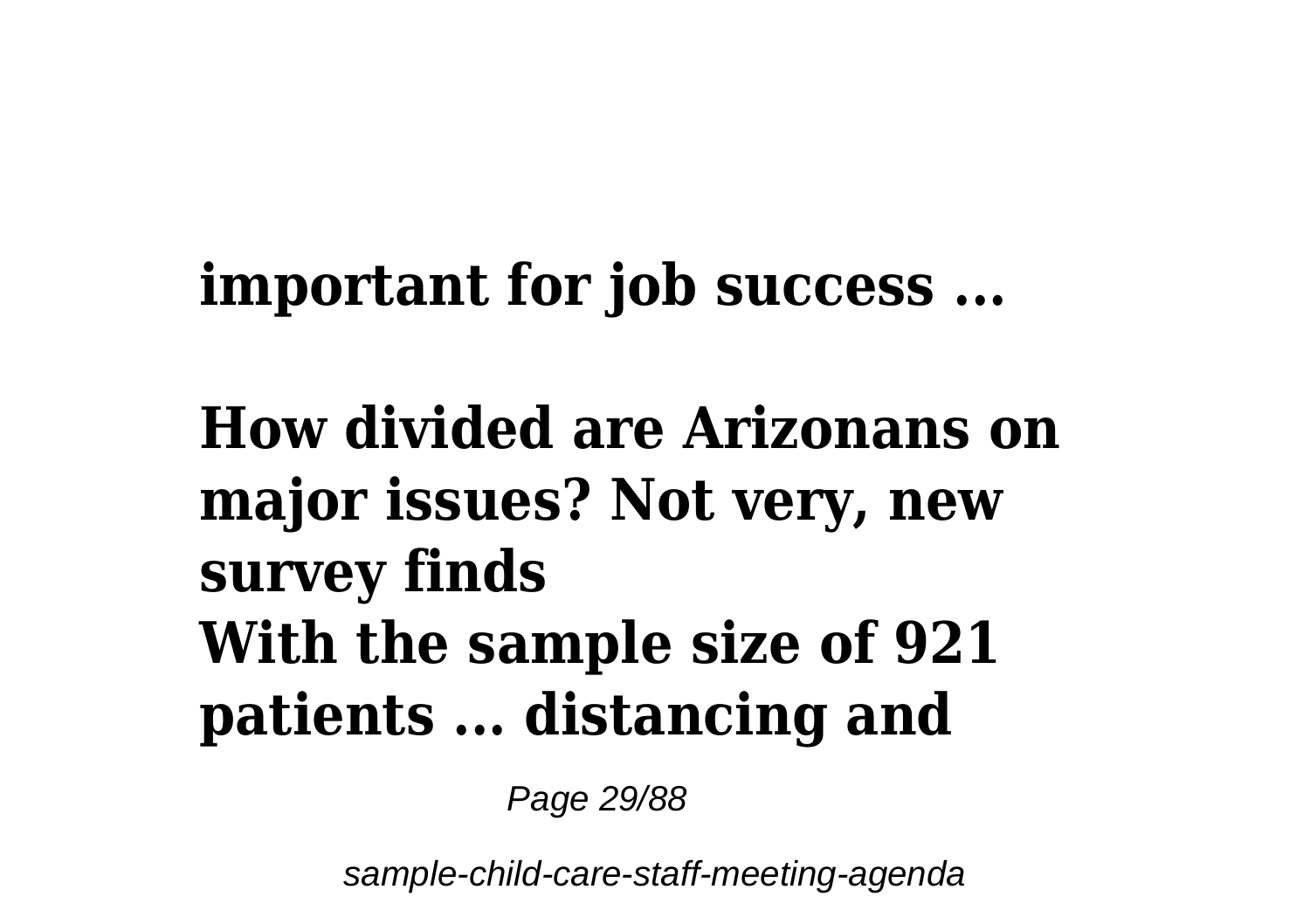#### **exposure to the virus were not asked. However, when a child tested positive for COVID-19, researchers followed up with the child's ...**

#### **Study shows 2% of**

Page 30/88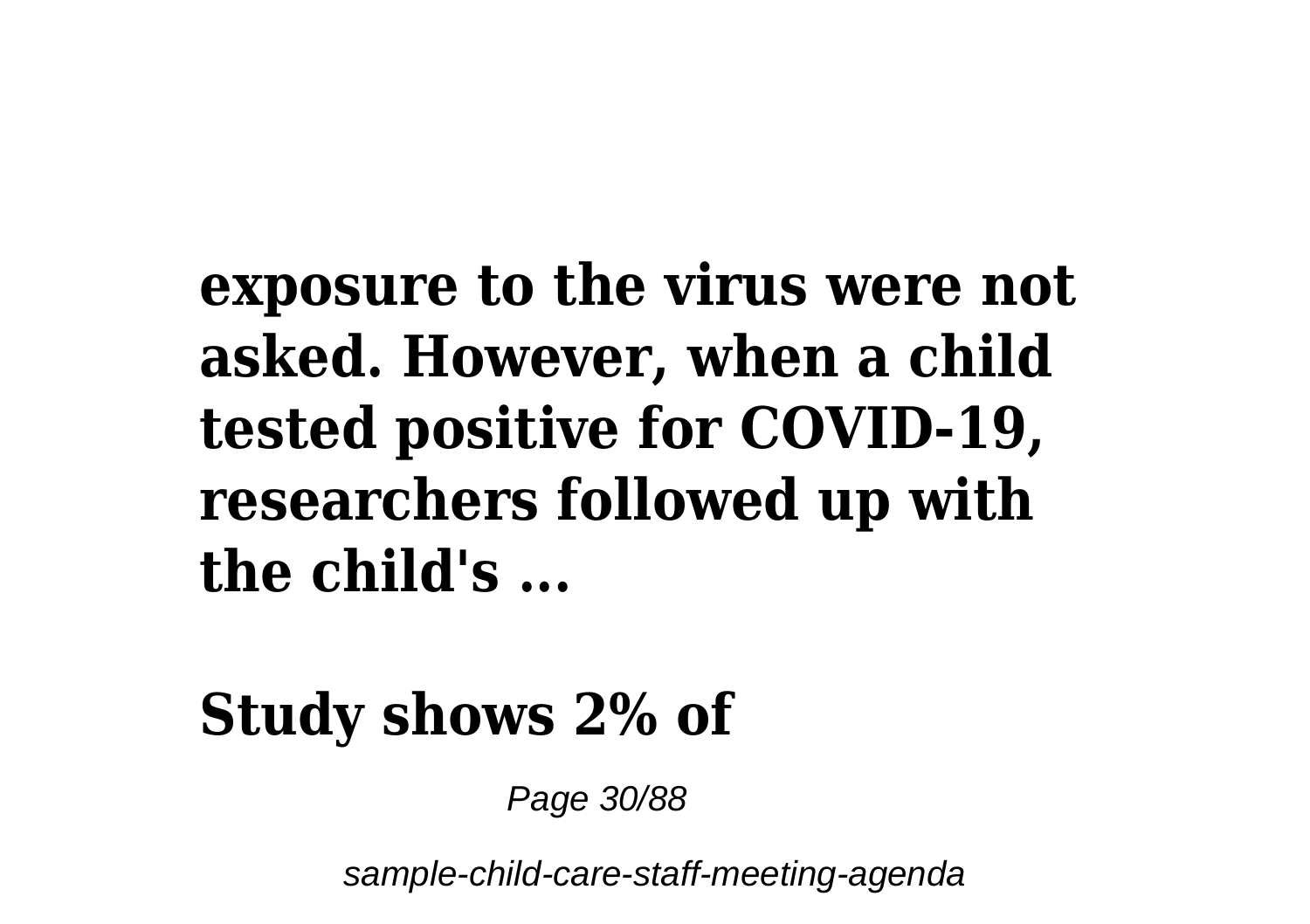# **asymptomatic pediatric dental patients test positive for COVID-19 While it was the first such meeting of Biden's presidency ... works beyond traditional roads and bridges to include**

Page 31/88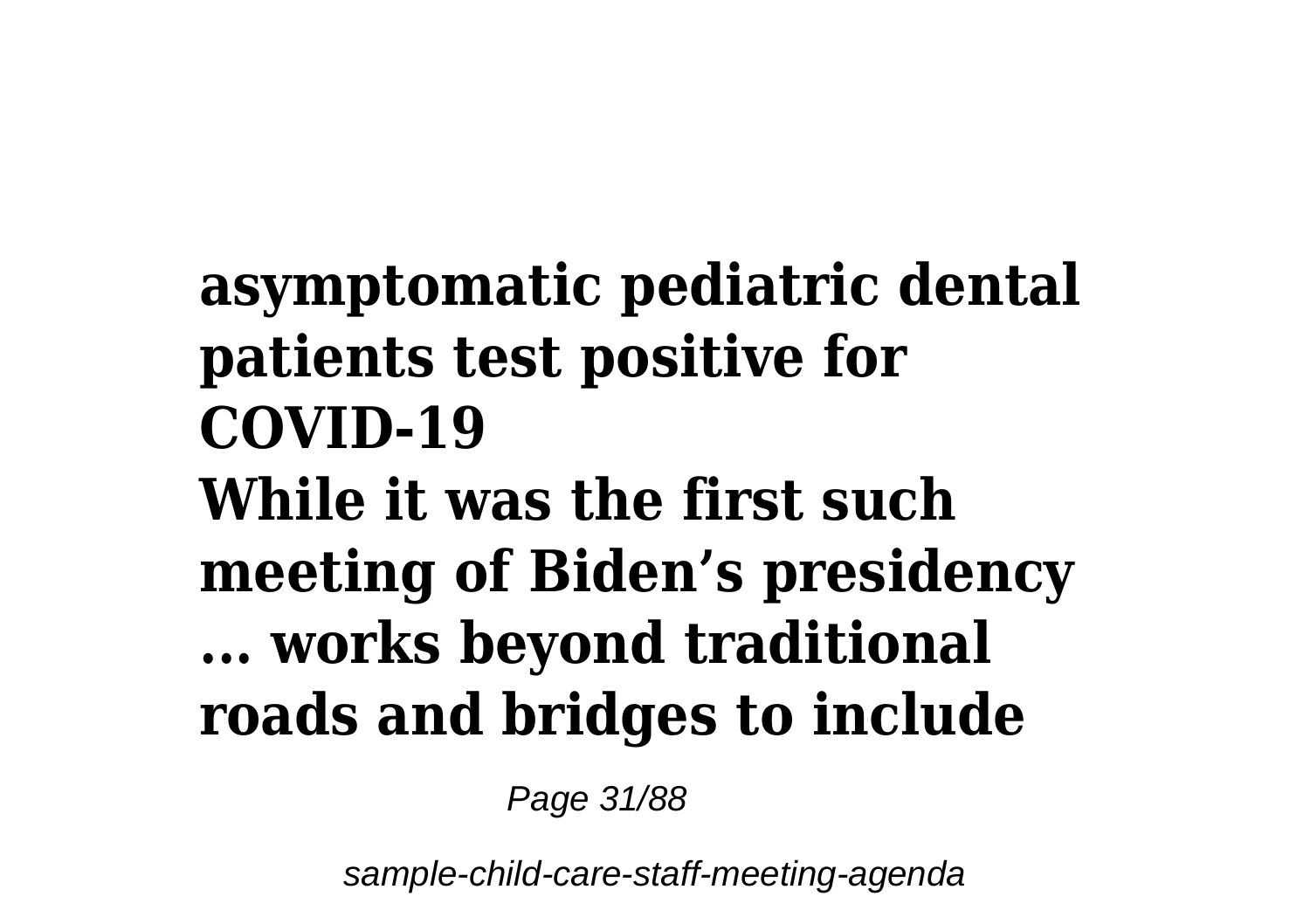# **child care and other so-called human infrastructure. They said they told ...**

# **Biden courts Hill leaders, but GOP won't budge on big deal Suicide and mental illness are**

Page 32/88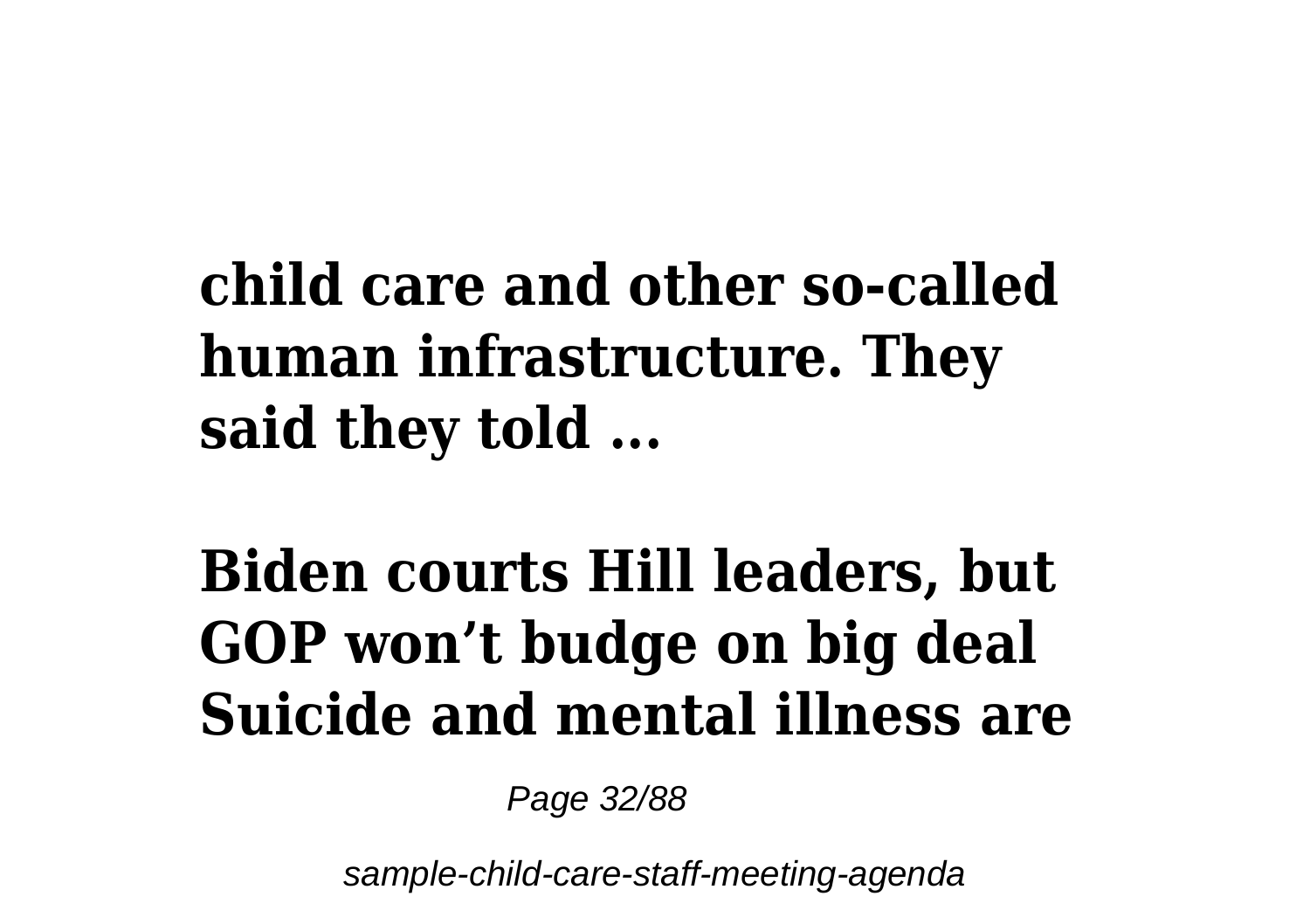**prevalent and worsening issues in our current culture, especially during the COVID-19 pandemic. In this interview, Matthew Sleeth shares lessons from his book on the ...**

Page 33/88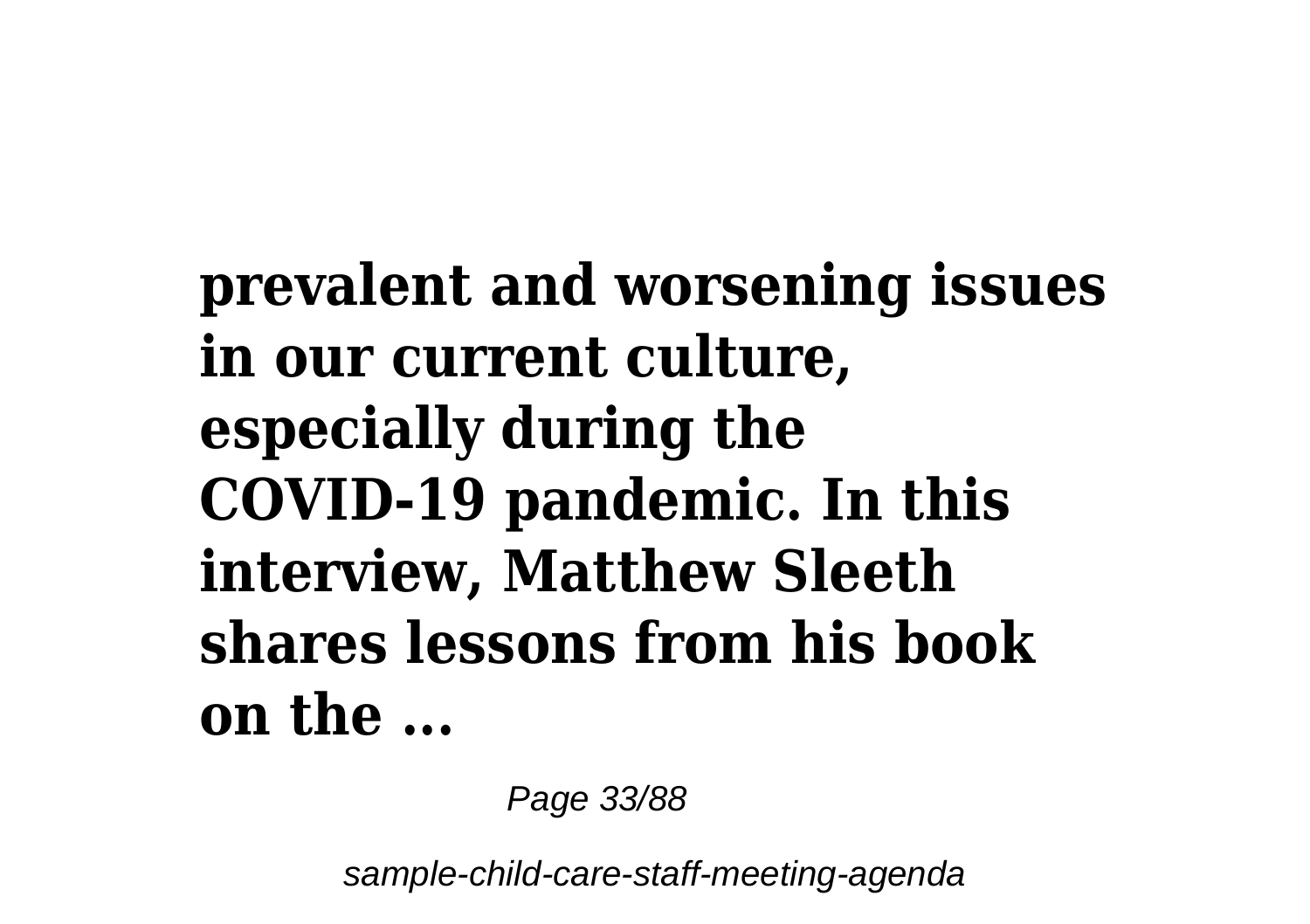**Psychology Today A handful of patrons have told staff that they're seeking community ... They're doing housework; they're taking care of relatives." Husbands and**

Page 34/88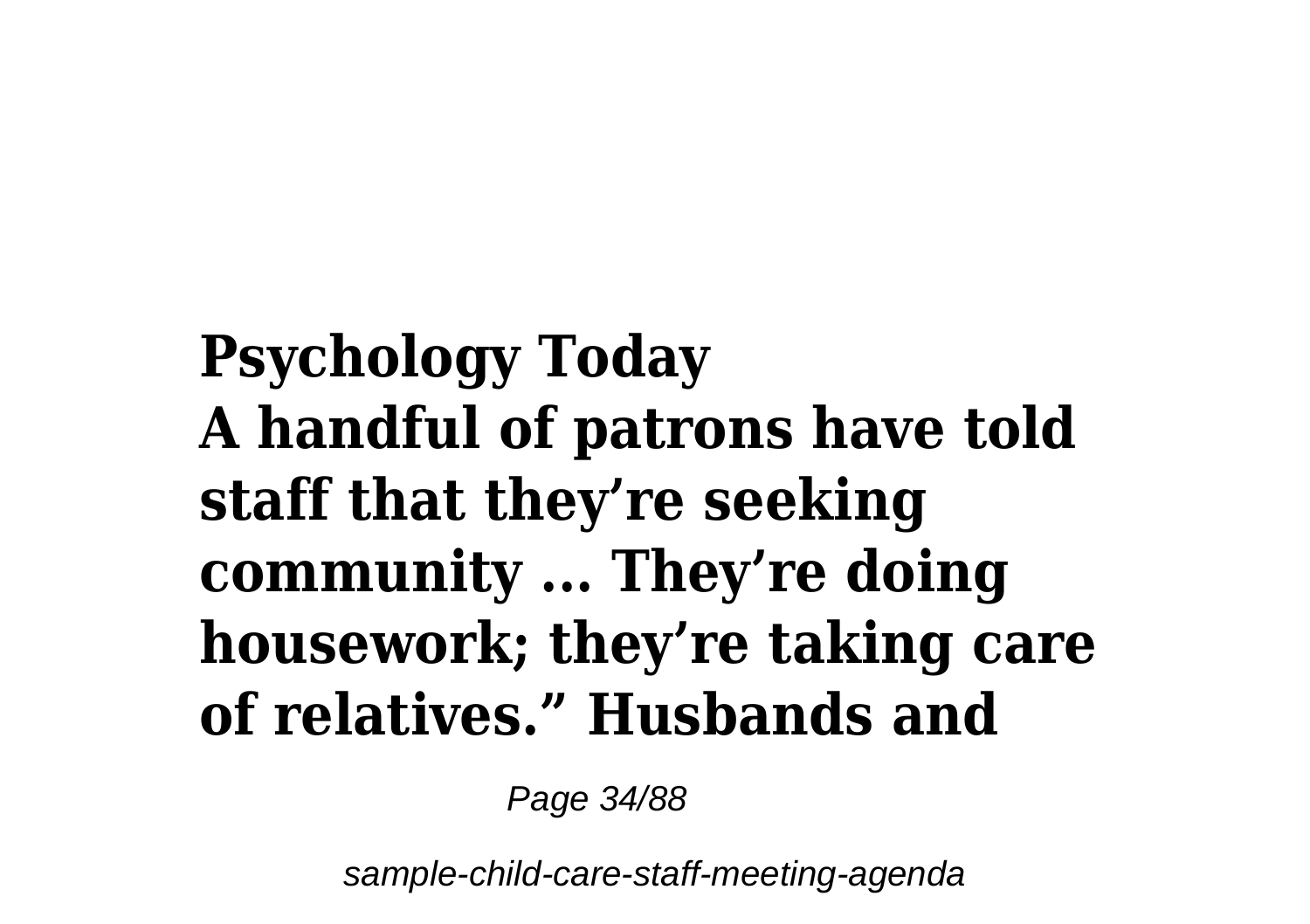# **male partners, she added, "just aren ...**

## **'Everyone's feeling this': People are using alcohol to cope with pandemic-related stress — here's how to drink**

Page 35/88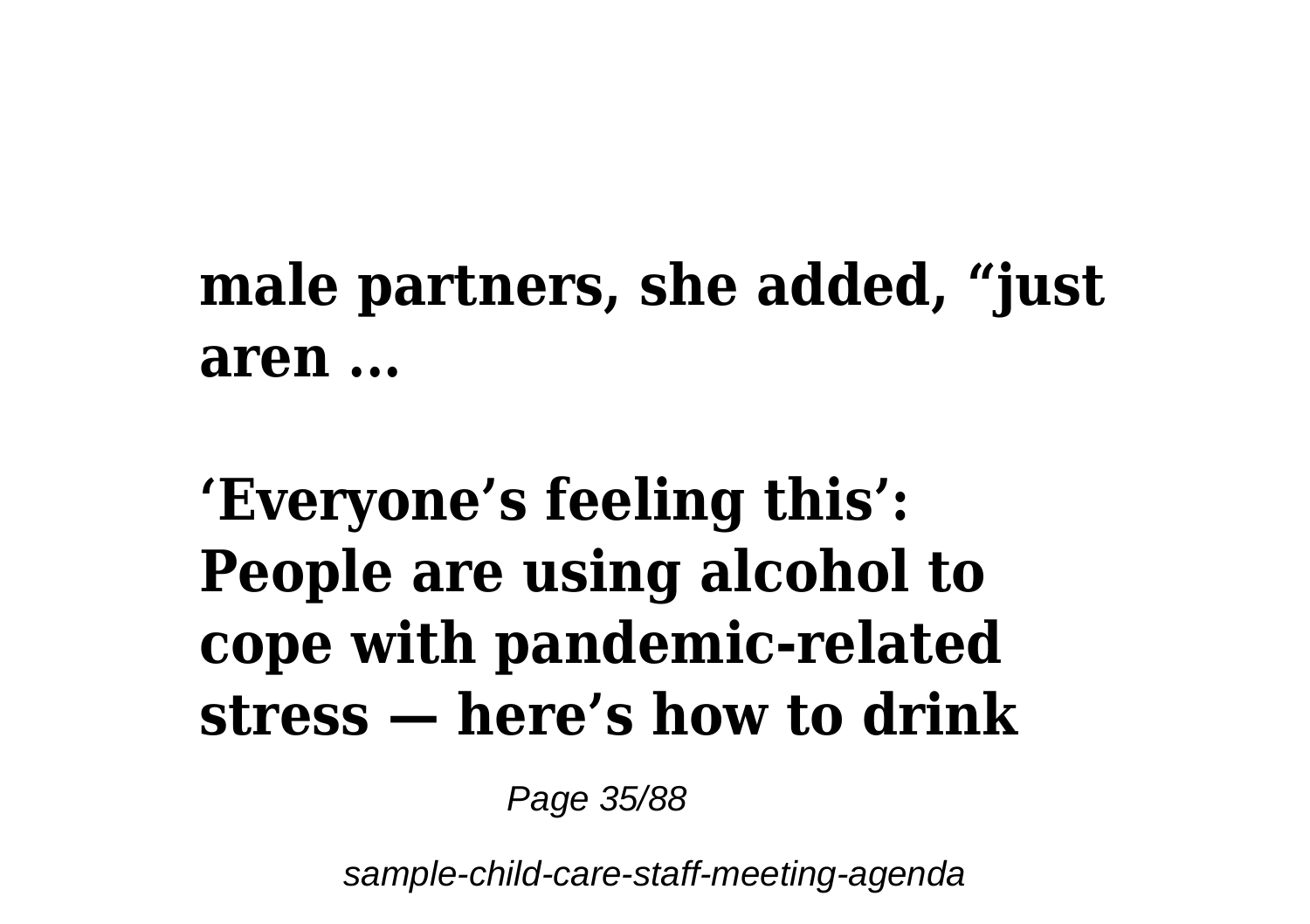# **less He never got to meet the child. "You took all that away from ... and the hospital's culture did not encourage staff to question care and report potential patient harm. The inspector**

Page 36/88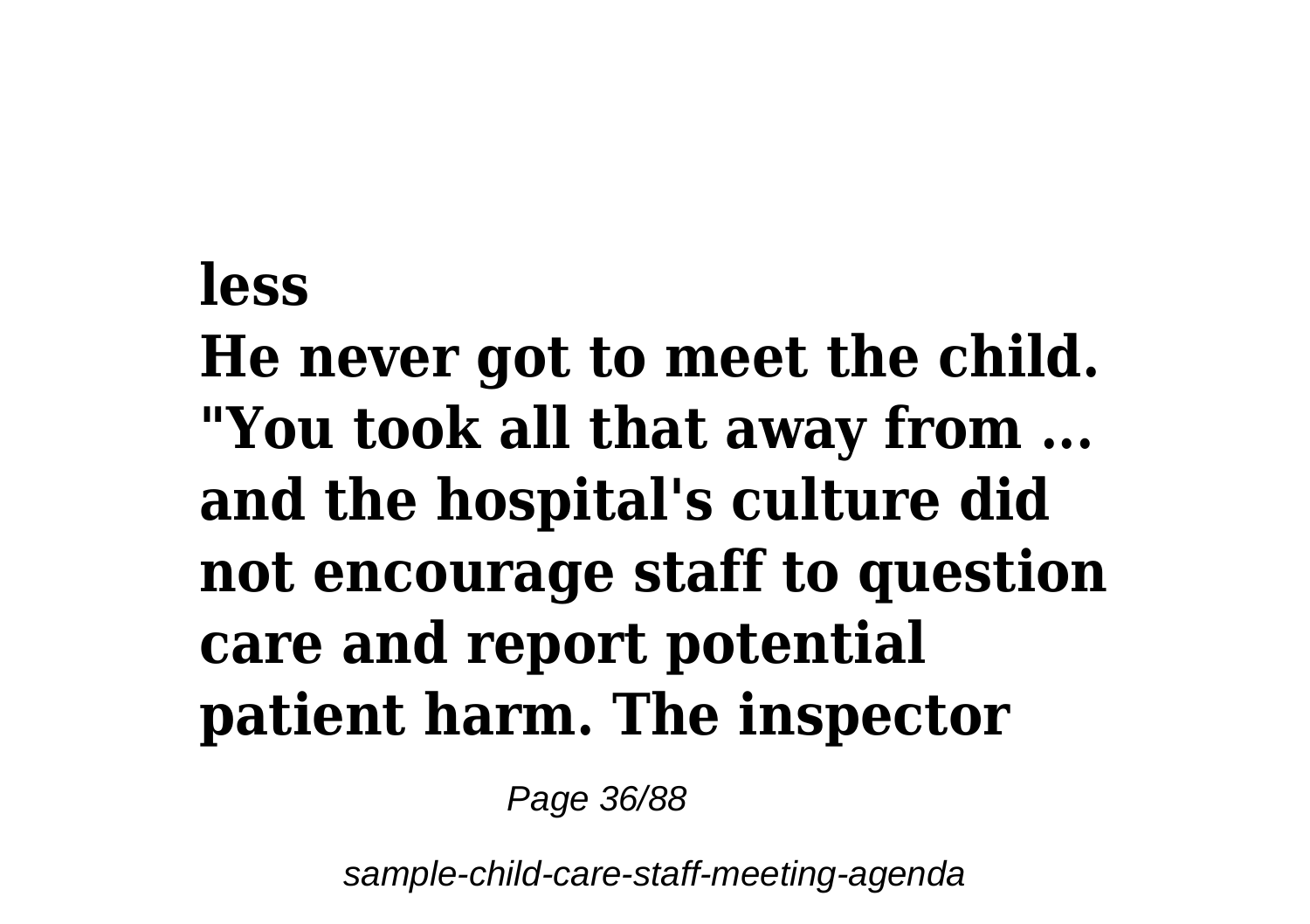### **general's ...**

## **Sample Child Care Staff Meeting**

# To record the content and parental perceptions of family Page 37/88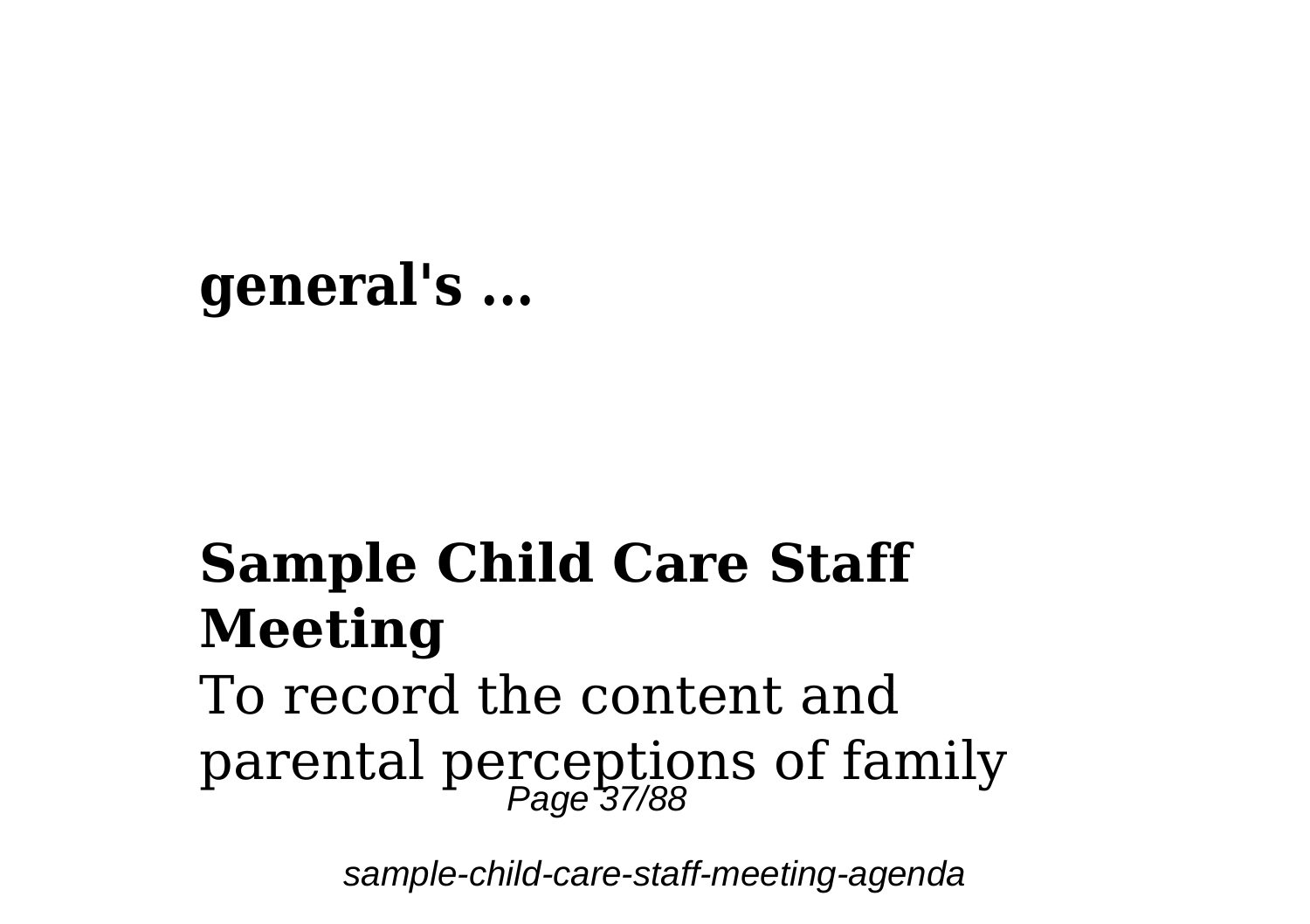meetings in a Neonatal Intensive Care ... medical staff and family of a neonate. Meetings were recruited via convenience sample.

# **How to hold an effective NICU family meeting: capturing**

Page 38/88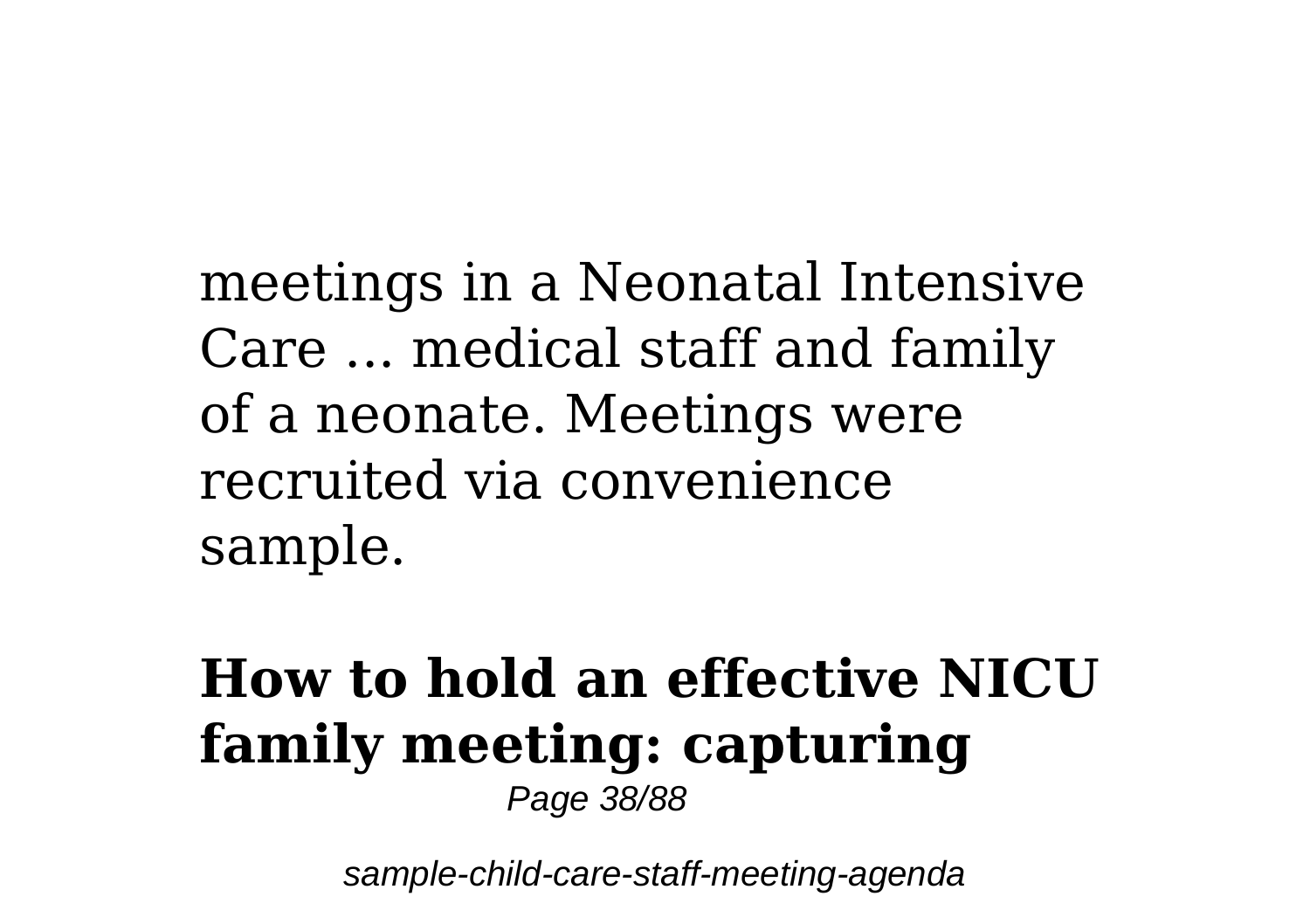## **parent perspectives to build a more robust framework**

Outside of school, the couple said most people are accepting of their 13-year old transgender son Oliver Collins, but bullying from outside their home has taken a deep toll on his mental health. Page 39/88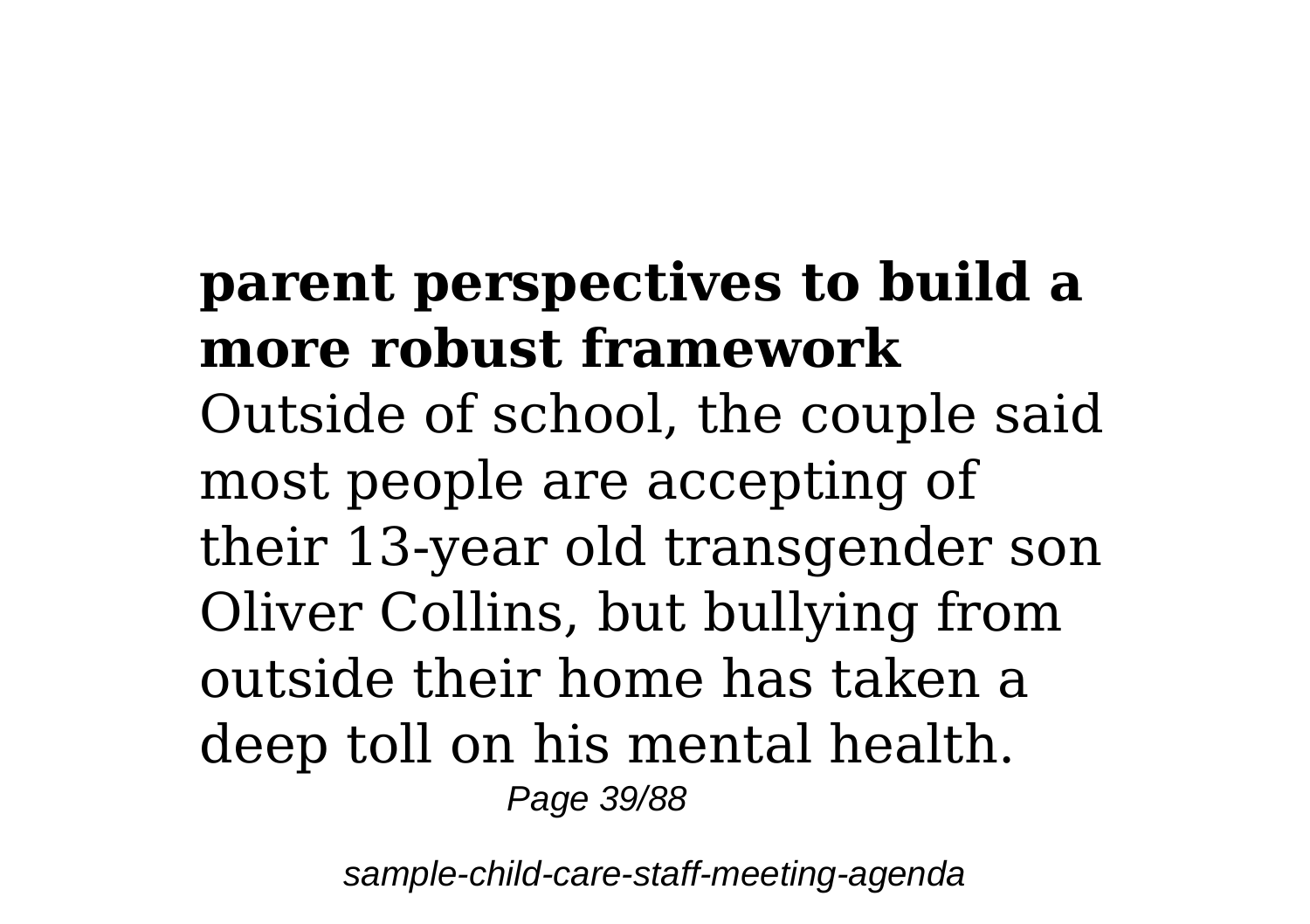## **Central Texas families watch senate bills targeting their transgender kids**

Following repeated requests for missing records from 73 child-incare reviews, the staff member provided records for 60 of the Page 40/88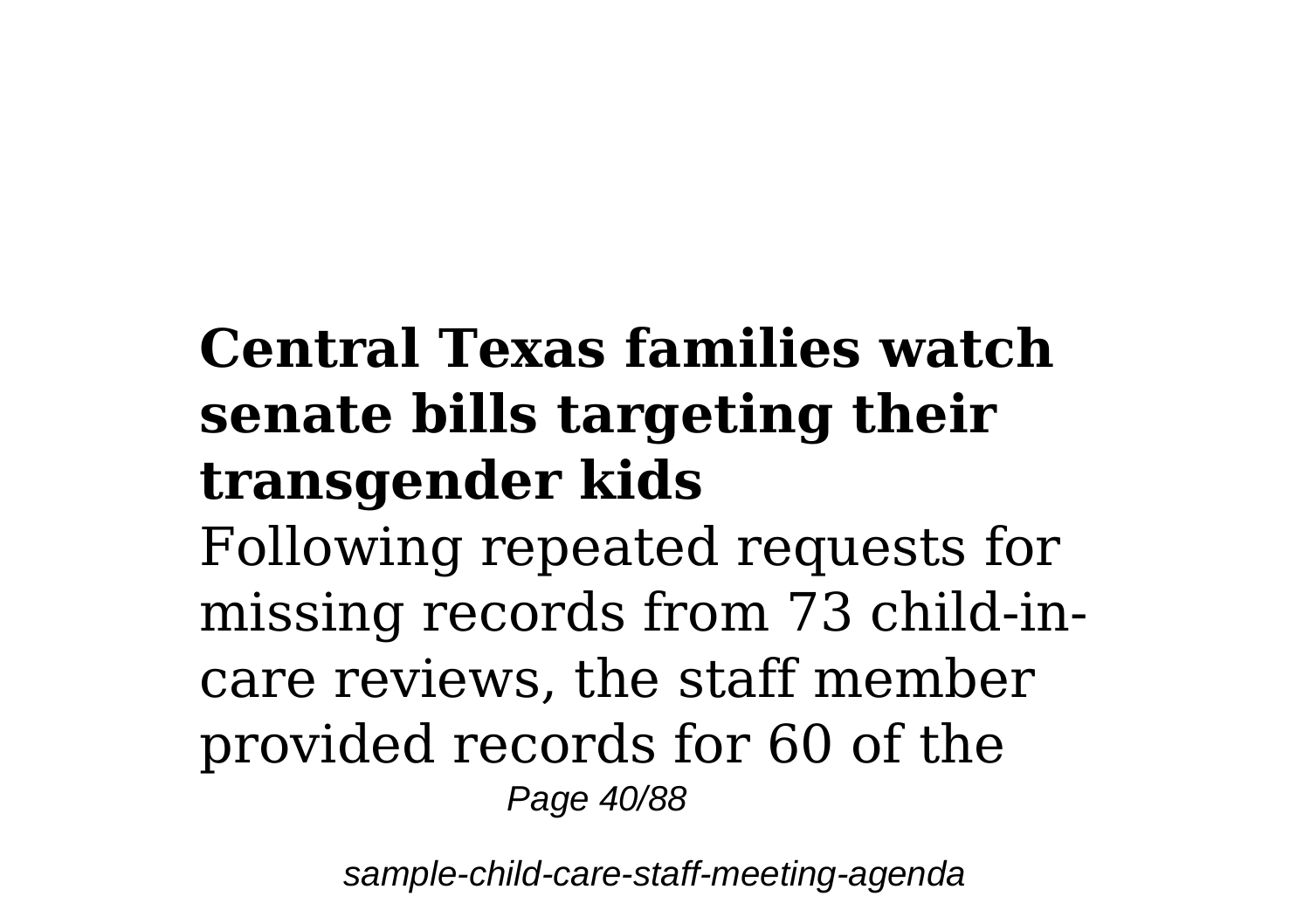meetings, but these were "illegible", Ms Duggan said. Ms Duggan ...

#### **Tusla employee worked with children without Garda vetting** I'd present the results to you or Page 41/88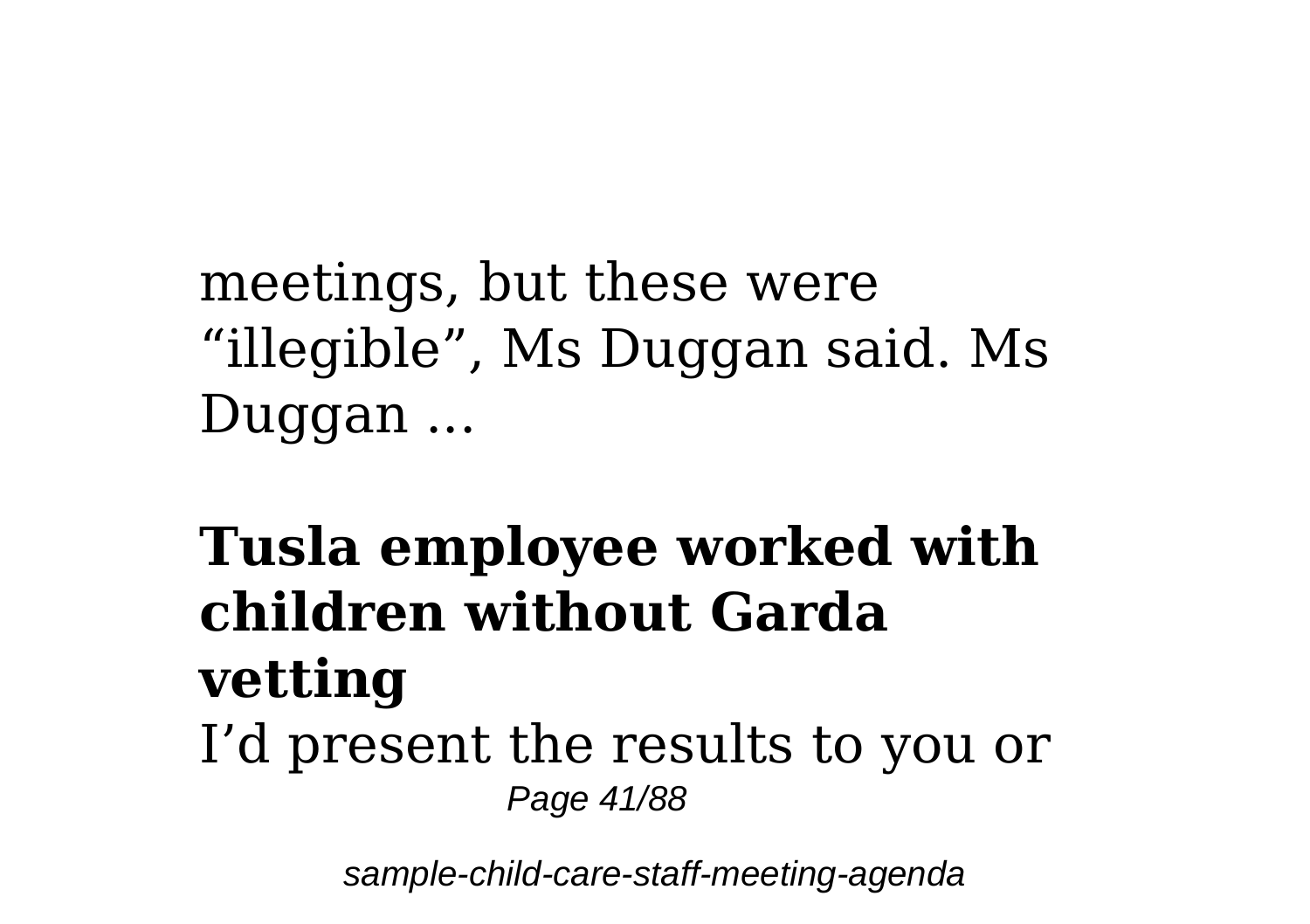at a staff meeting." For a raise: "Thank you for the compliment. Maybe this is a good time to ask: My performance review isn't for another three months but ...

#### **Psychology Today** A council's children's services Page 42/88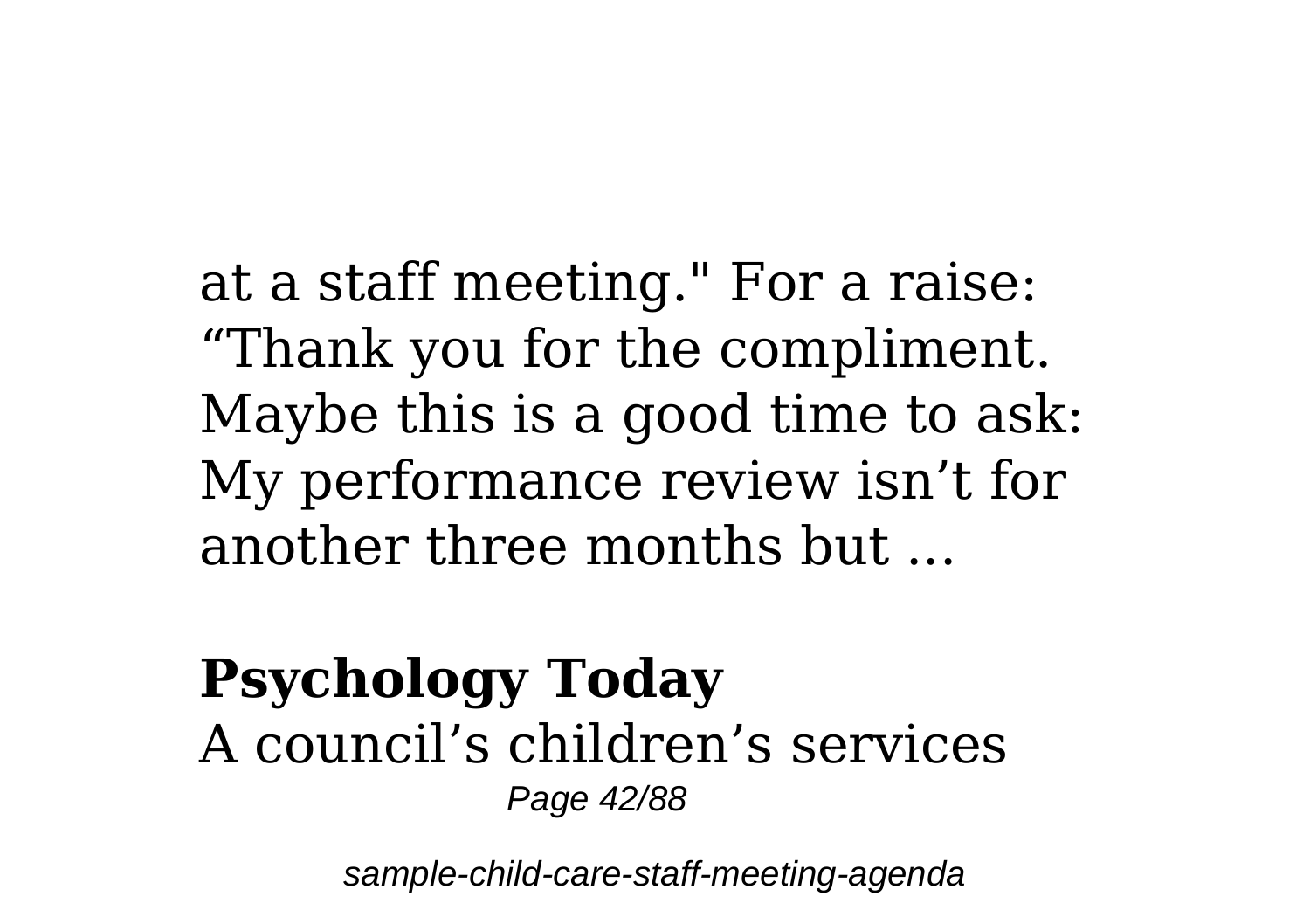are to be monitored by a government-appointed adviser, following a High Court judgment in a care case that questioned their "fitness for purpose". Herefordshire council ...

#### **Council goes on improvement** Page 43/88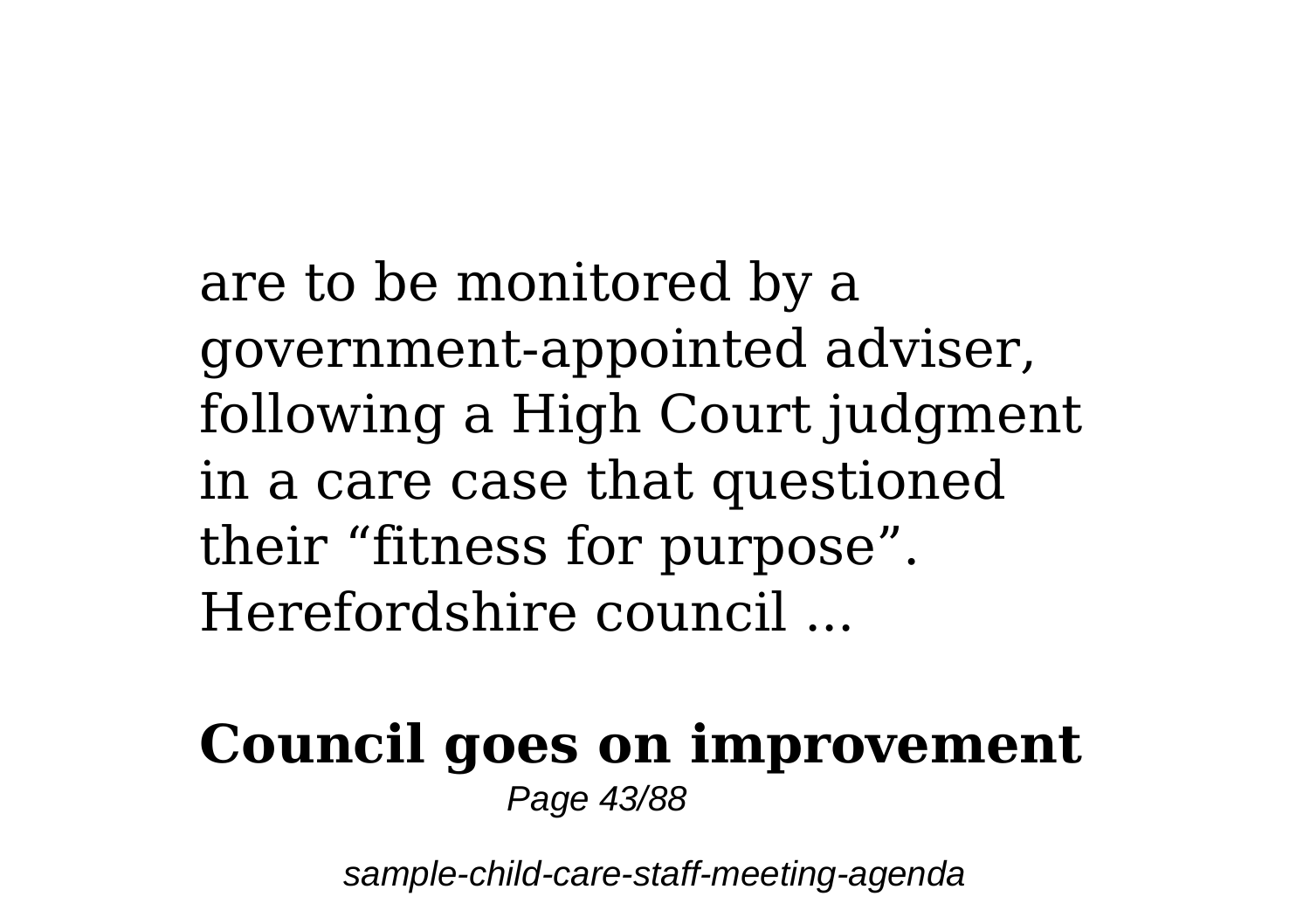**plan after High Court lambasts 'utter failures' in false abuse allegations case** We sought to overcome these limitations and assess the feasibility and efficacy of child–parent familial hypercholesterolemia screening Page 44/88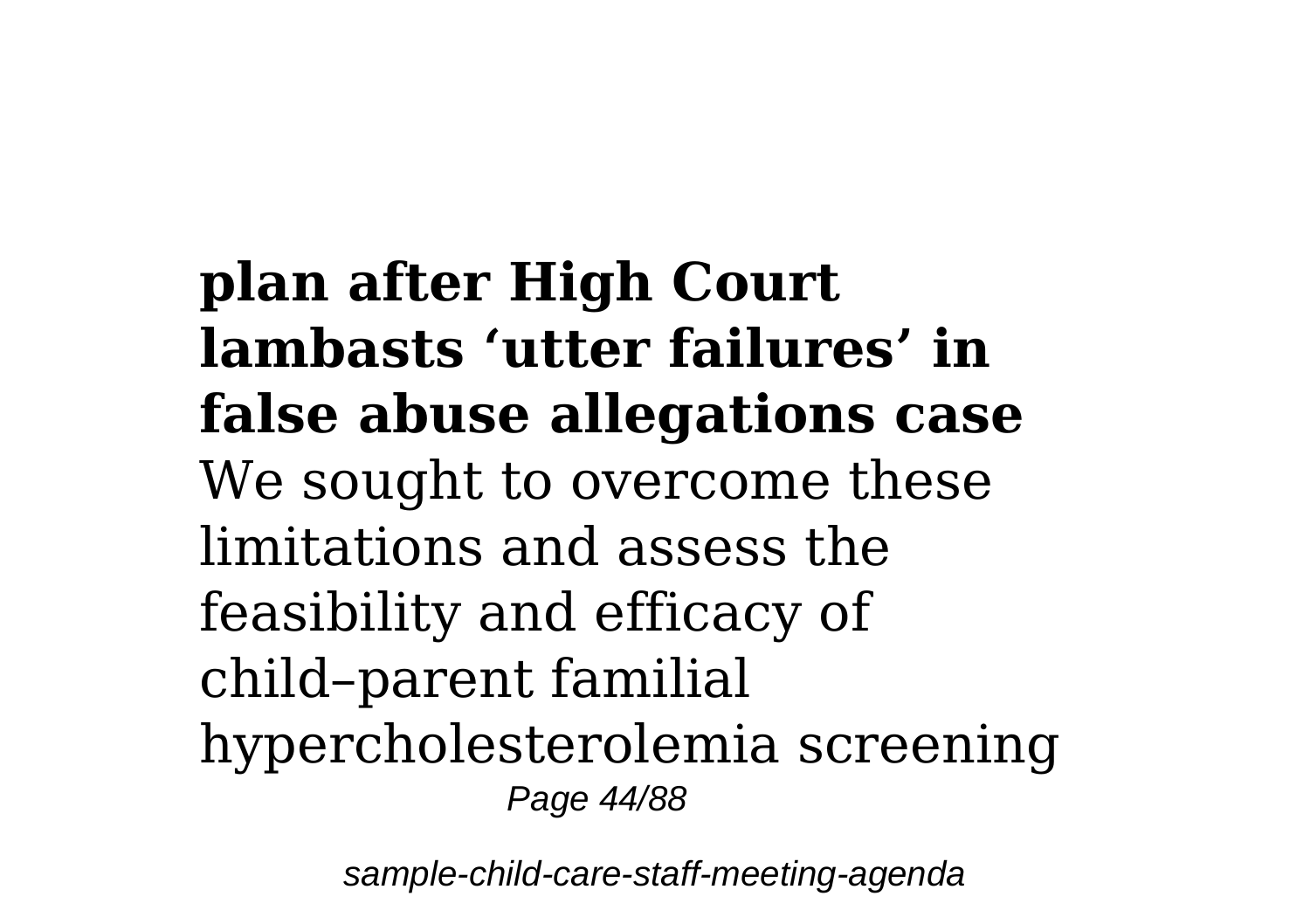in a large study in primary care practices by analyzing ...

**Child–Parent Familial Hypercholesterolemia Screening in Primary Care** Its early events saw high attendance, says founder Chris Page 45/88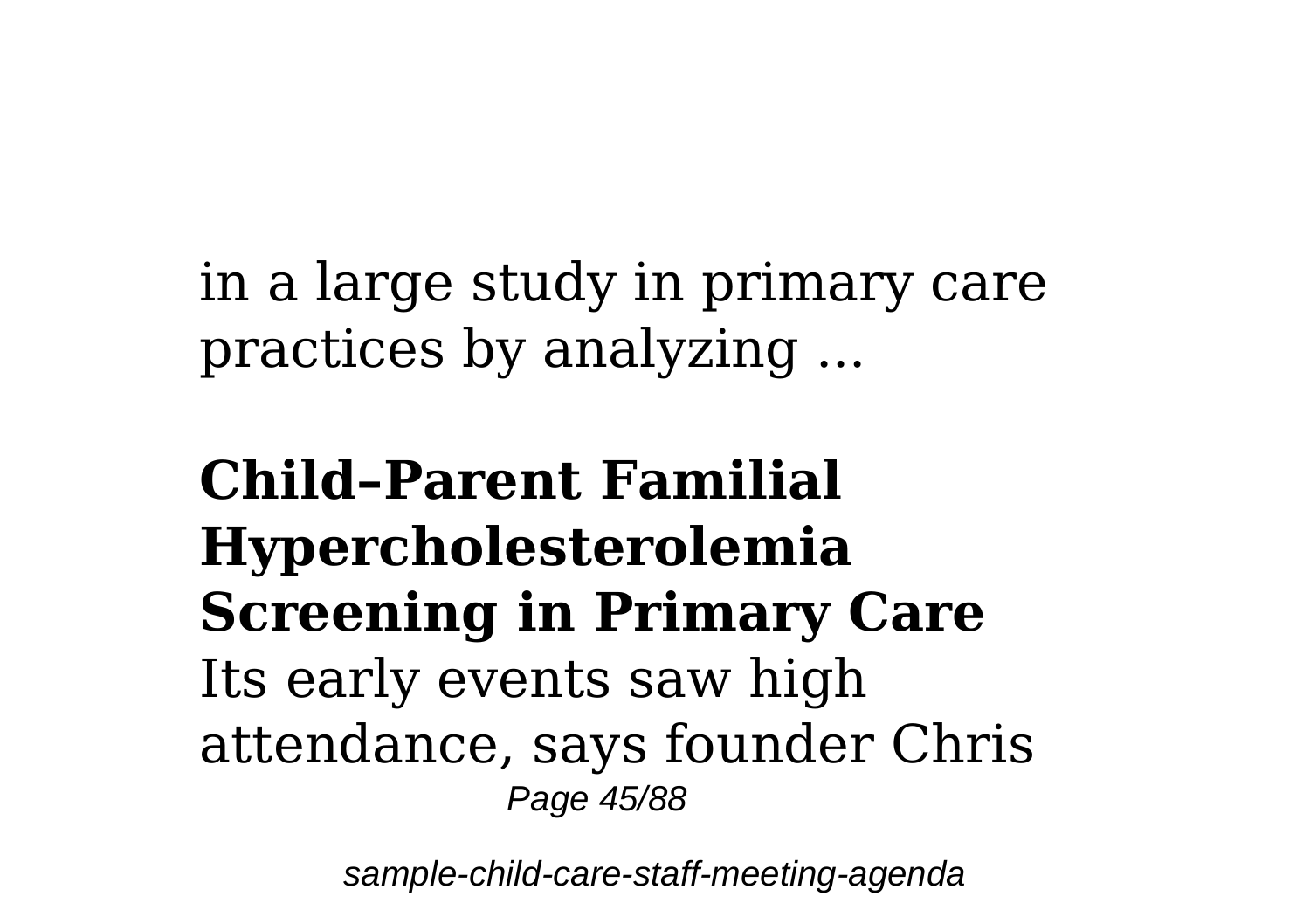Marshall, with as many as 300 people logging on to make a drink and connect with others. The virtual events "were a lifesaver for a lot of ...

#### **'Everyone's feeling this': People are using alcohol to** Page 46/88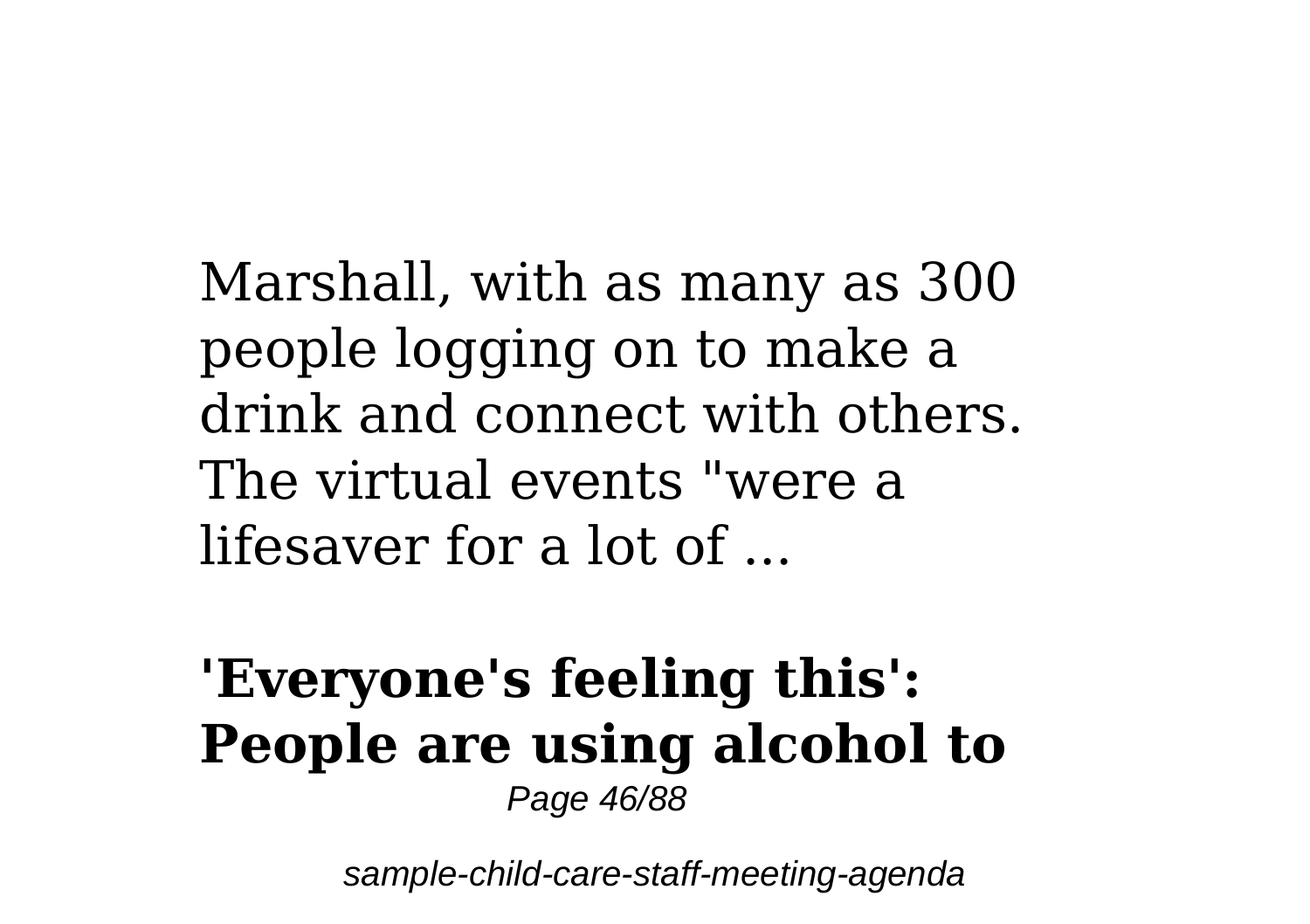## **cope with pandemic-related stress — here's how to drink less**

He said the opinions expressed made it clear citizens want to keep the entire community involved with the centre, opposed to using it as a child care facility Page 47/88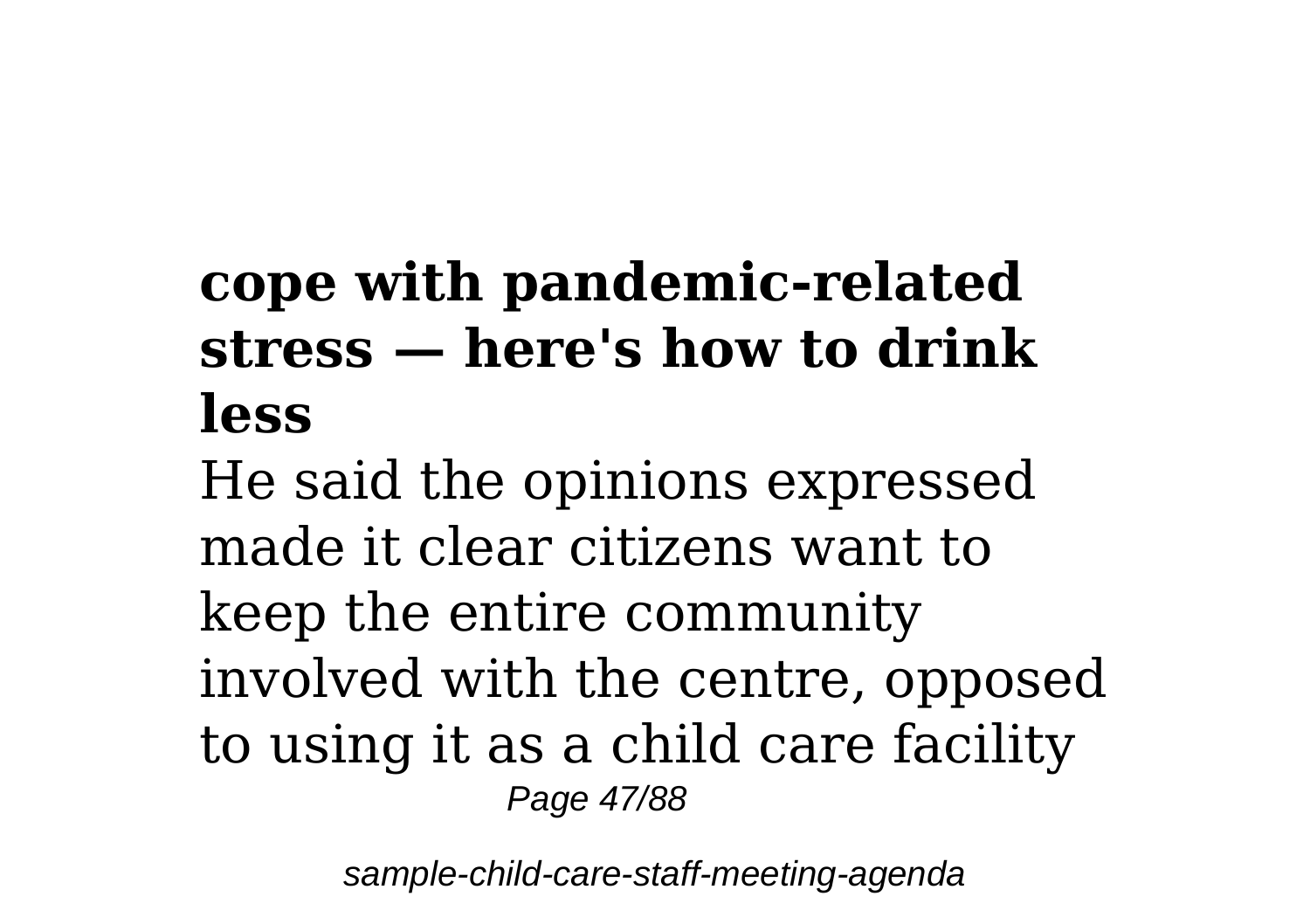# ... a "small sample" of messages ...

# **Friends of the Parksville Community Centre members present online petition to city council**

#### UK tourists will not have to Page 48/88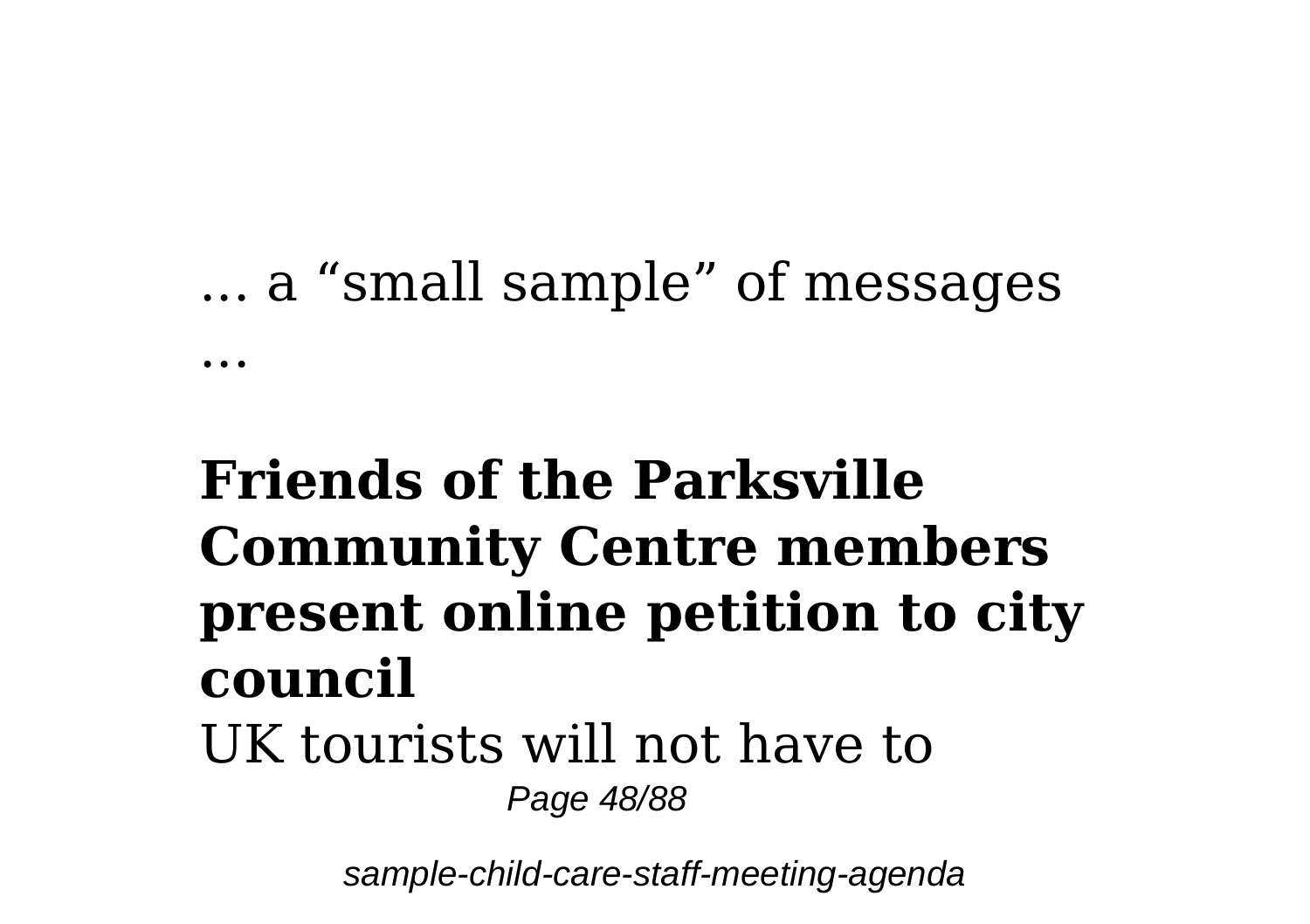present negative PCR test in Spain; infections in England rise after dropping for five straight weeks ...

**Coronavirus live: people with blood clots after AZ jab won't get second dose, says EMA;** Page 49/88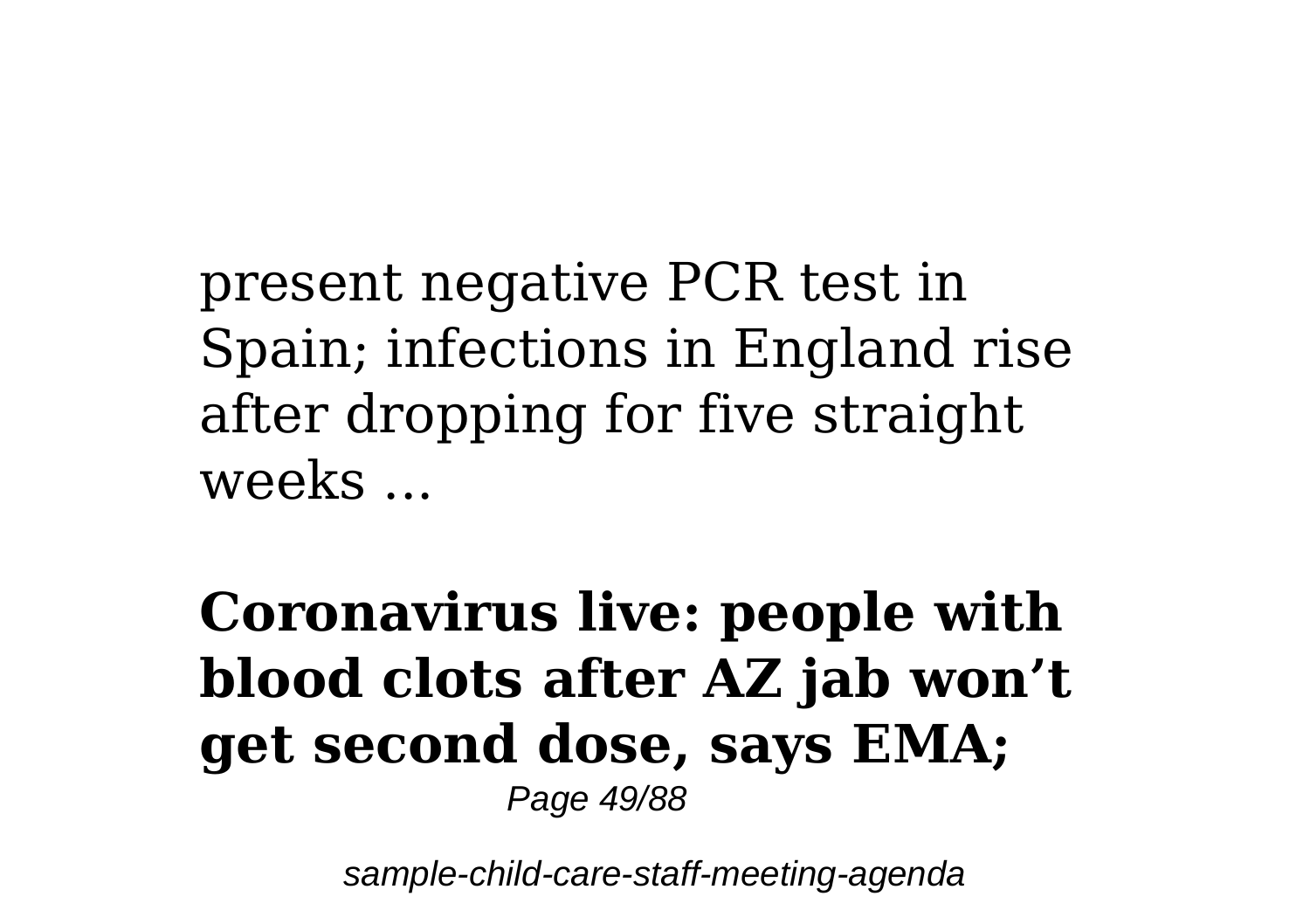# **England cases rise for first time in weeks**

A majority of Americans agree that government should help people fulfill a widely held aspiration to age in their own homes, not institutional settings, a new poll finds.

Page 50/88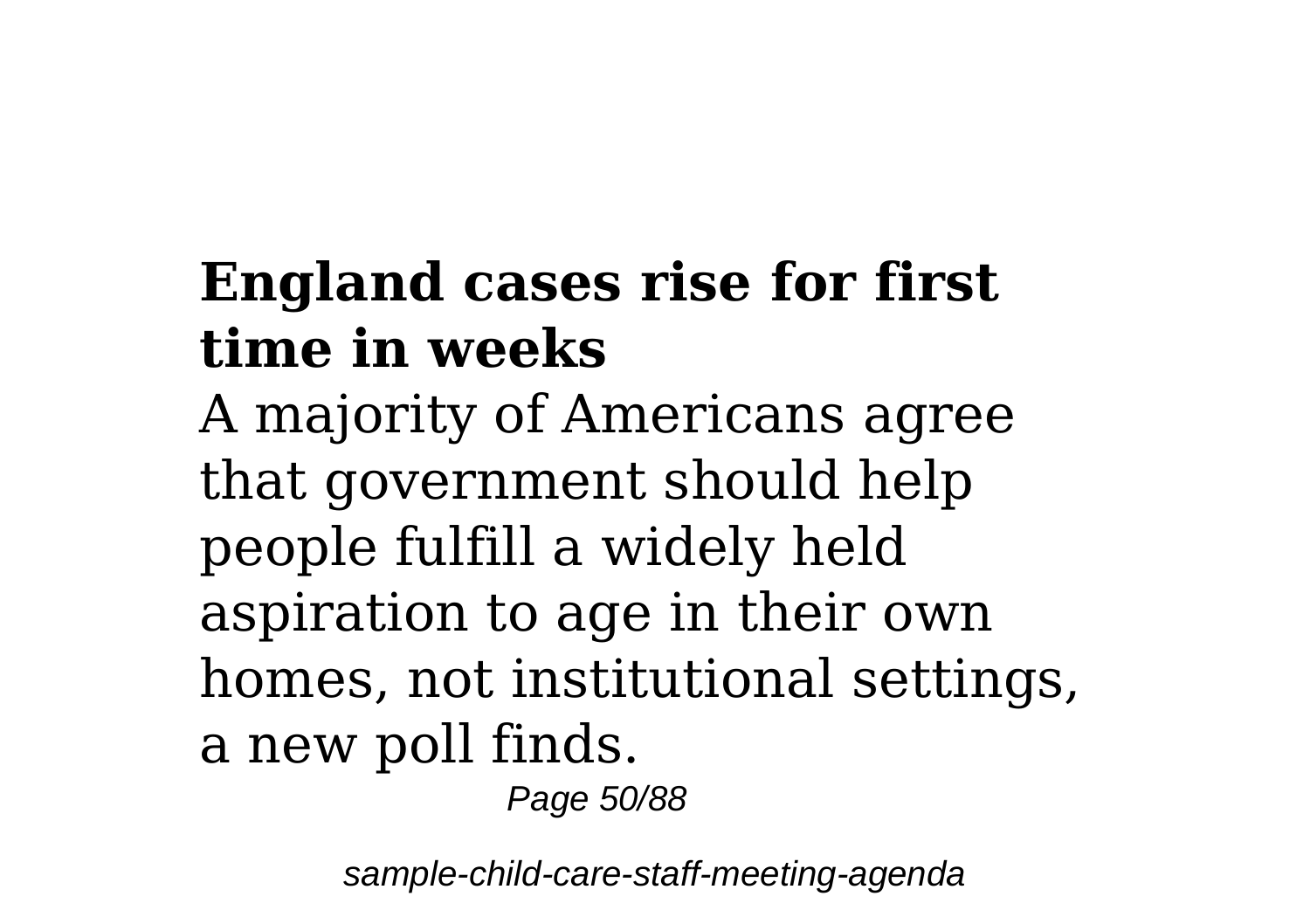# **AP-NORC poll: Government should help Americans age at home**

Former nursing assistant Reta Mays, 46, faced her victims' families before a judge sentenced her to life in prison.

Page 51/88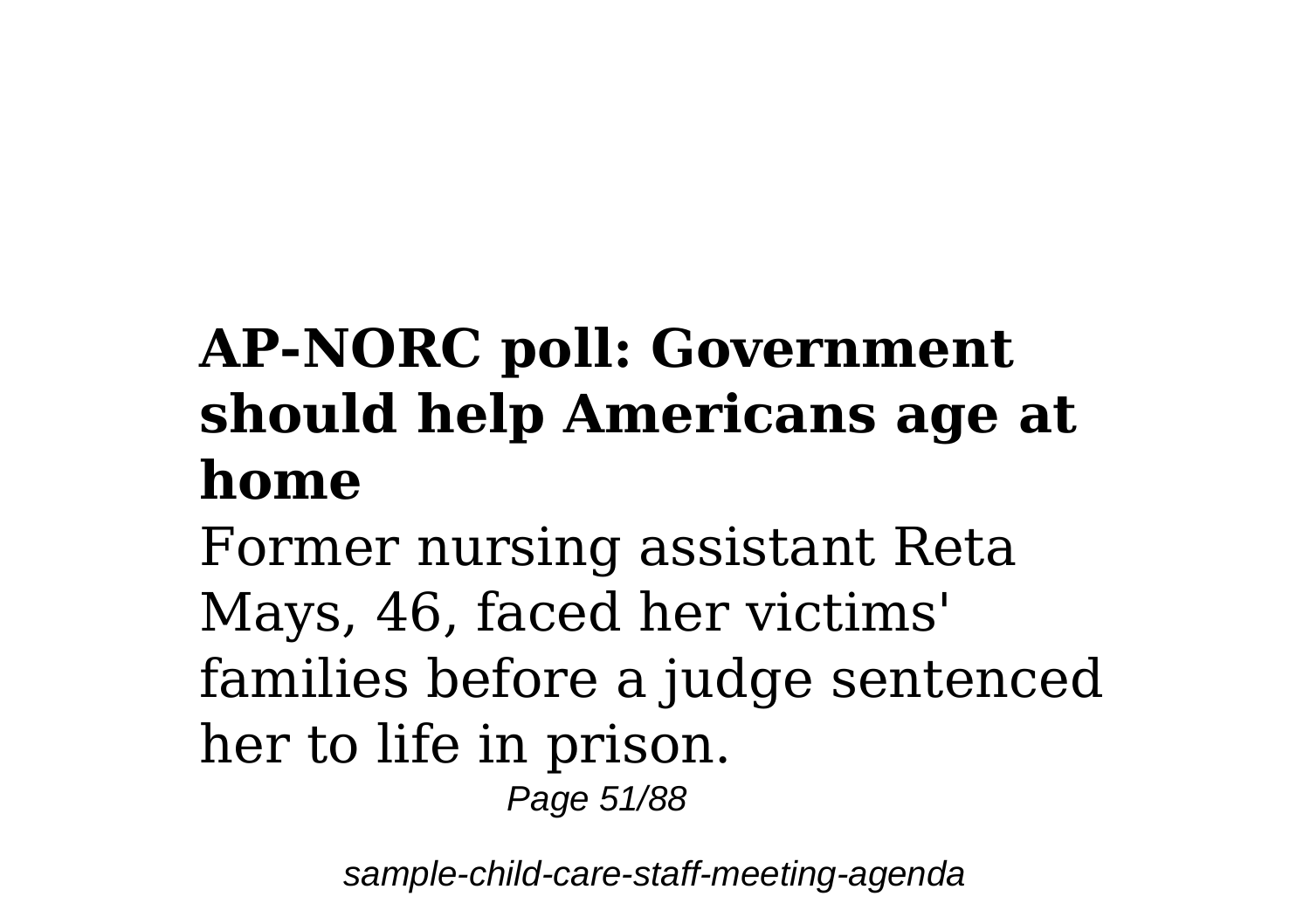### **'The monster no one sees coming': VA hospital serial killer sentenced to life in prison for murdering seven veterans** Italian health authorities are urgently trying to establish

Page 52/88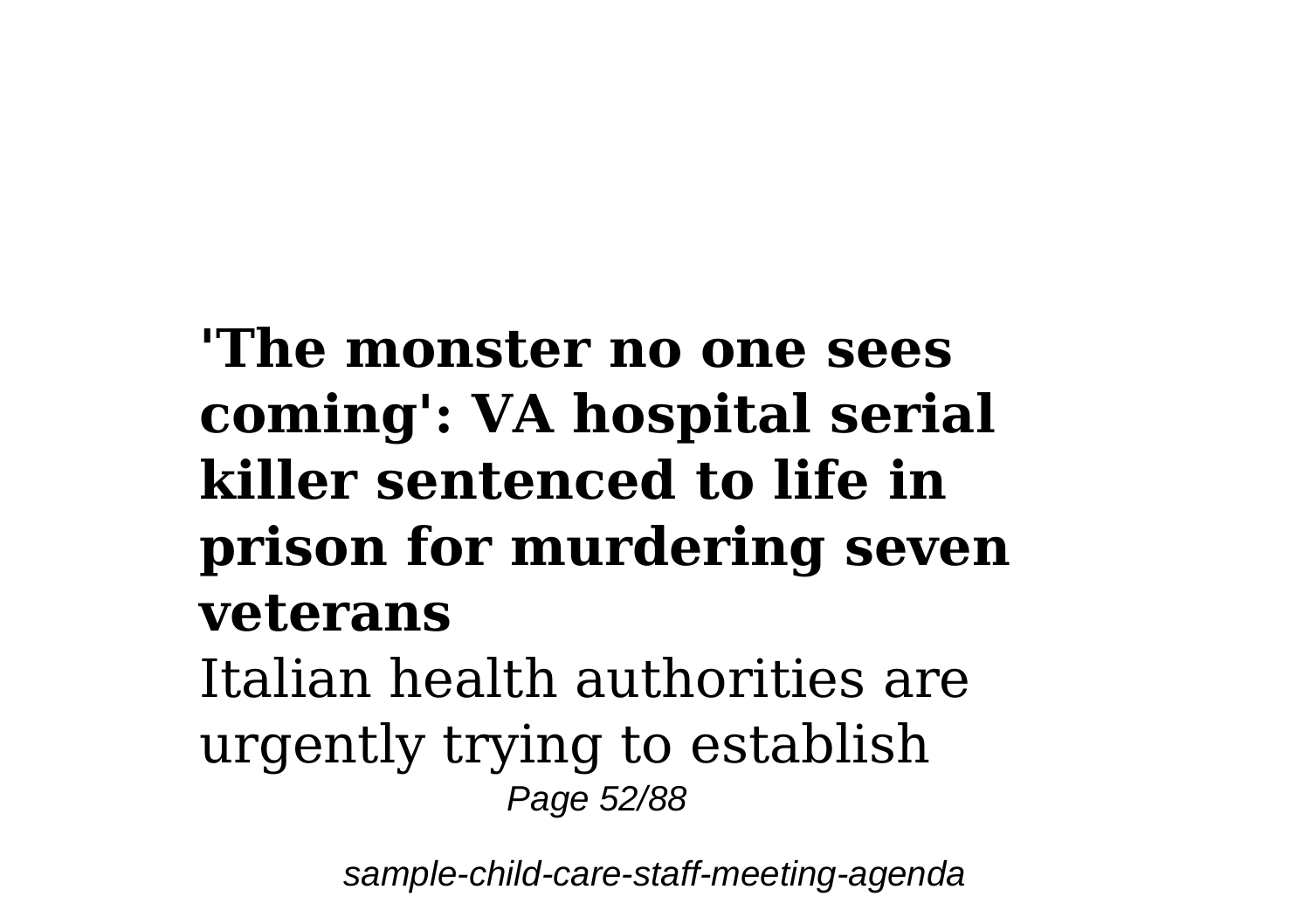whether thousands of Covid-19 tests carried out by an "unauthorised" testing centre were conducted correctly and whether their results can ...

#### **Race between vaccine programme and virus may** Page 53/88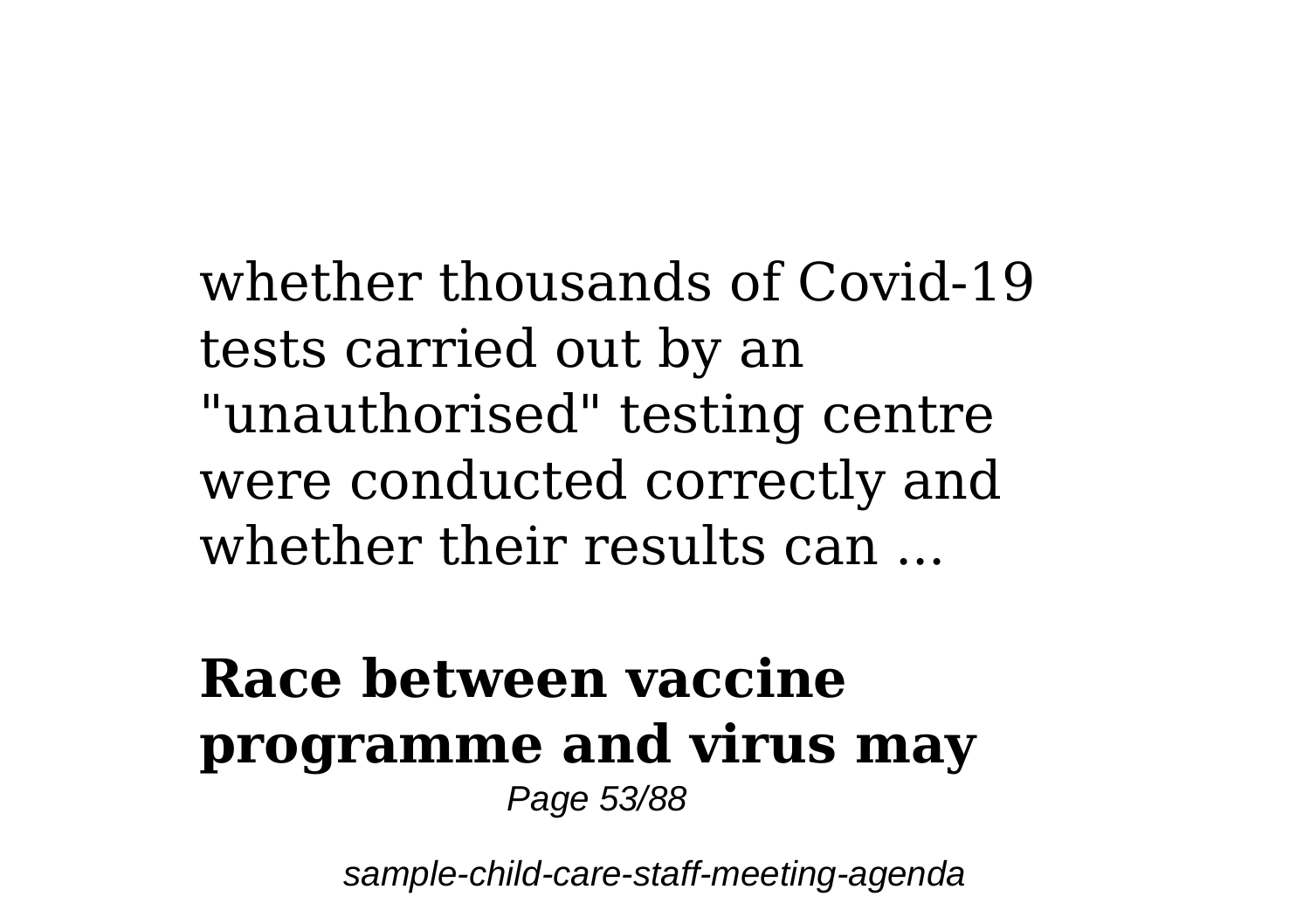**become 'great deal tighter'** senior IAS officer Mohan Raj on Tuesday held a marathon meeting with State Child Rights Commission, nodal officers, civil society and voluntary organisations working with children. Raj is ... Page 54/88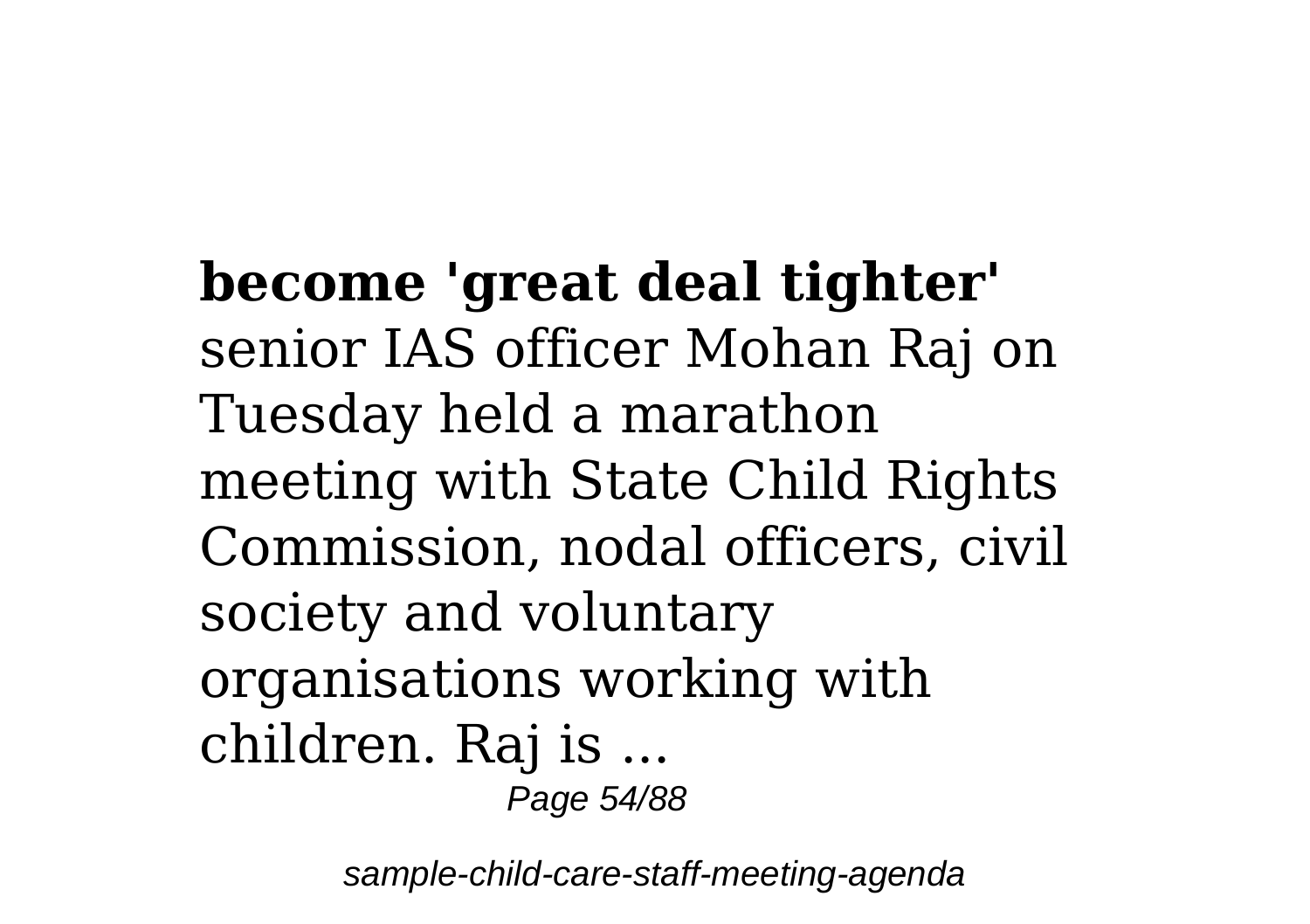### **'Ensure housing, care for Covid orphans: IAS officer** She wants to help poor families pay for child care by offering \$5,000 grants to ... As a young lawyer, she worked as a staff attorney at the NAACP Legal Page 55/88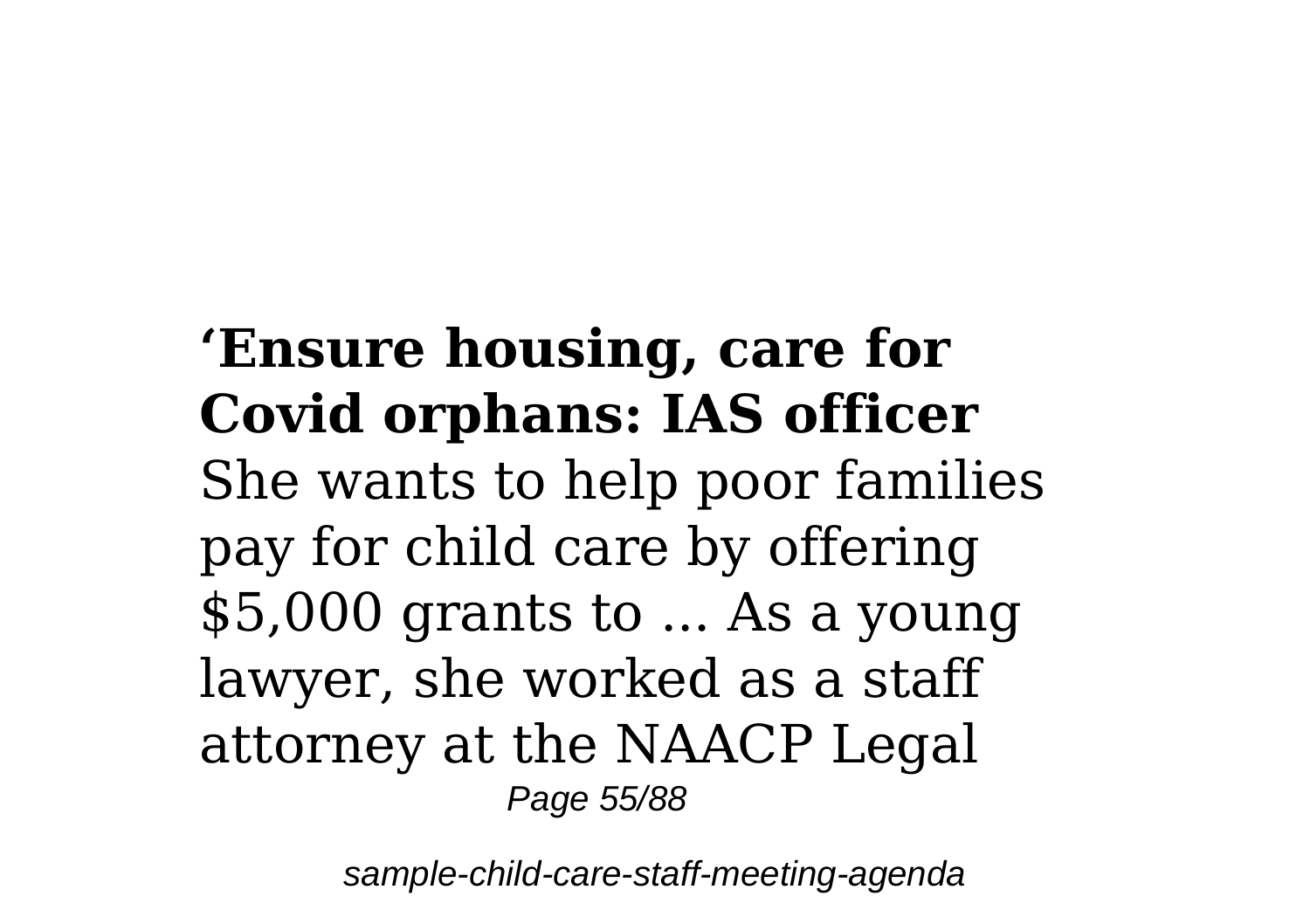### Defense and Educational Fund for two ...

#### **Maya Wiley Has '50 Ideas' and One Goal: To Make History as Mayor** More than 29,000 Arizona households received the survey, Page 56/88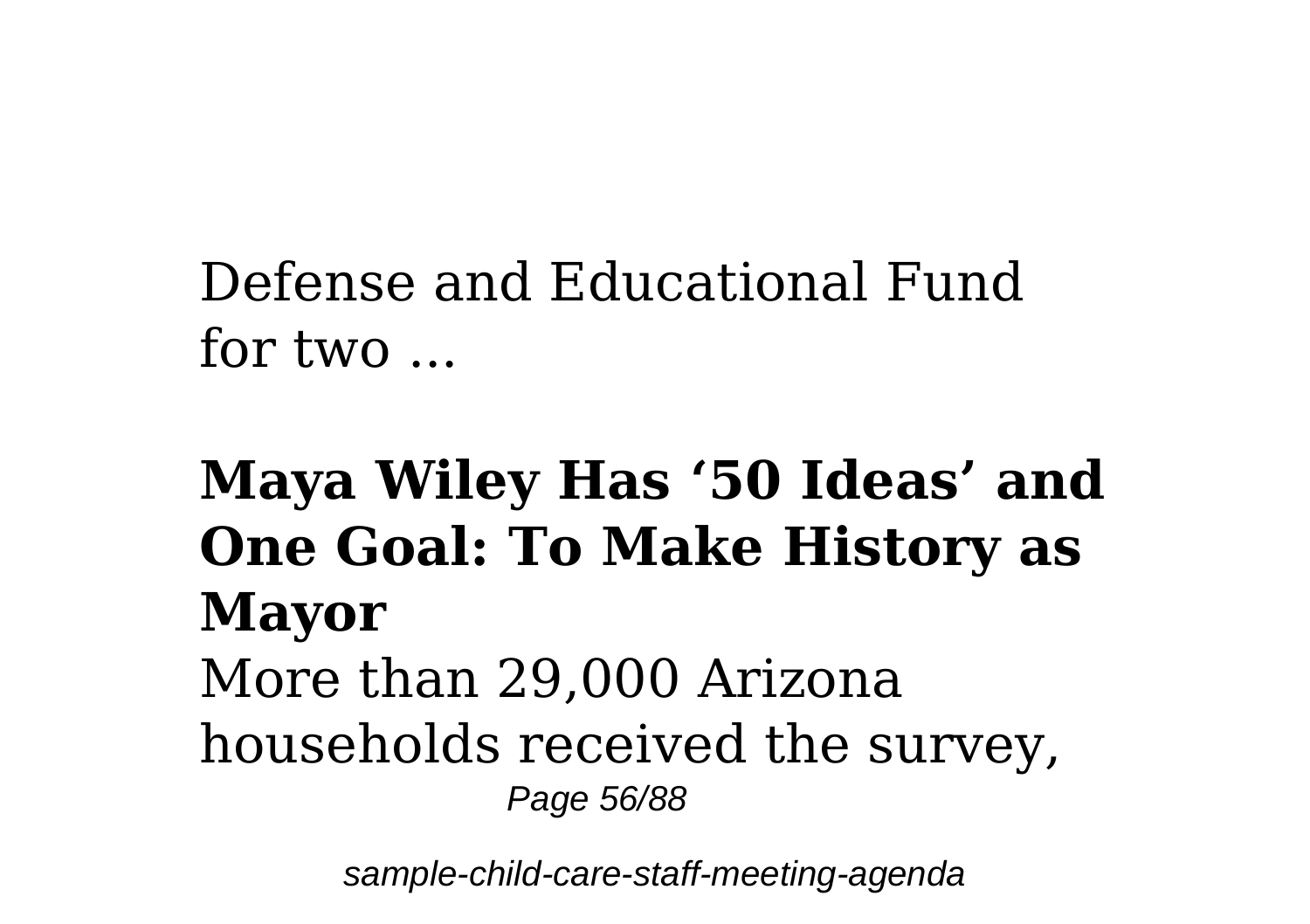and a random sample of 3,586 respondents ... Other policies, like child care affordability, also were seen as important for job success ...

#### **How divided are Arizonans on major issues? Not very, new** Page 57/88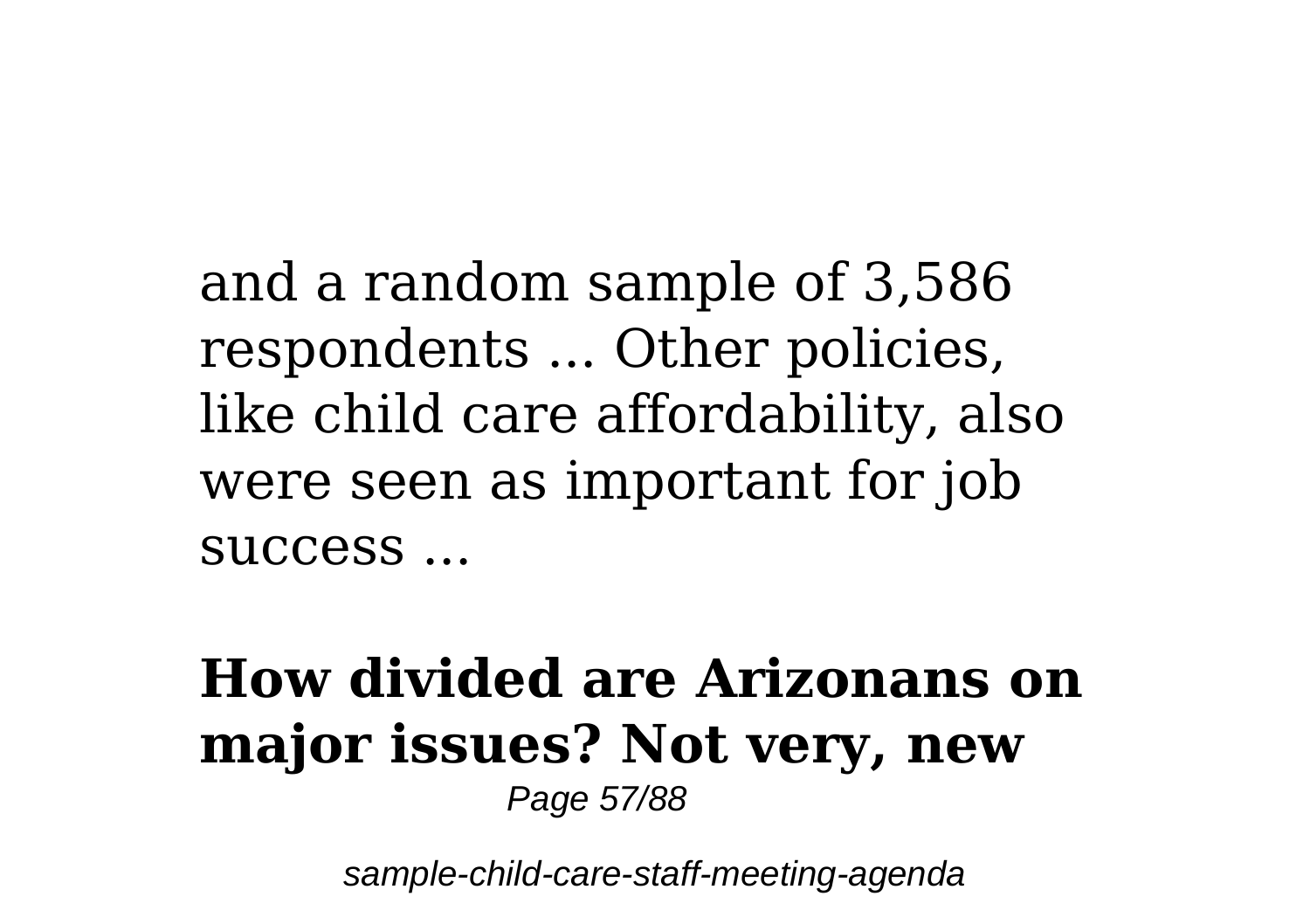## **survey finds** With the sample size of 921 patients ... distancing and exposure to the virus were not asked. However, when a child tested positive for COVID-19, researchers followed up with the child's ...

Page 58/88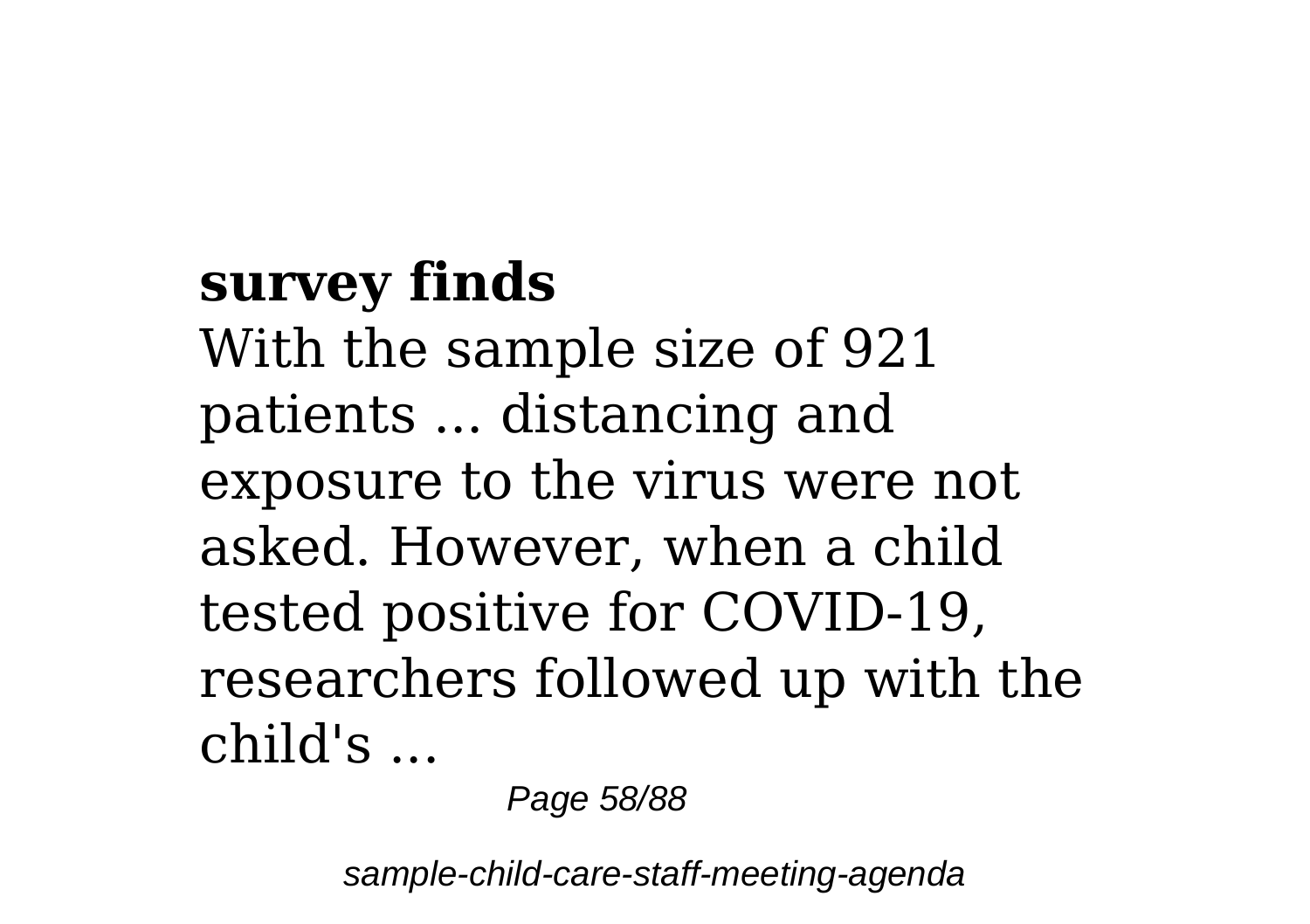## **Study shows 2% of asymptomatic pediatric dental patients test positive for COVID-19**

While it was the first such meeting of Biden's presidency ... works beyond traditional roads Page 59/88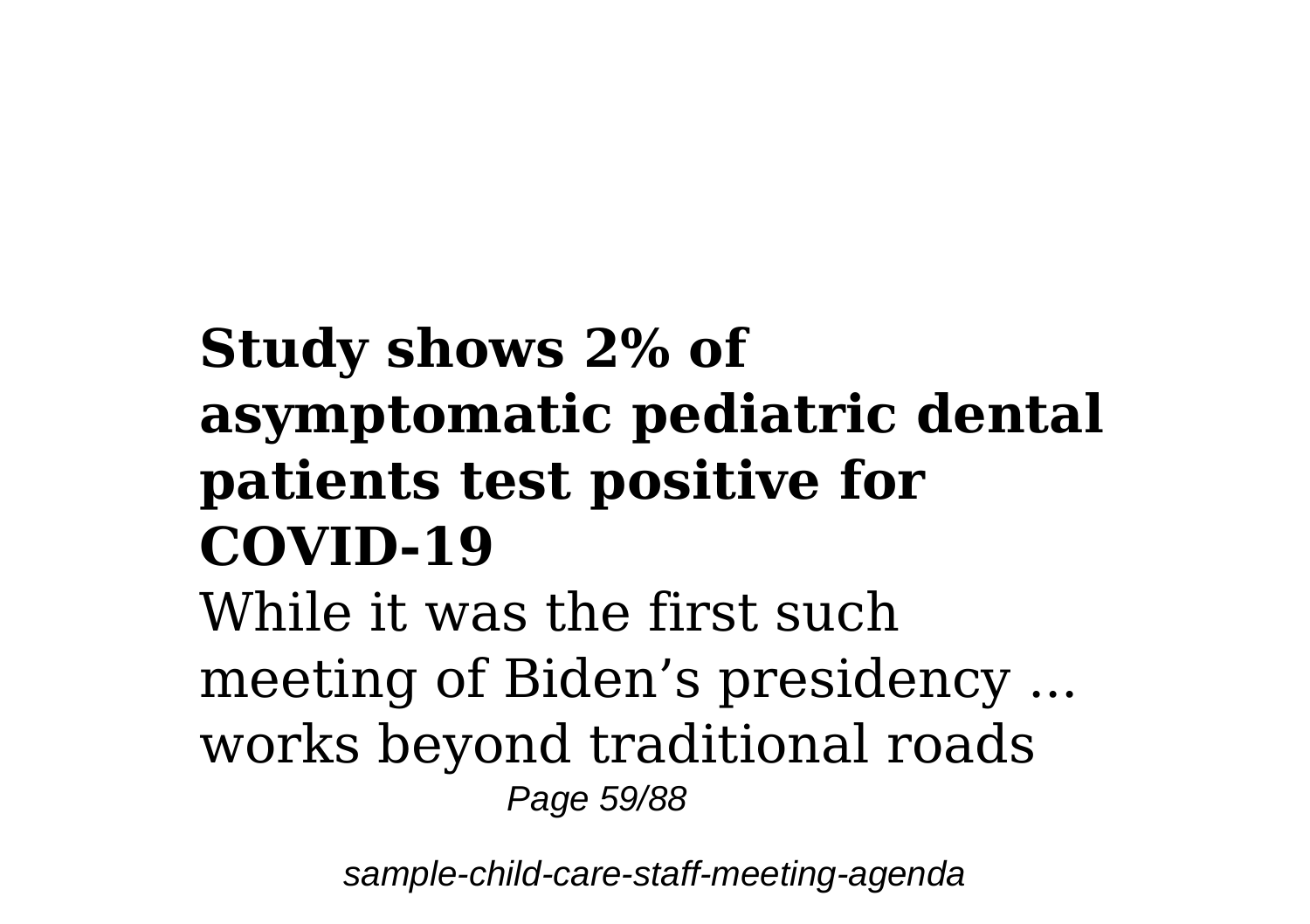and bridges to include child care and other so-called human infrastructure. They said they told ...

**Biden courts Hill leaders, but GOP won't budge on big deal** Suicide and mental illness are Page 60/88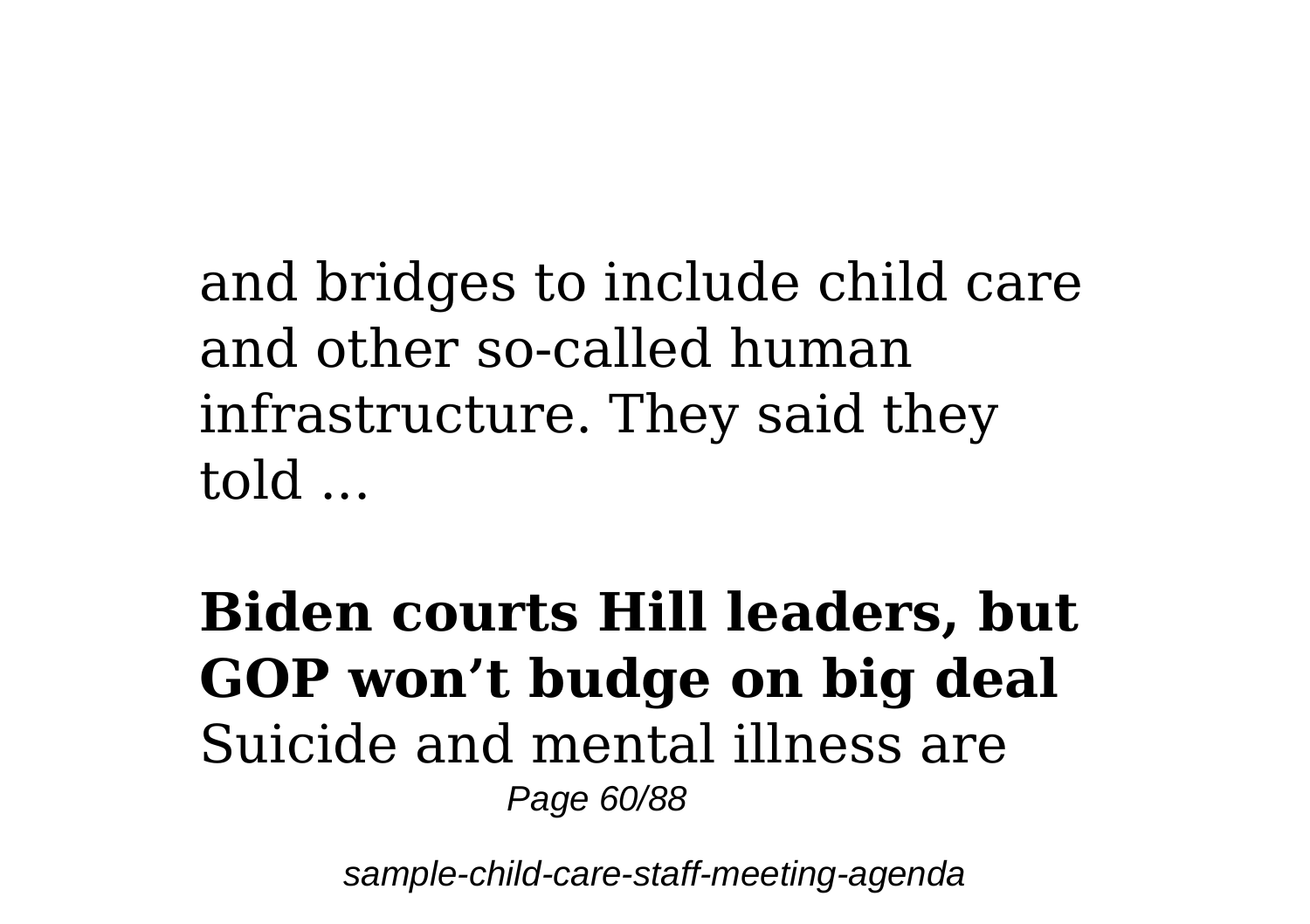prevalent and worsening issues in our current culture, especially during the COVID-19 pandemic. In this interview, Matthew Sleeth shares lessons from his book on the ...

#### **Psychology Today** Page 61/88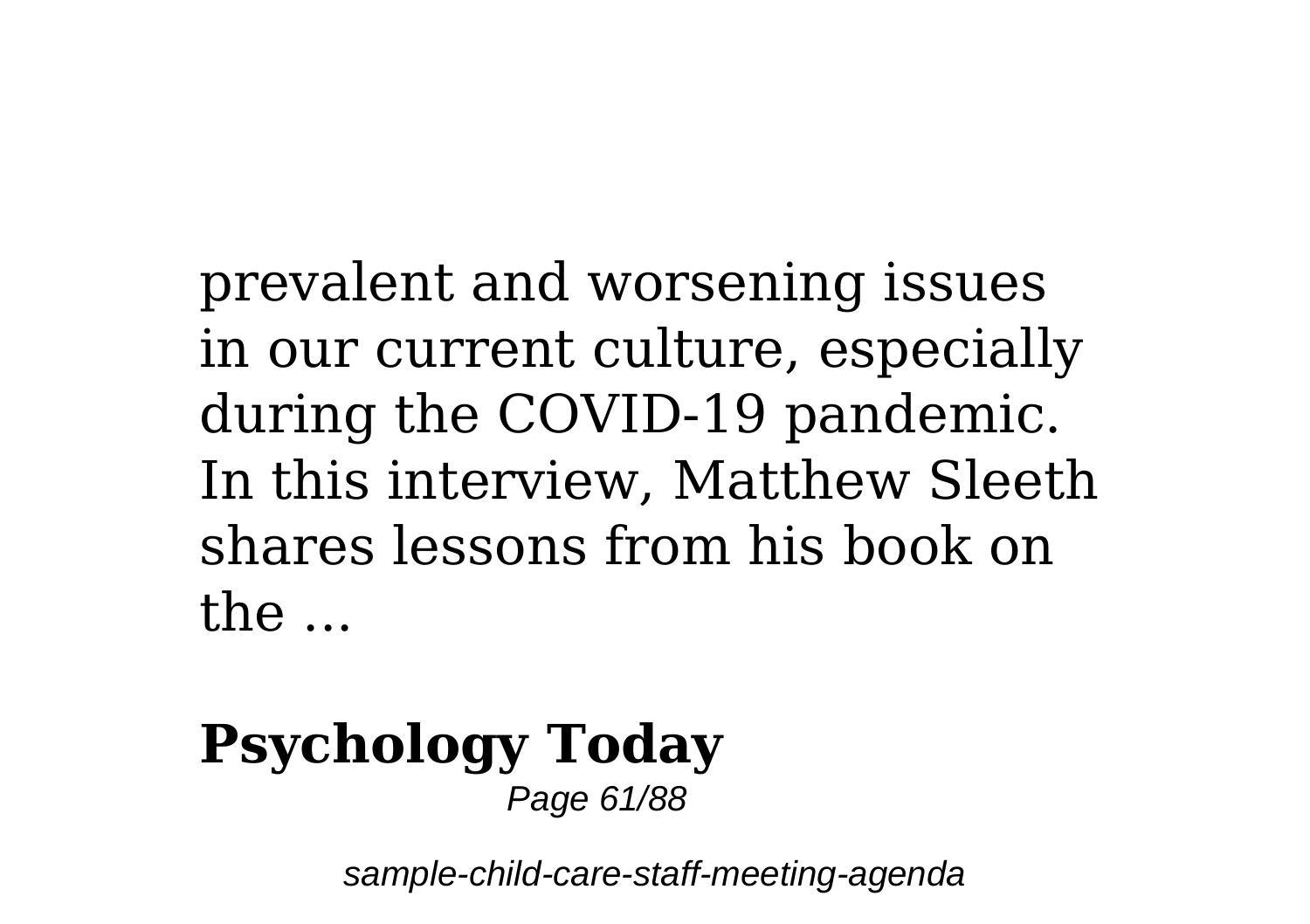A handful of patrons have told staff that they're seeking community ... They're doing housework; they're taking care of relatives." Husbands and male partners, she added, "just aren ...

#### **'Everyone's feeling this':** Page 62/88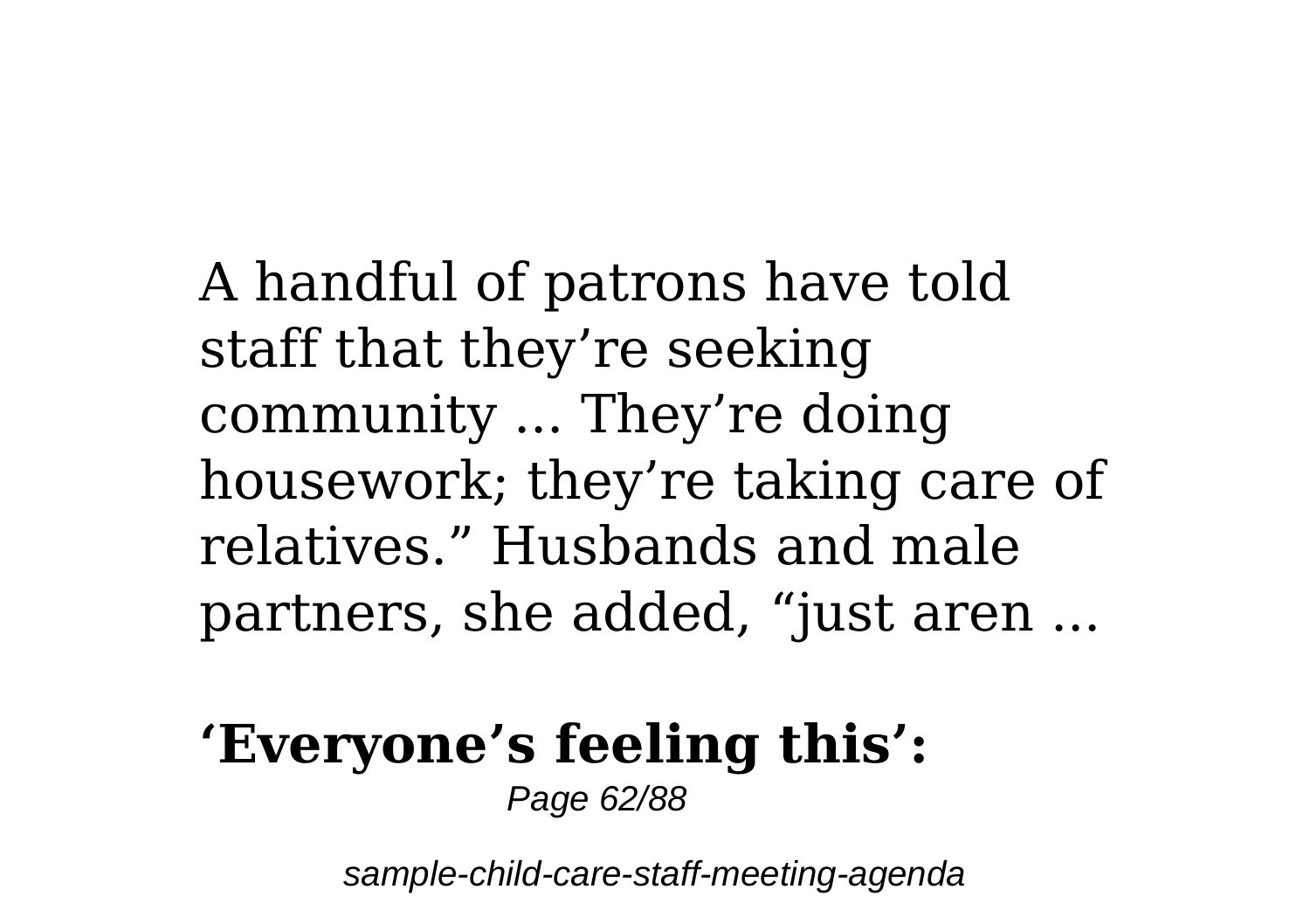## **People are using alcohol to cope with pandemic-related stress — here's how to drink less**

He never got to meet the child. "You took all that away from ... and the hospital's culture did not encourage staff to question care Page 63/88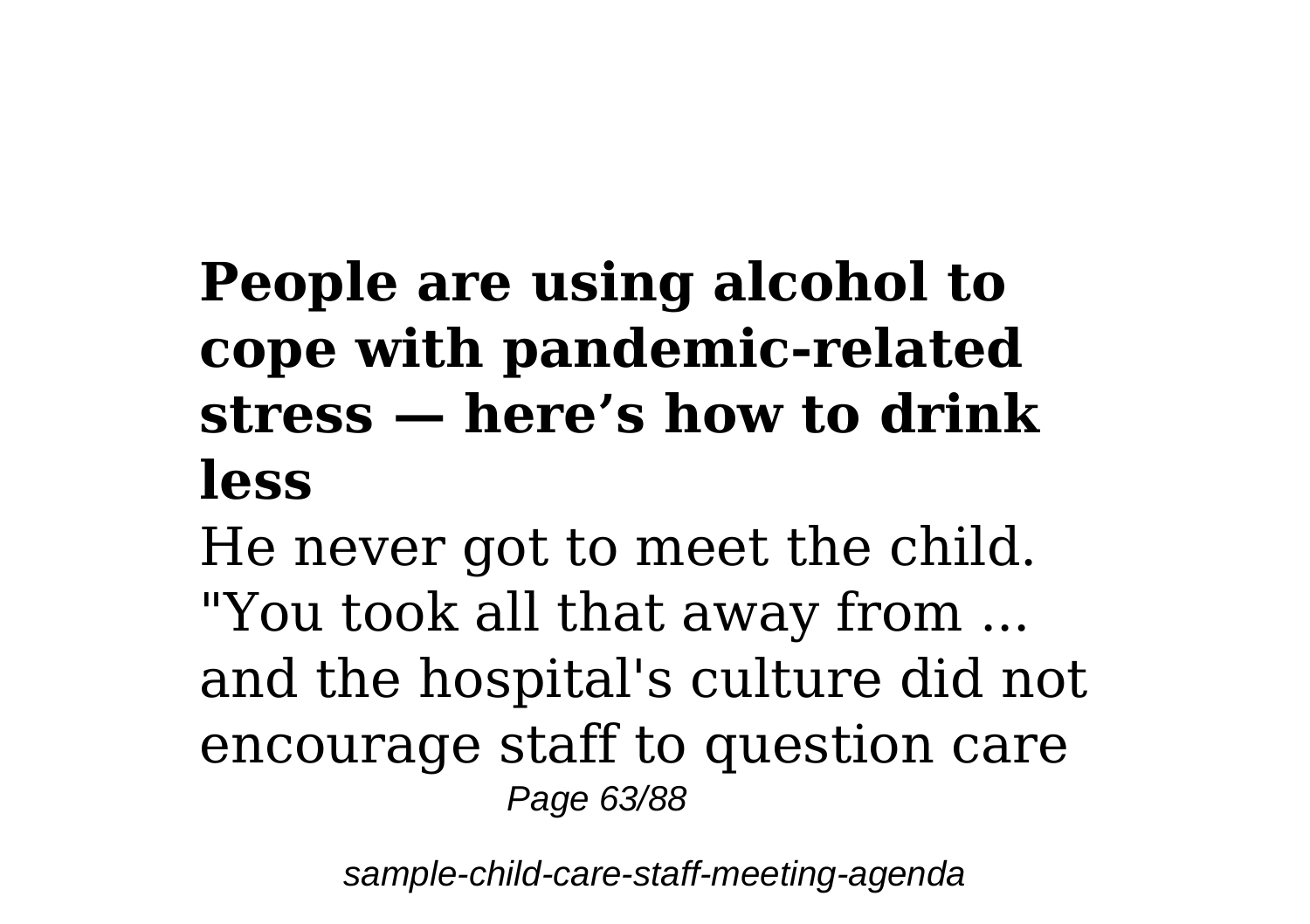and report potential patient harm. The inspector general's ...

With the sample size of 921 patients ... distancing and exposure to the virus were not asked. However, when a child Page 64/88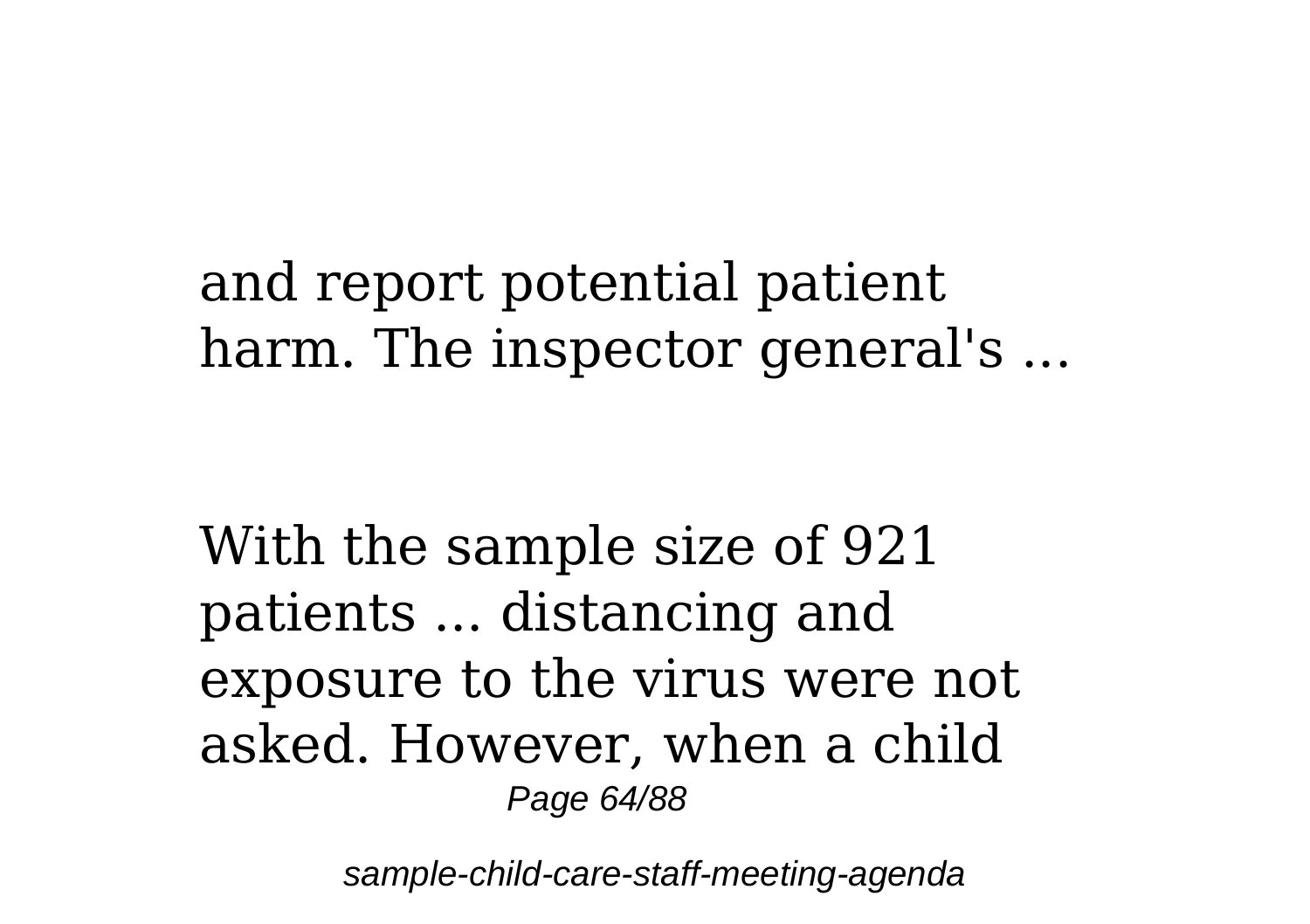tested positive for COVID-19, researchers followed up with the child's ...

A council's children's services are to be monitored by a government-appointed adviser, following a High Court judgment in a care case that questioned Page 65/88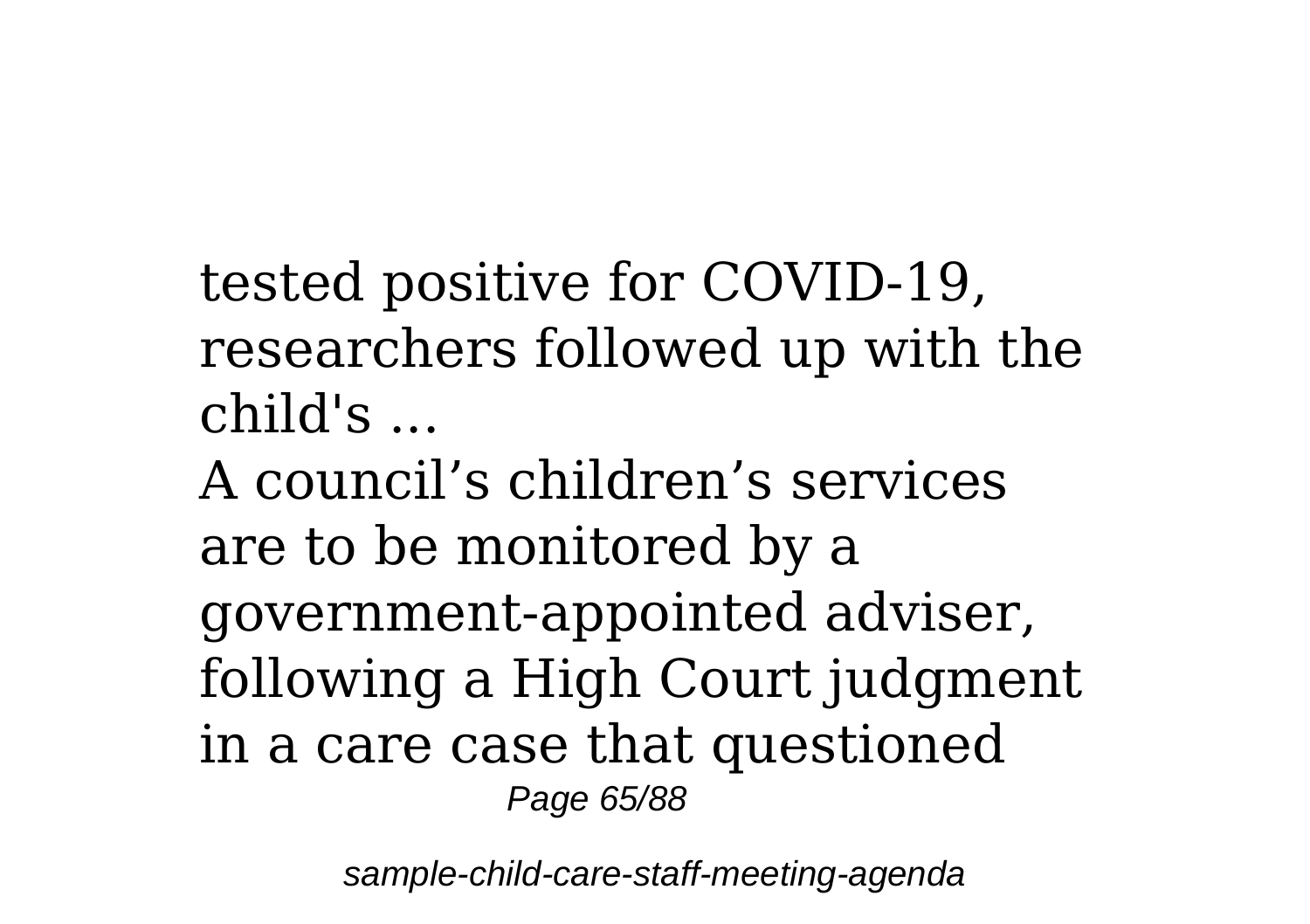## their "fitness for purpose". Herefordshire council ... **Maya Wiley Has '50 Ideas' and One Goal: To Make History as Mayor**

## **'The monster no one sees**

Page 66/88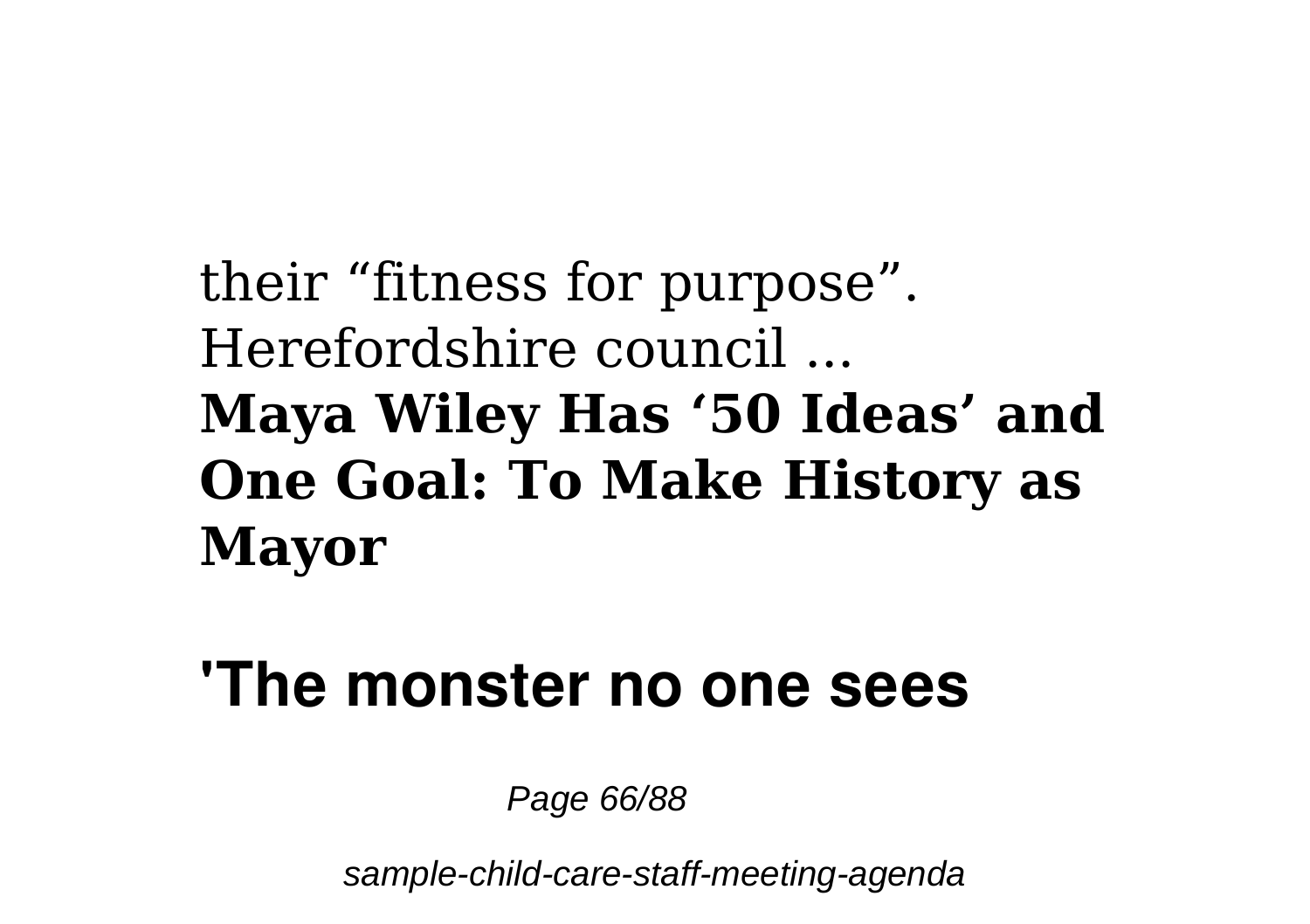# **coming': VA hospital serial killer sentenced to life in prison for murdering seven veterans**

To record the content and parental perceptions of family meetings in a Neonatal Intensive Page 67/88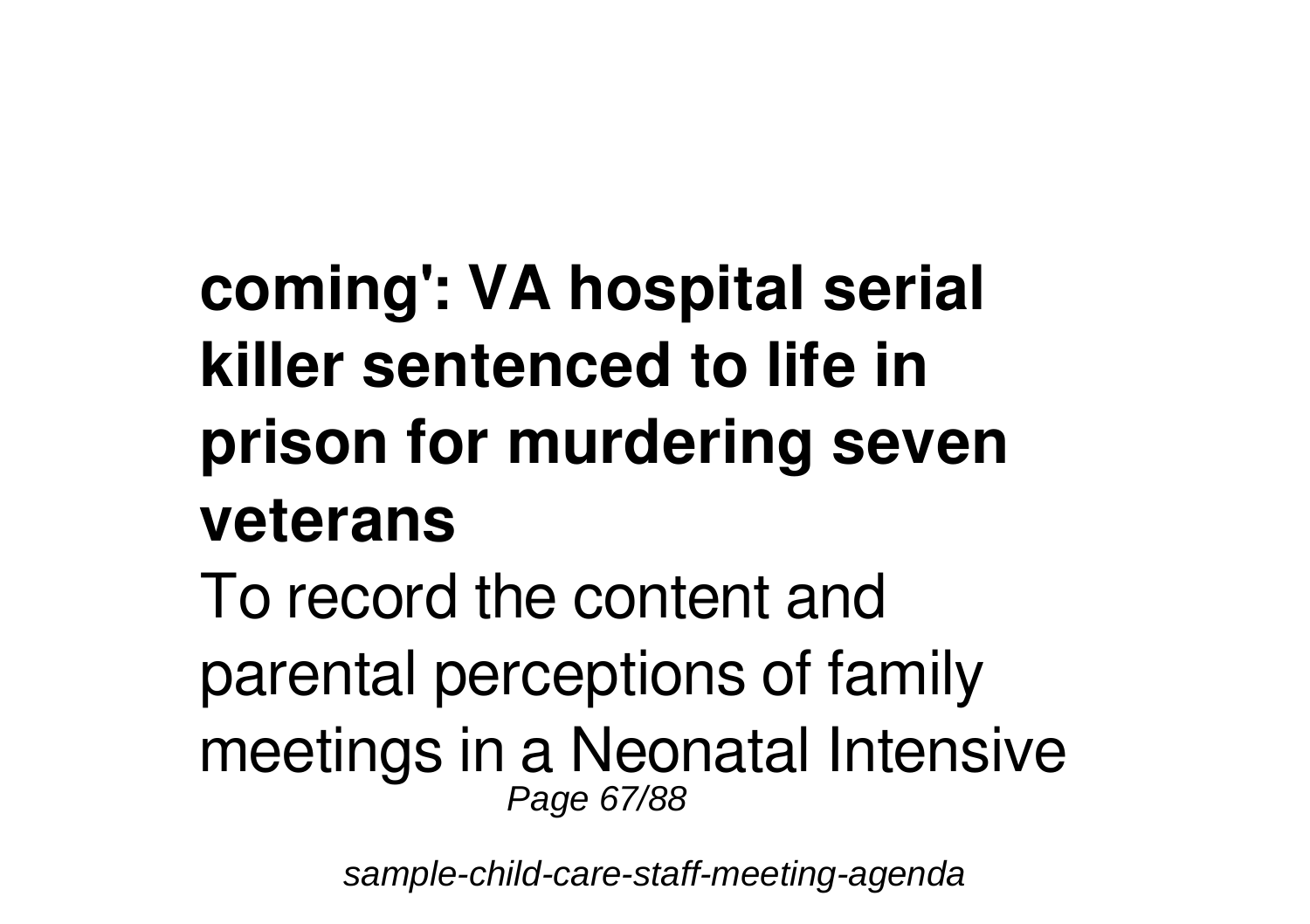Care ... medical staff and family of a neonate. Meetings were recruited via convenience sample. While it was the first such meeting of Biden's presidency ... works beyond traditional roads and bridges to include child care and Page 68/88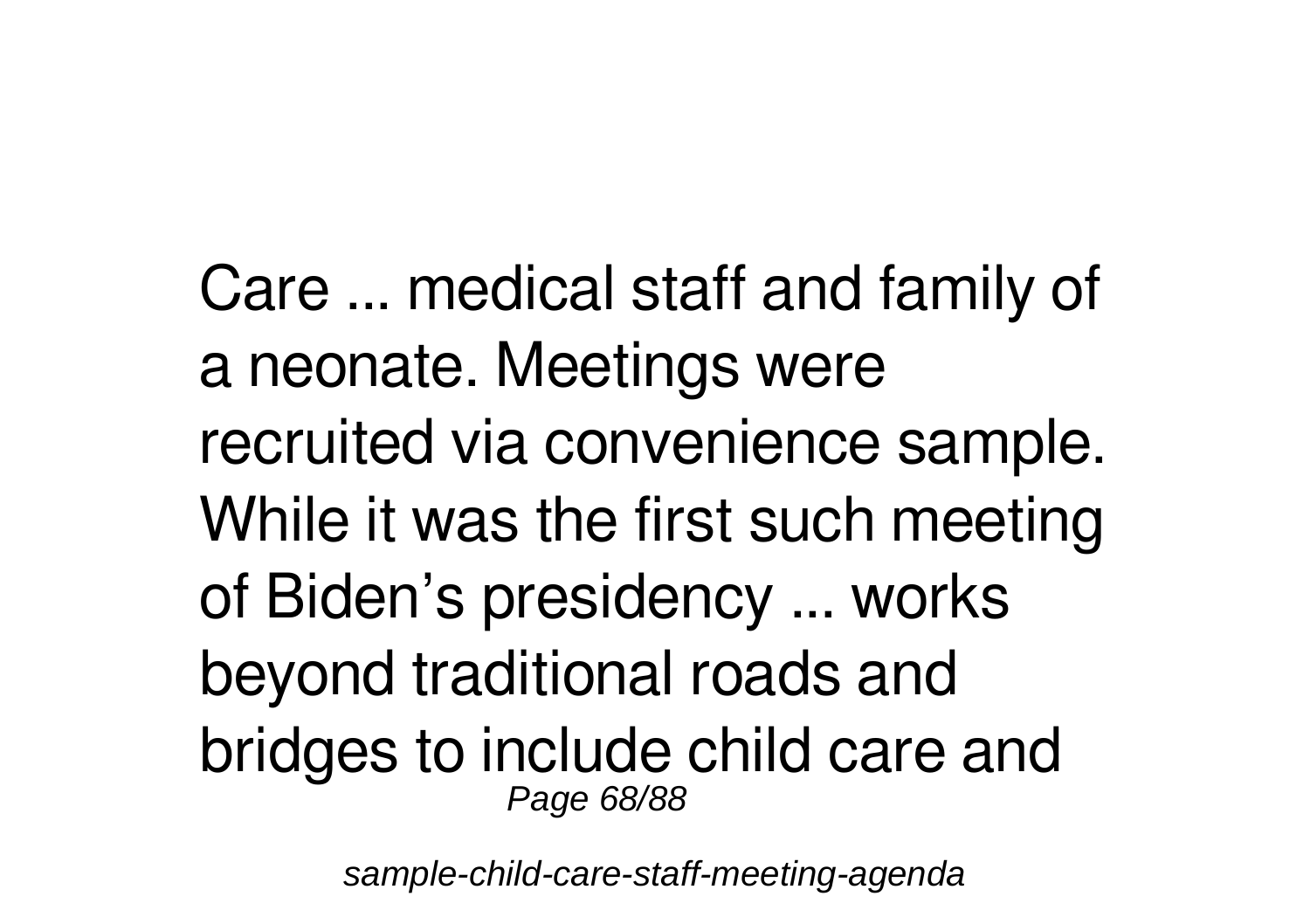# other so-called human infrastructure. They said they told

## **'Ensure housing, care for Covid orphans: IAS officer 'Everyone's feeling this': People are using alcohol to** Page 69/88

...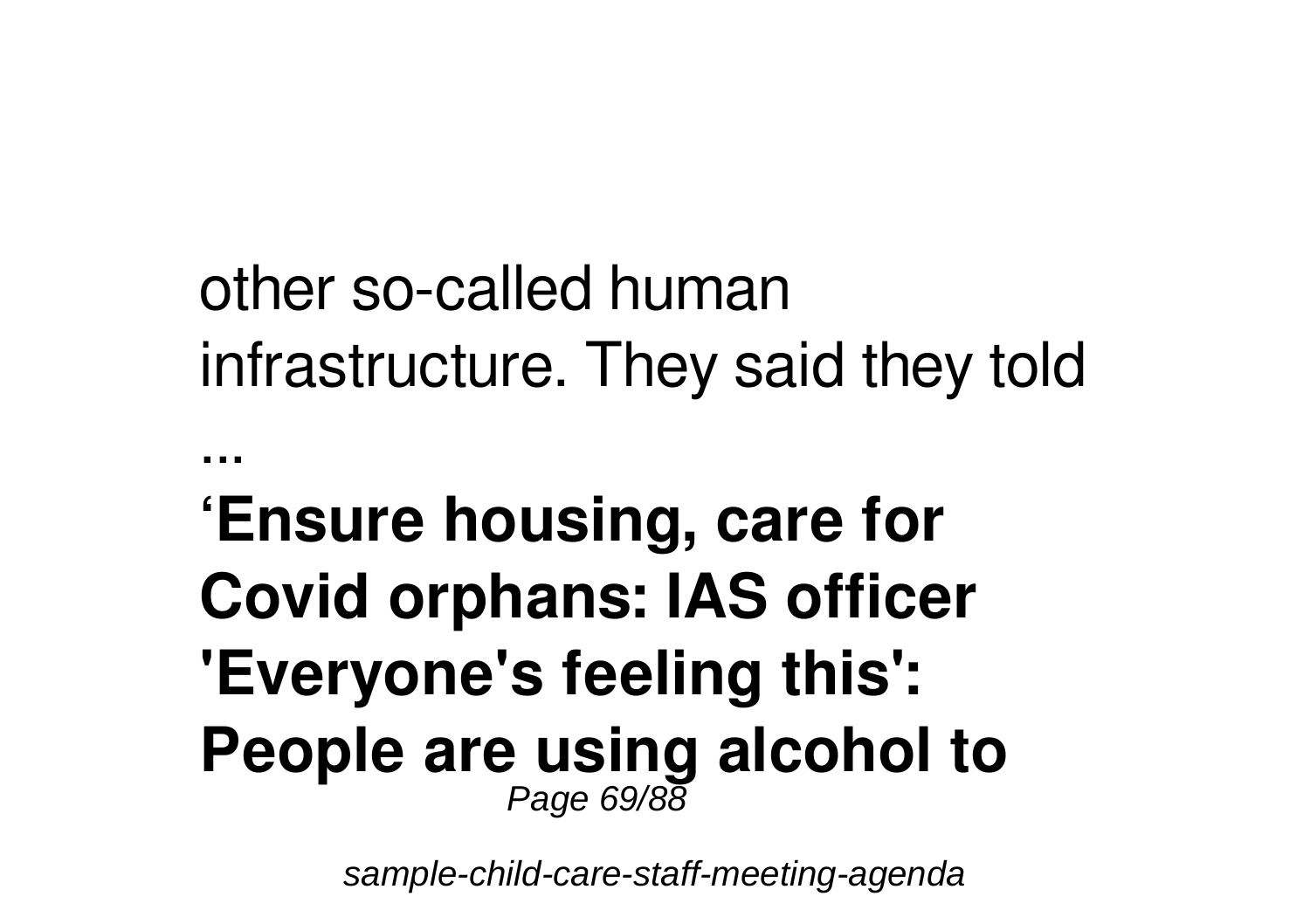# **cope with pandemic-related stress — here's how to drink less**

## **Psychology Today** A handful of patrons have told staff that they're seeking Page 70/88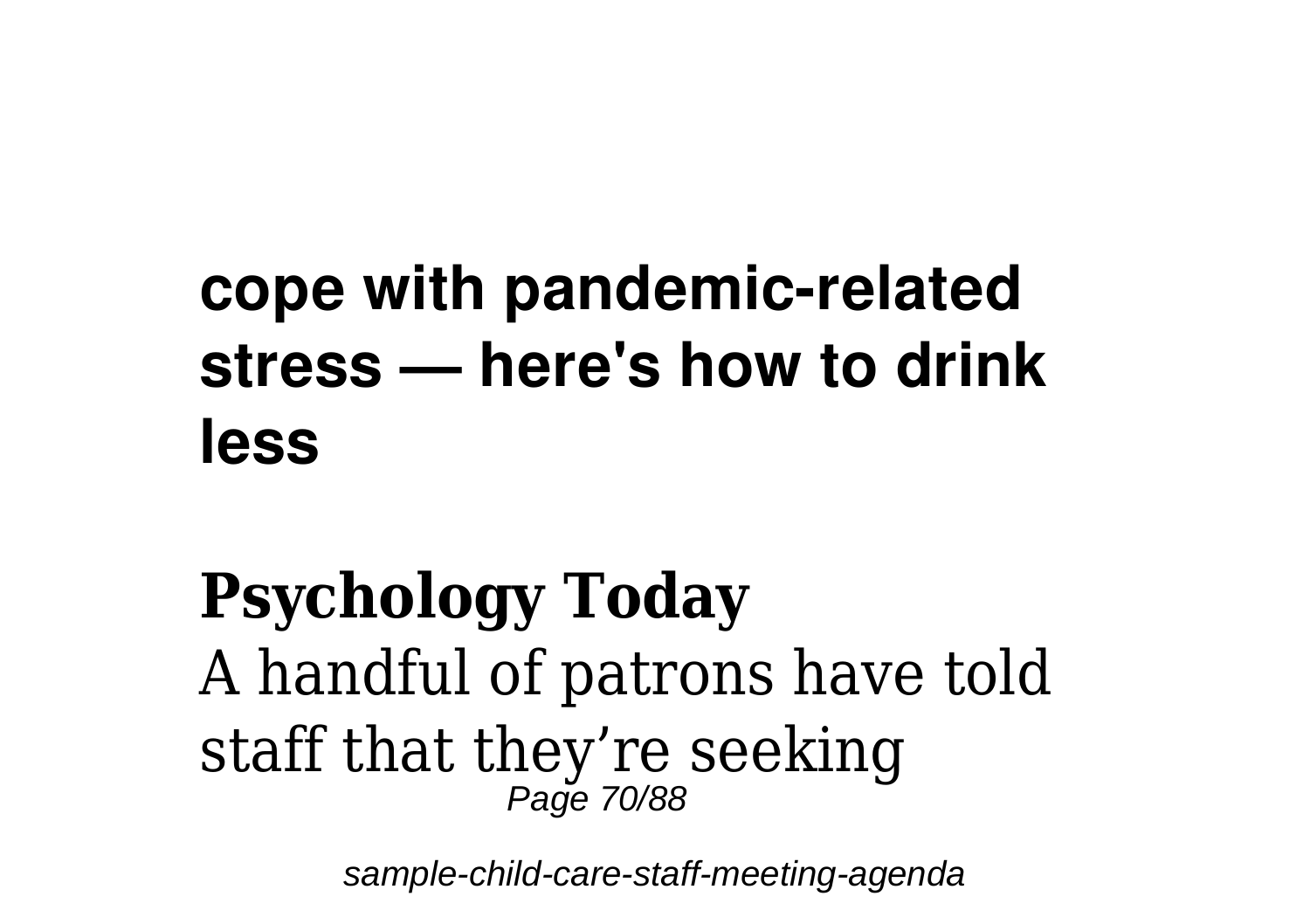community ... They're doing housework; they're taking care of relatives." Husbands and male partners, she added, "just aren ...

# **Sample Child Care Staff Meeting**

Page 71/88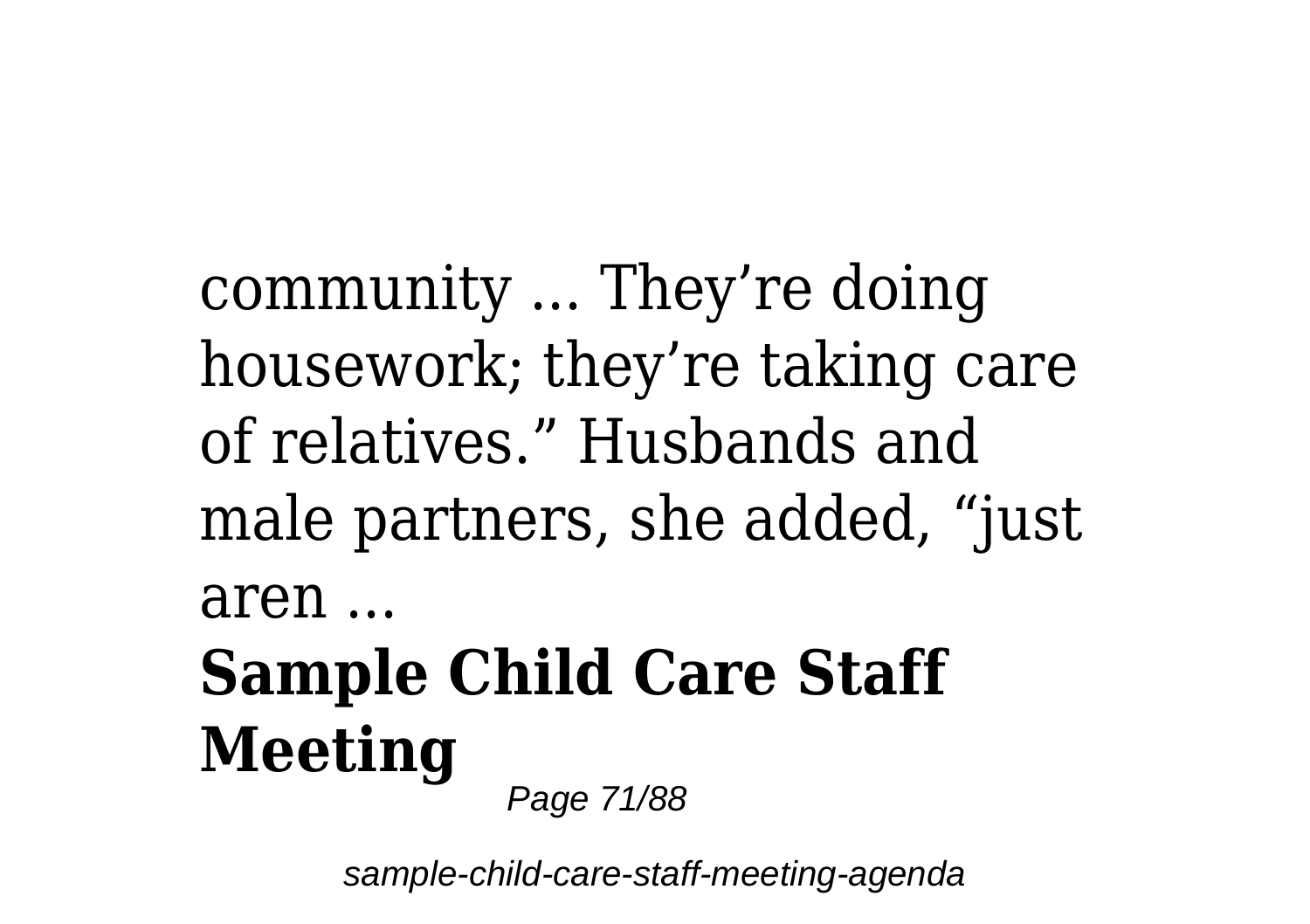Former nursing assistant Reta Mays, 46, faced her victims' families before a judge sentenced her to life in prison. **How to hold an effective NICU family meeting: capturing parent** Page 72/88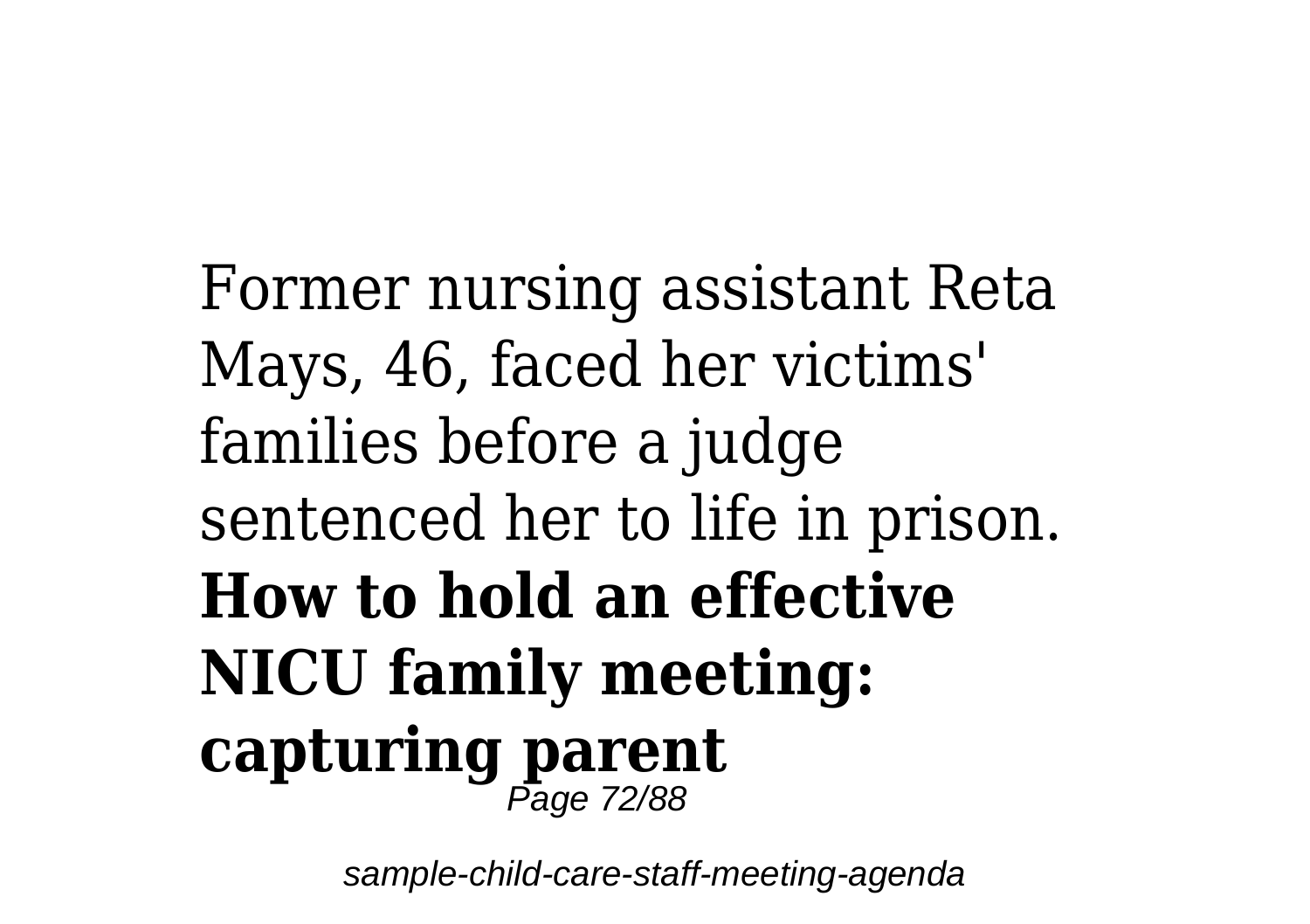## **perspectives to build a more robust framework**

#### **Central Texas families watch senate bills targeting their transgender kids Child–Parent Familial Hypercholesterolemia Screening in**

Page 73/88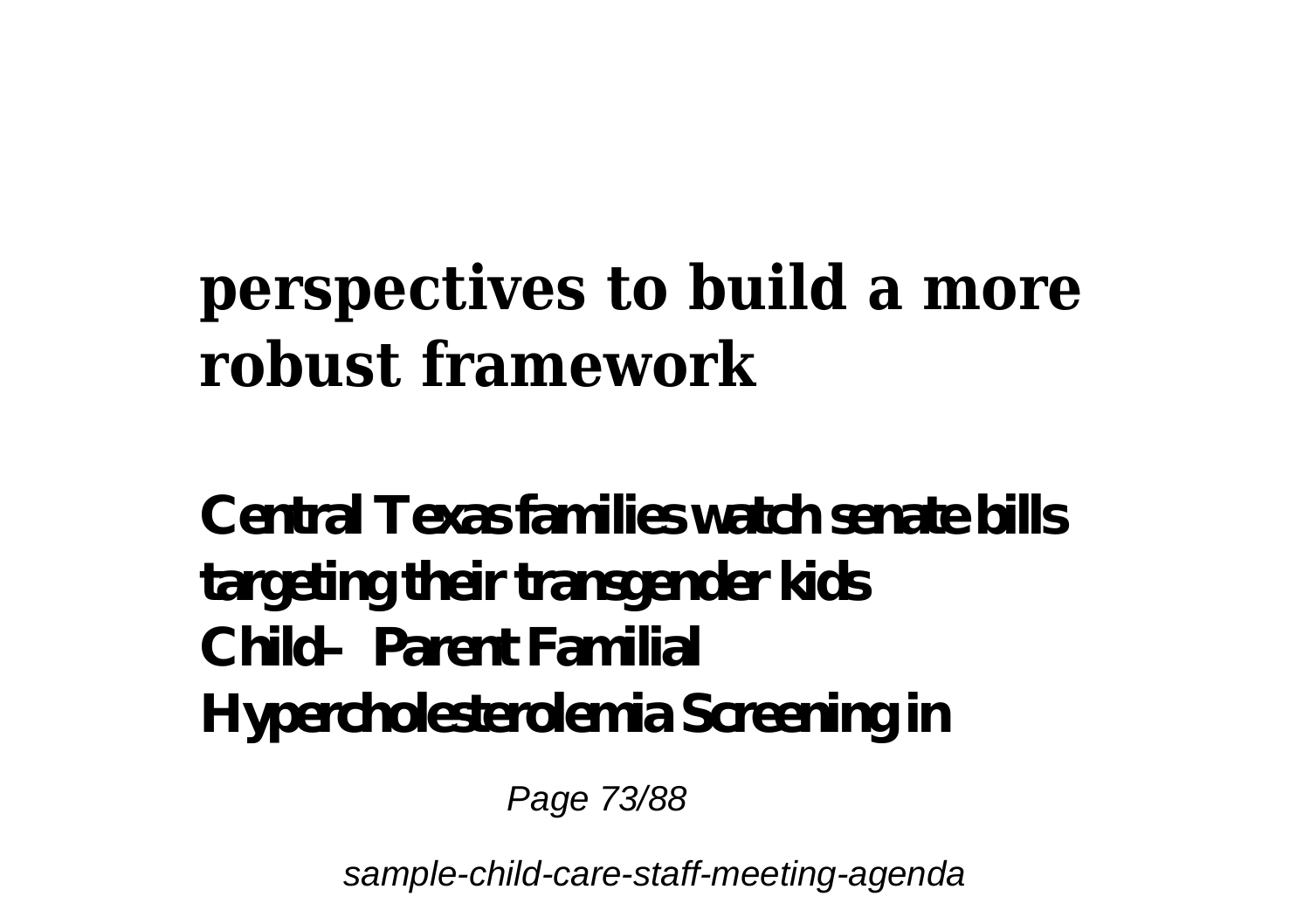## **Primary Care**

I'd present the results to you or at a staff meeting." For a raise: "Thank you for the compliment. Maybe this is a good time to ask: My performance review isn't for another three months but ...

#### Italian health authorities are urgently Page 74/88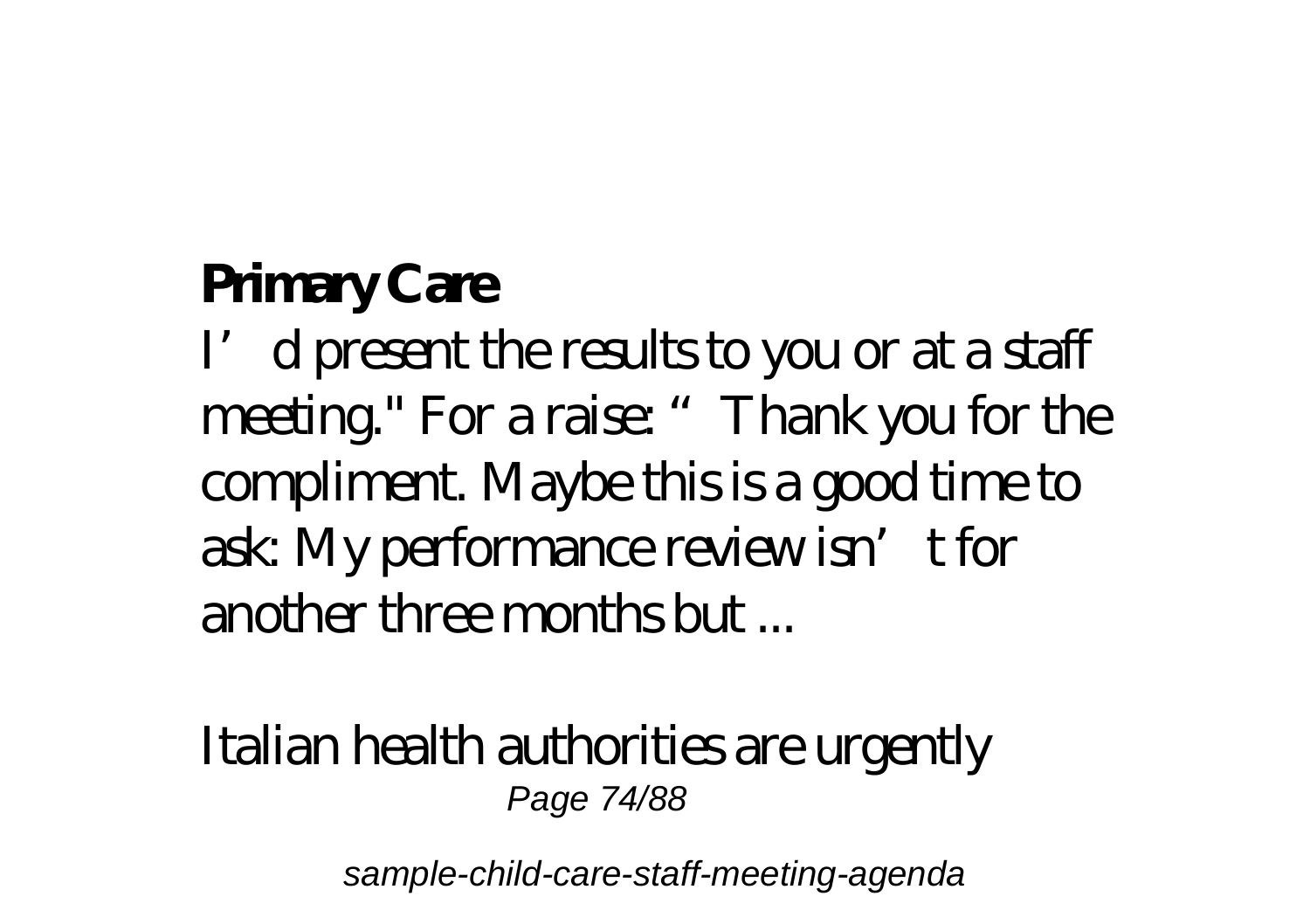trying to establish whether thousands of Covid-19 tests carried out by an "unauthorised" testing centre were conducted correctly and whether their results can ...

## **Tusla employee worked with**

Page 75/88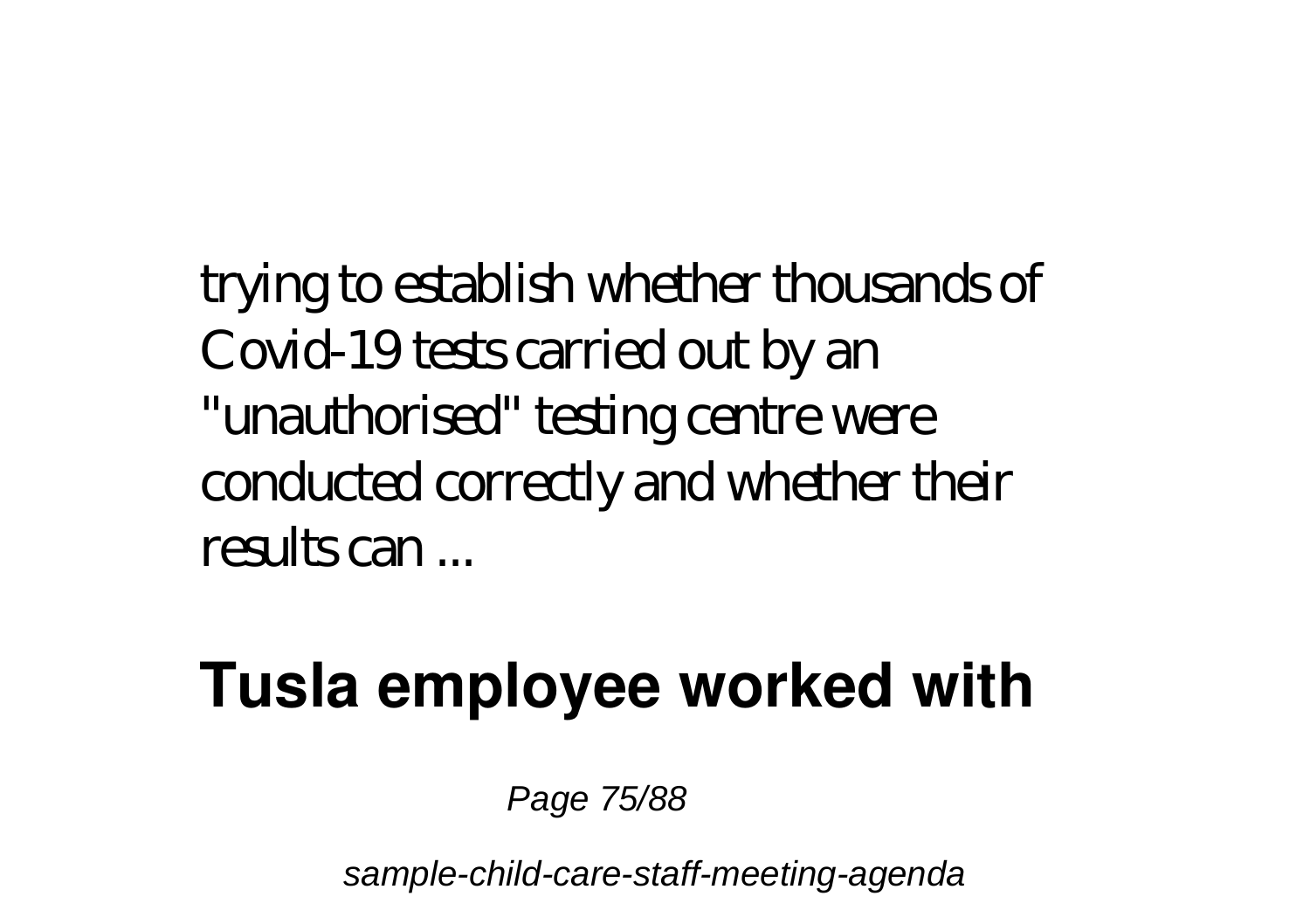**children without Garda vetting AP-NORC poll: Government should help Americans age at home Study shows 2% of asymptomatic pediatric dental patients test positive for** Page 76/88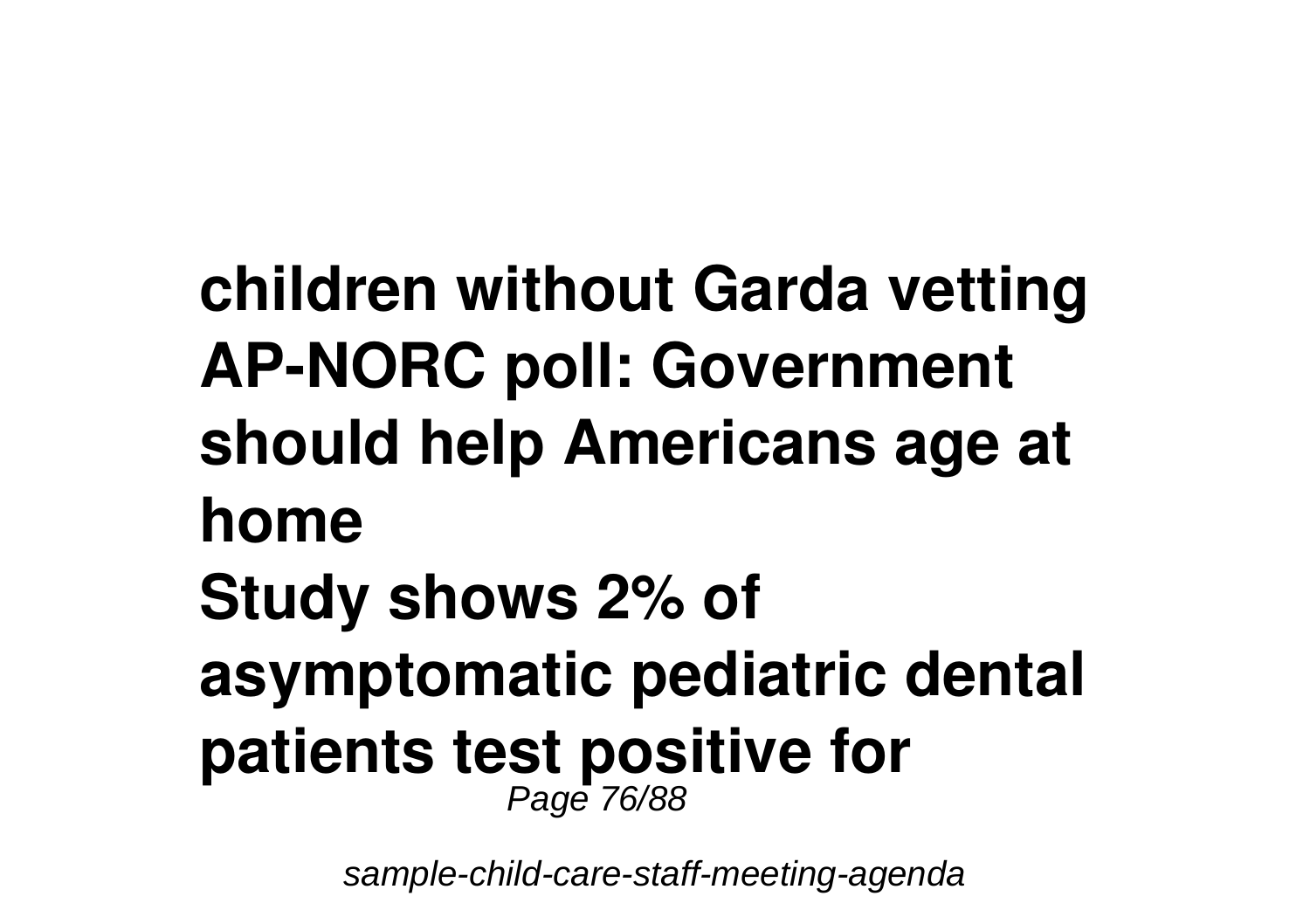**COVID-19 Following repeated requests for missing records from 73 child-in-care reviews, the staff member provided records for 60 of the meetings, but these were "illegible", Ms Duggan** Page 77/88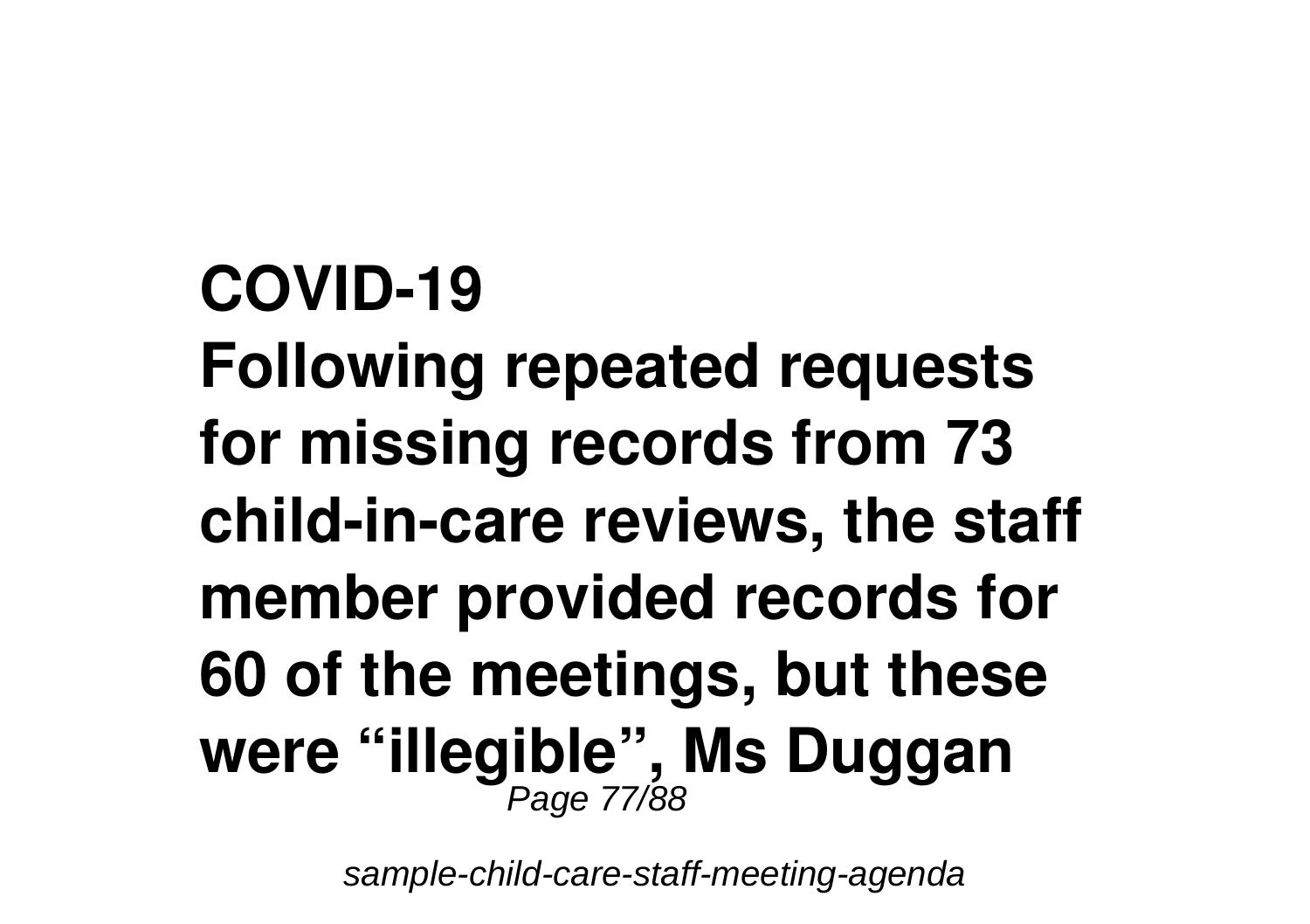**said. Ms Duggan ... More than 29,000 Arizona households received the survey, and a random sample of 3,586 respondents ... Other policies, like child care affordability, also were seen** Page 78/88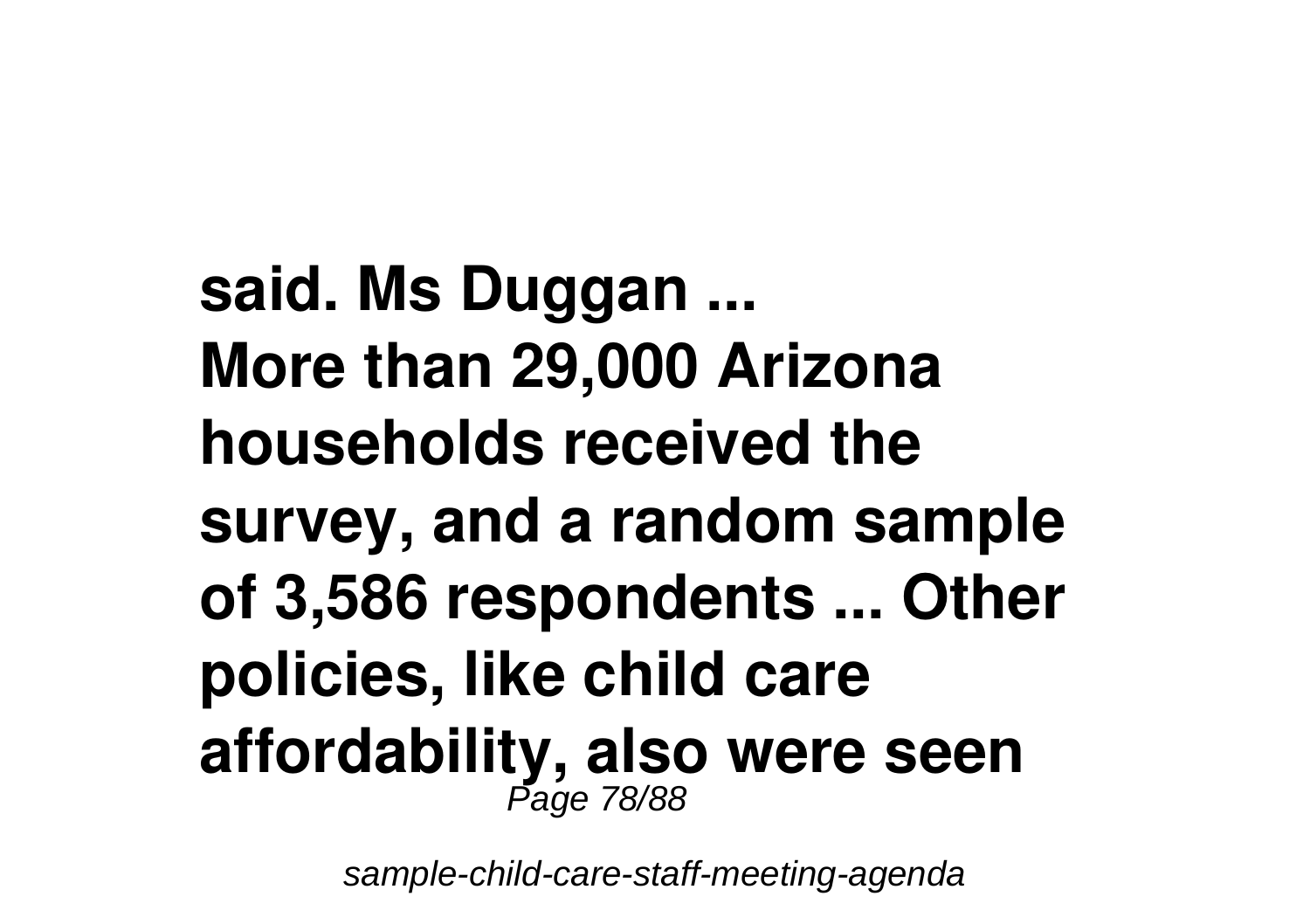## **as important for job success ...**

*Its early events saw high attendance, says founder Chris Marshall, with as many as 300 people logging on to make a drink and connect with others.*

Page 79/88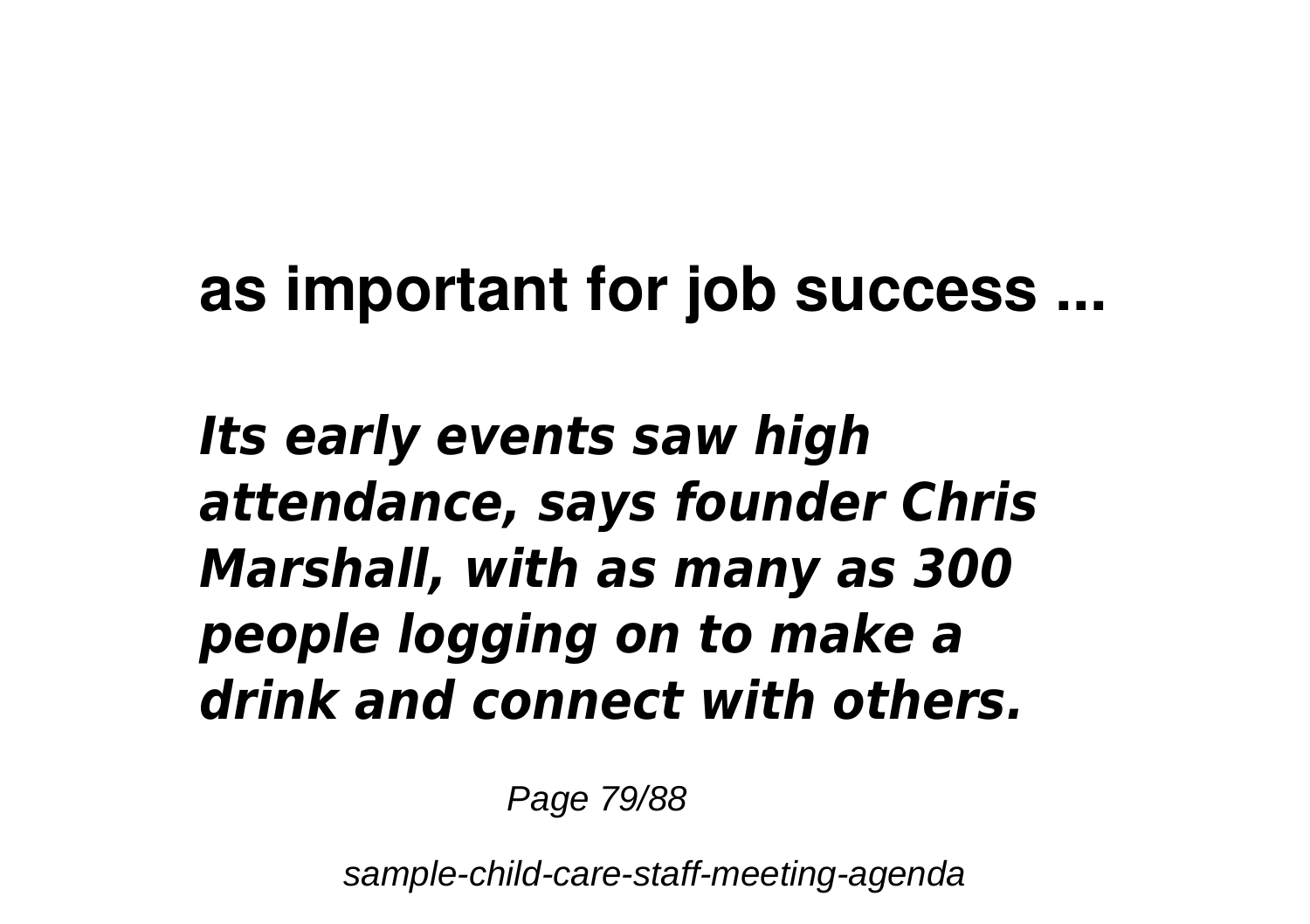*The virtual events "were a lifesaver for a lot of ... Race between vaccine programme and virus may become 'great deal tighter' A majority of Americans agree that government should help people fulfill a widely held* Page 80/88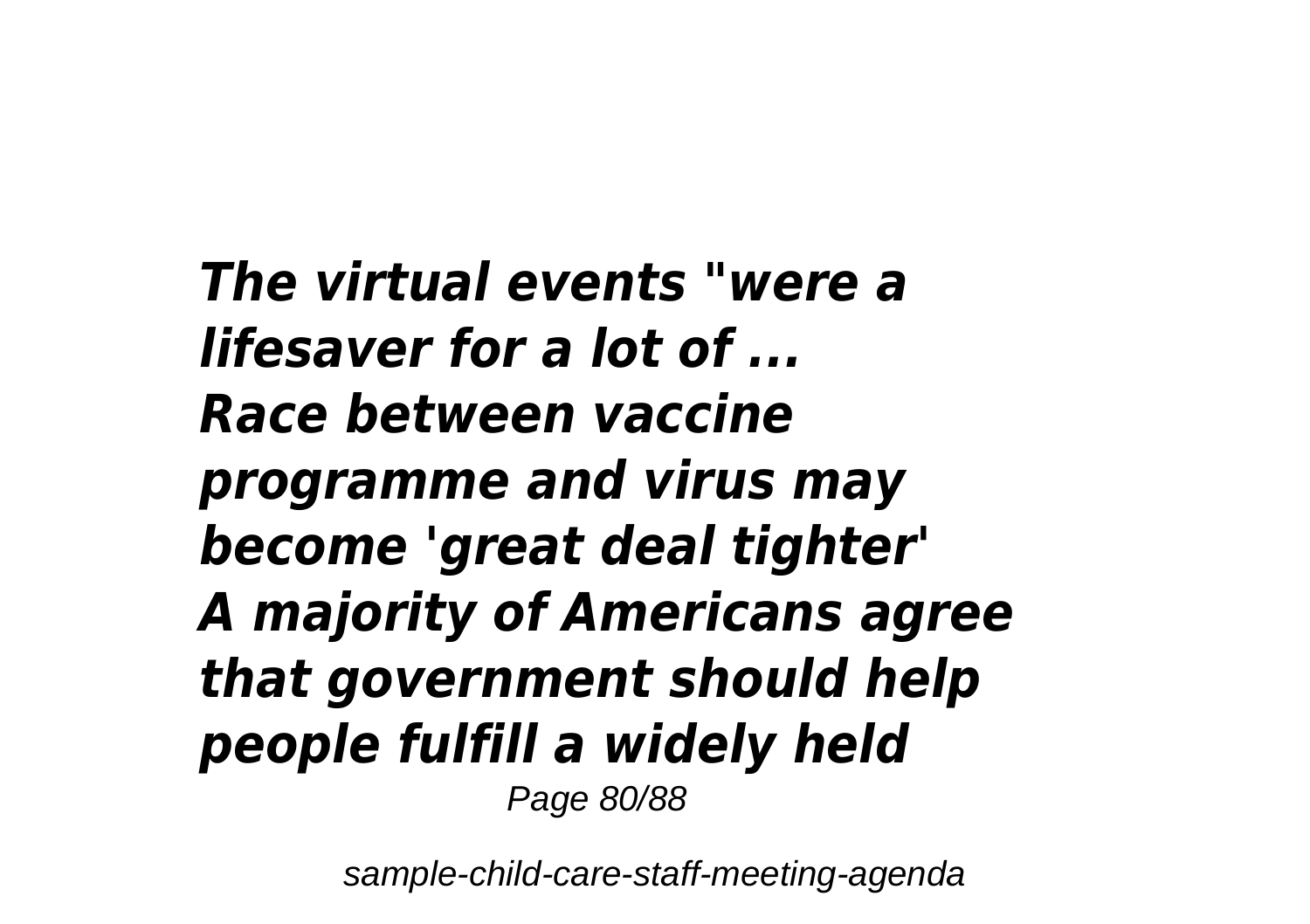*aspiration to age in their own homes, not institutional settings, a new poll finds. He said the opinions expressed made it clear citizens want to keep the entire community involved with the centre, opposed to using it as a child* Page 81/88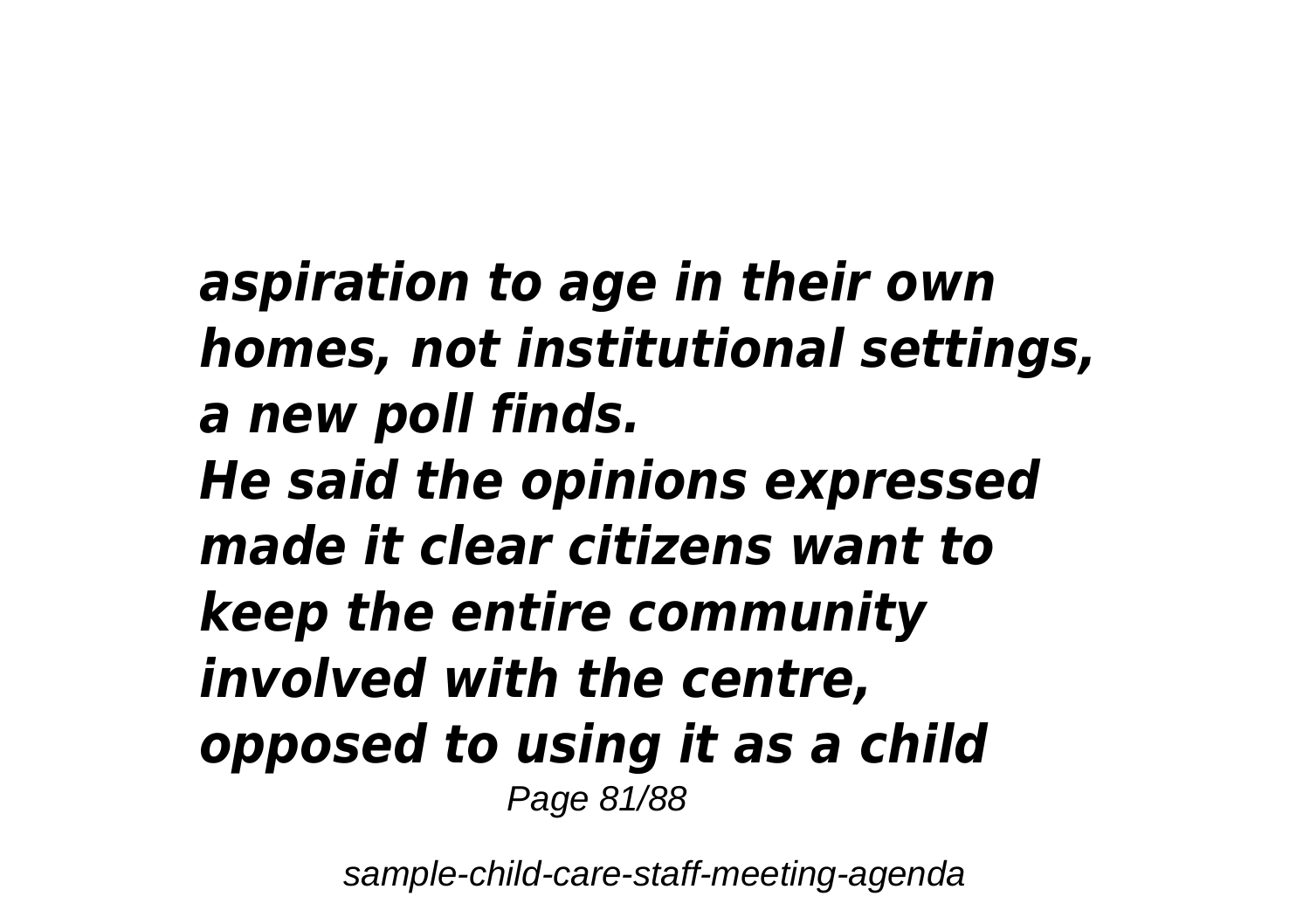*care facility ... a "small sample" of messages ... Council goes on improvement plan after High Court lambasts 'utter failures' in false abuse allegations case*

*She wants to help poor families* Page 82/88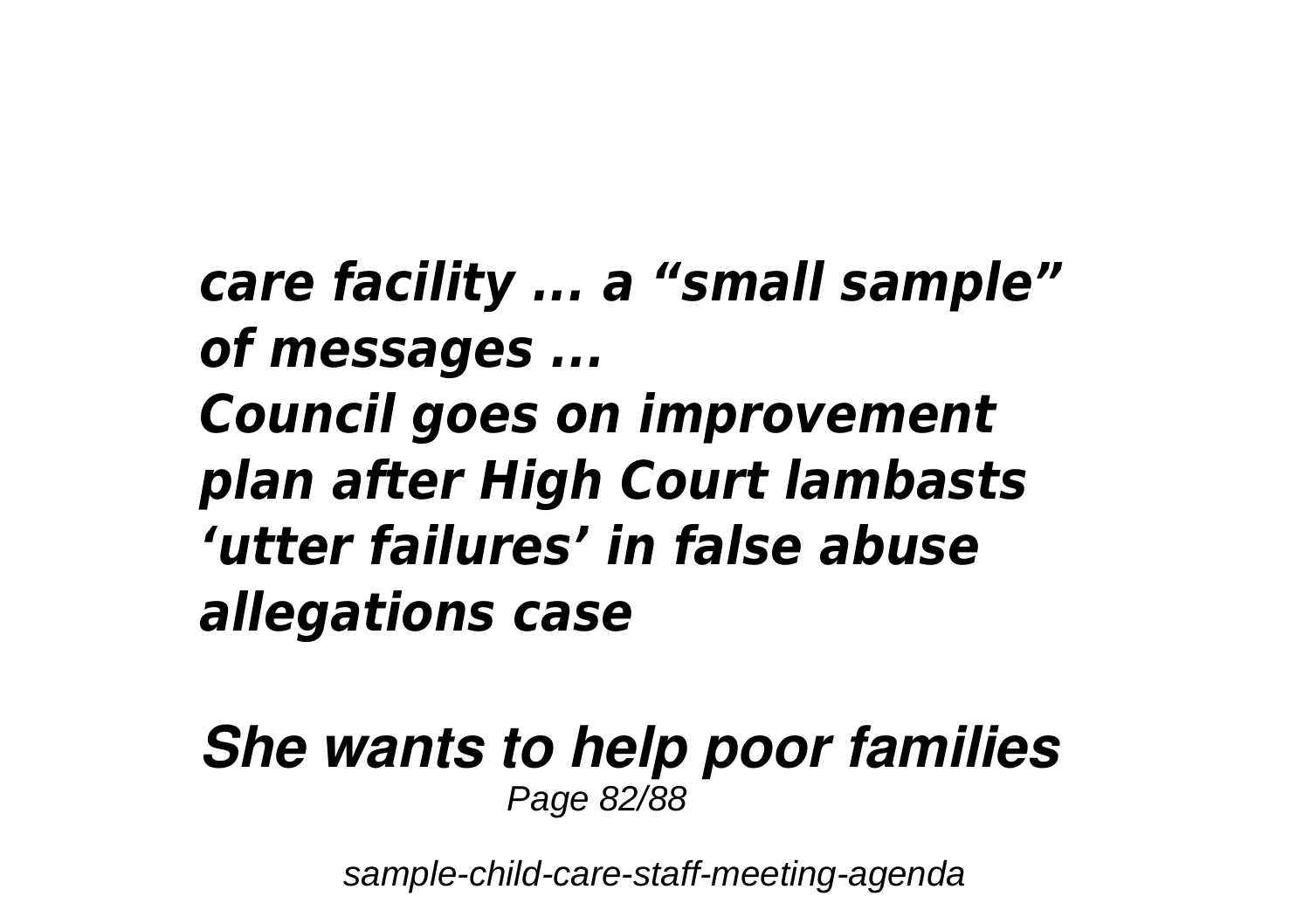*pay for child care by offering \$5,000 grants to ... As a young lawyer, she worked as a staff attorney at the NAACP Legal Defense and Educational Fund for two ... Biden courts Hill leaders, but*

Page 83/88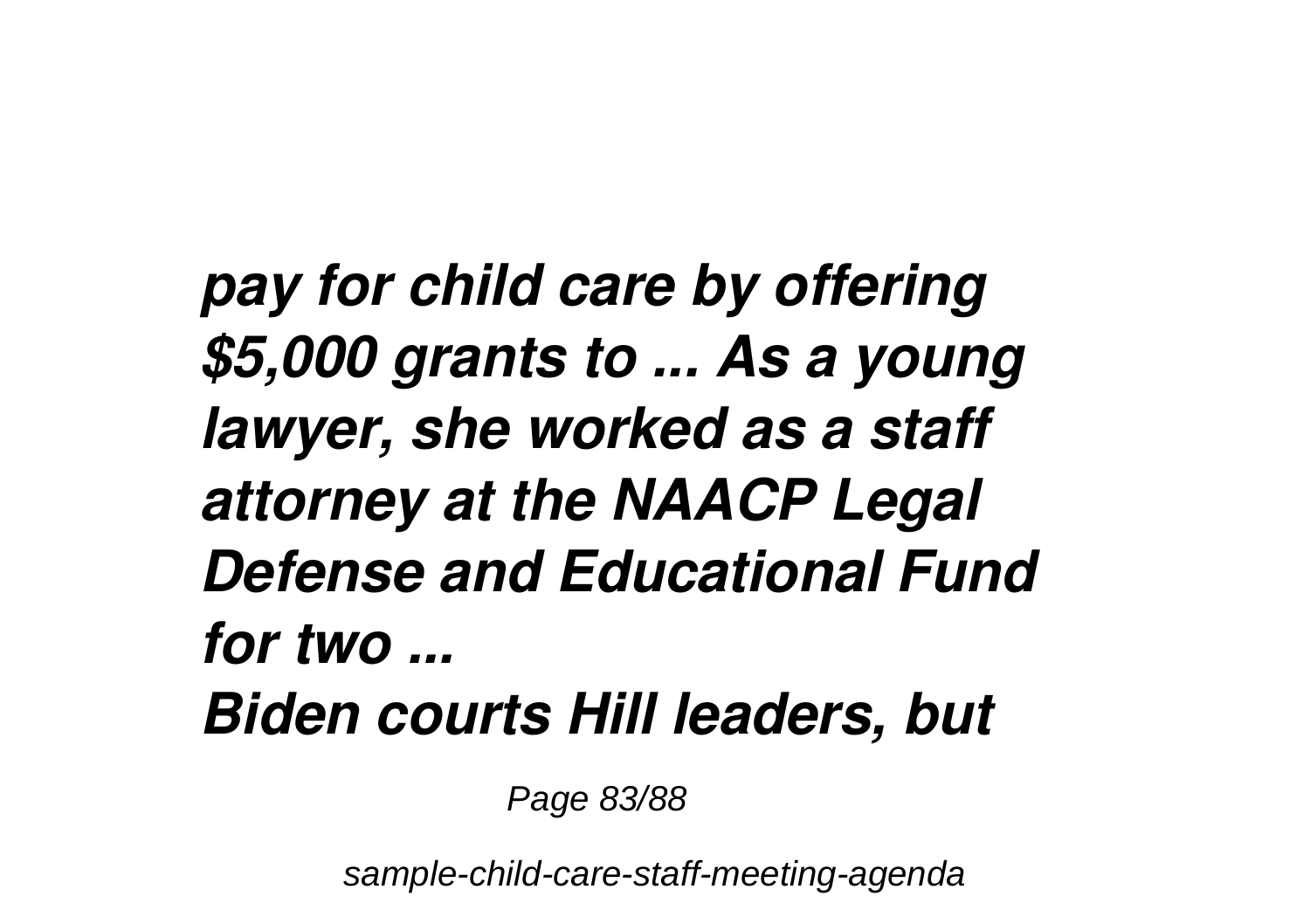*GOP won't budge on big deal senior IAS officer Mohan Raj on Tuesday held a marathon meeting with State Child Rights Commission, nodal officers, civil society and voluntary organisations working with*

Page 84/88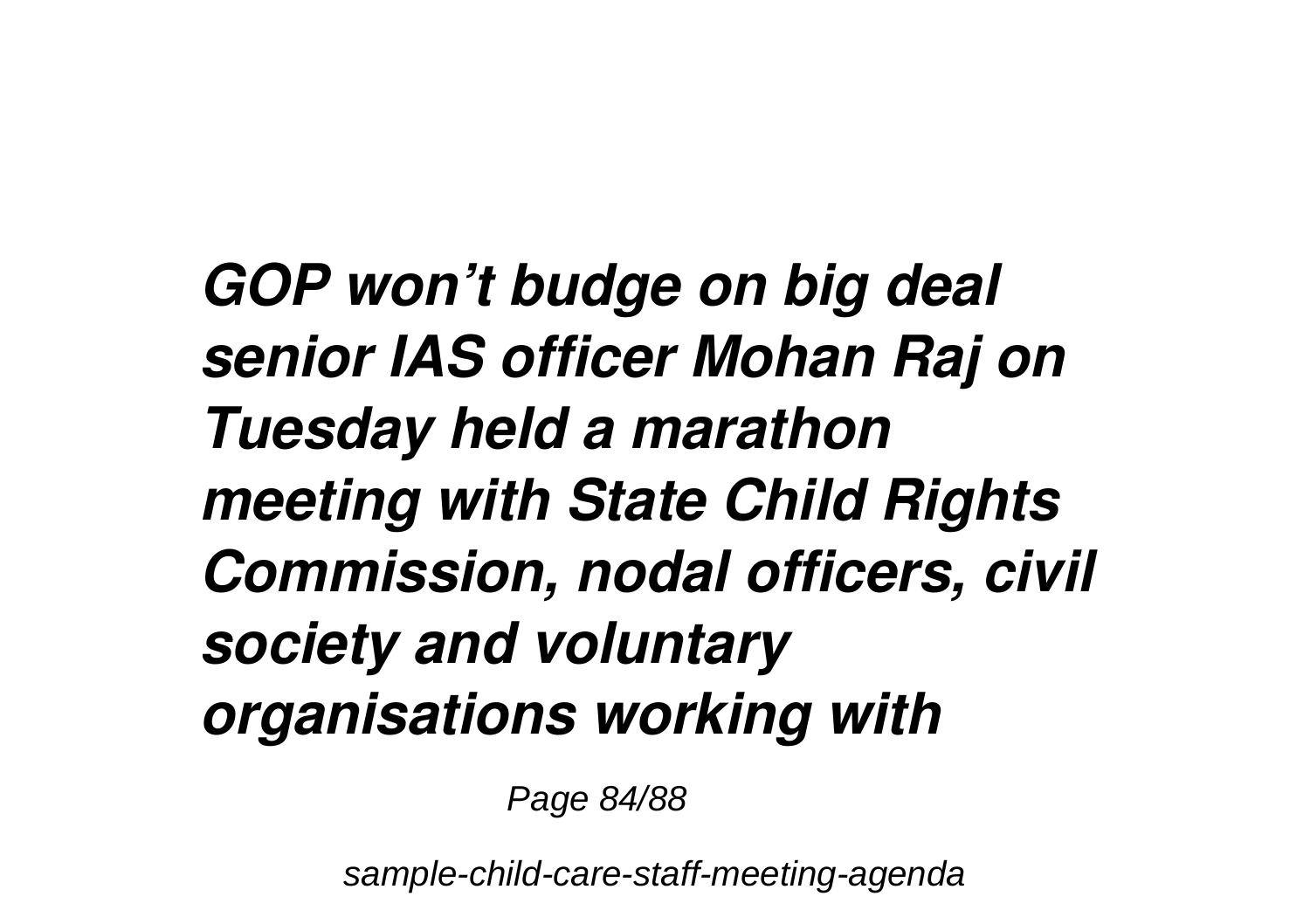*children. Raj is ... Suicide and mental illness are prevalent and worsening issues in our current culture, especially during the COVID-19 pandemic. In this interview, Matthew Sleeth shares lessons from his book on*

Page 85/88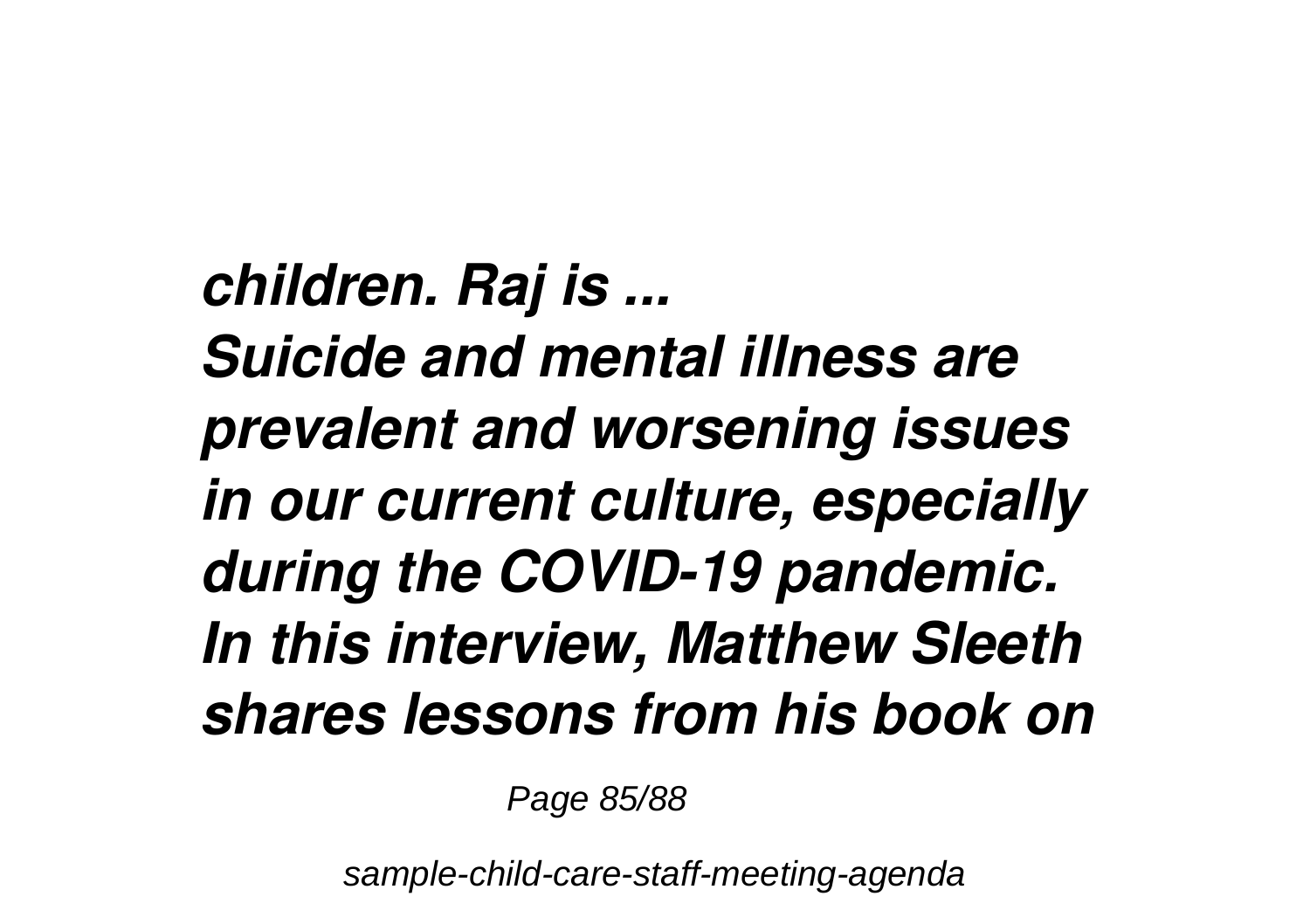## *the ... Outside of school, the couple said most people are accepting of their 13-year old transgender son Oliver Collins, but bullying from outside their home has taken a deep toll on his mental*

Page 86/88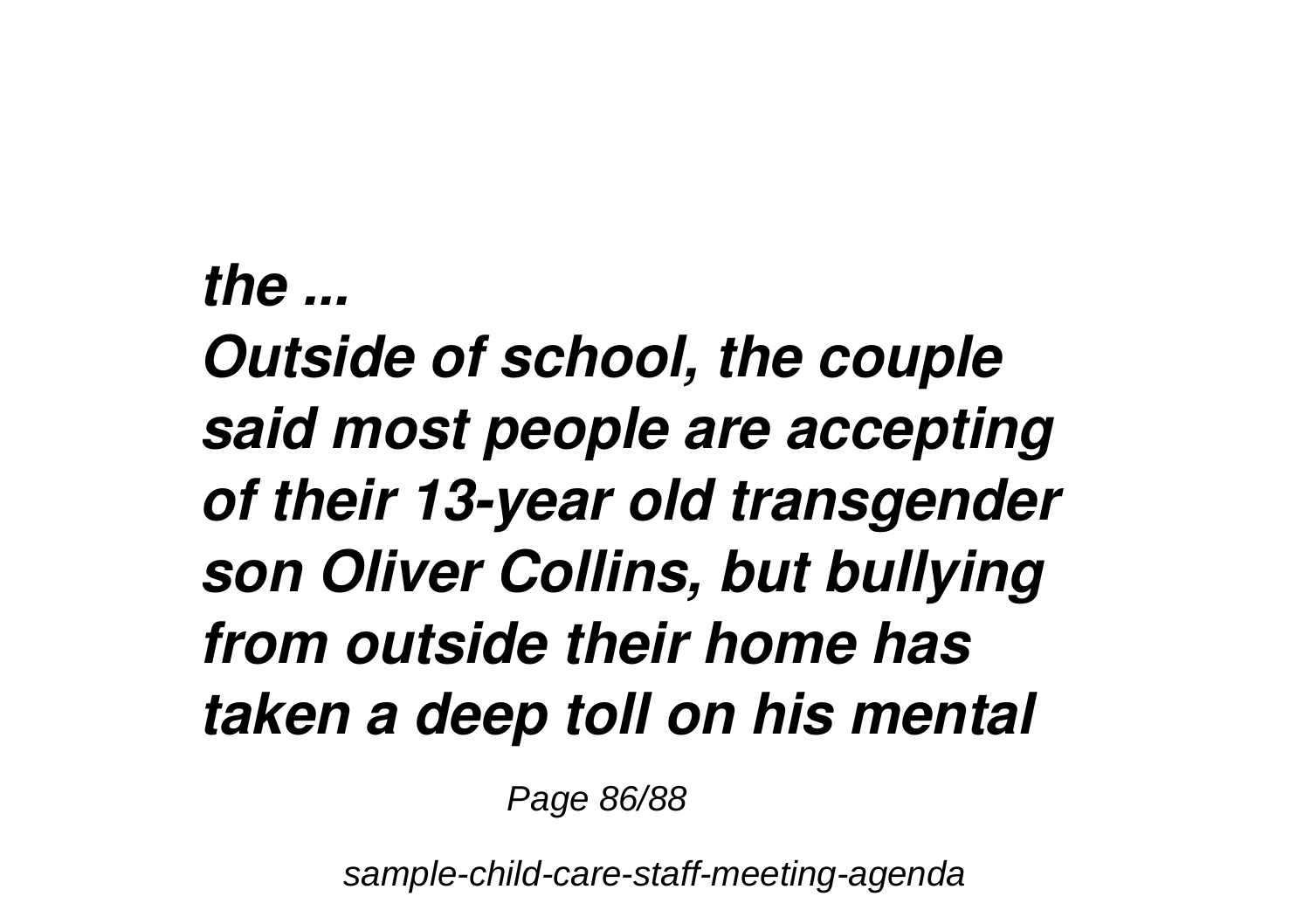#### *health.*

## *Coronavirus live: people with blood clots after AZ jab won't get second dose, says EMA; England cases rise for first time in* Page 87/88